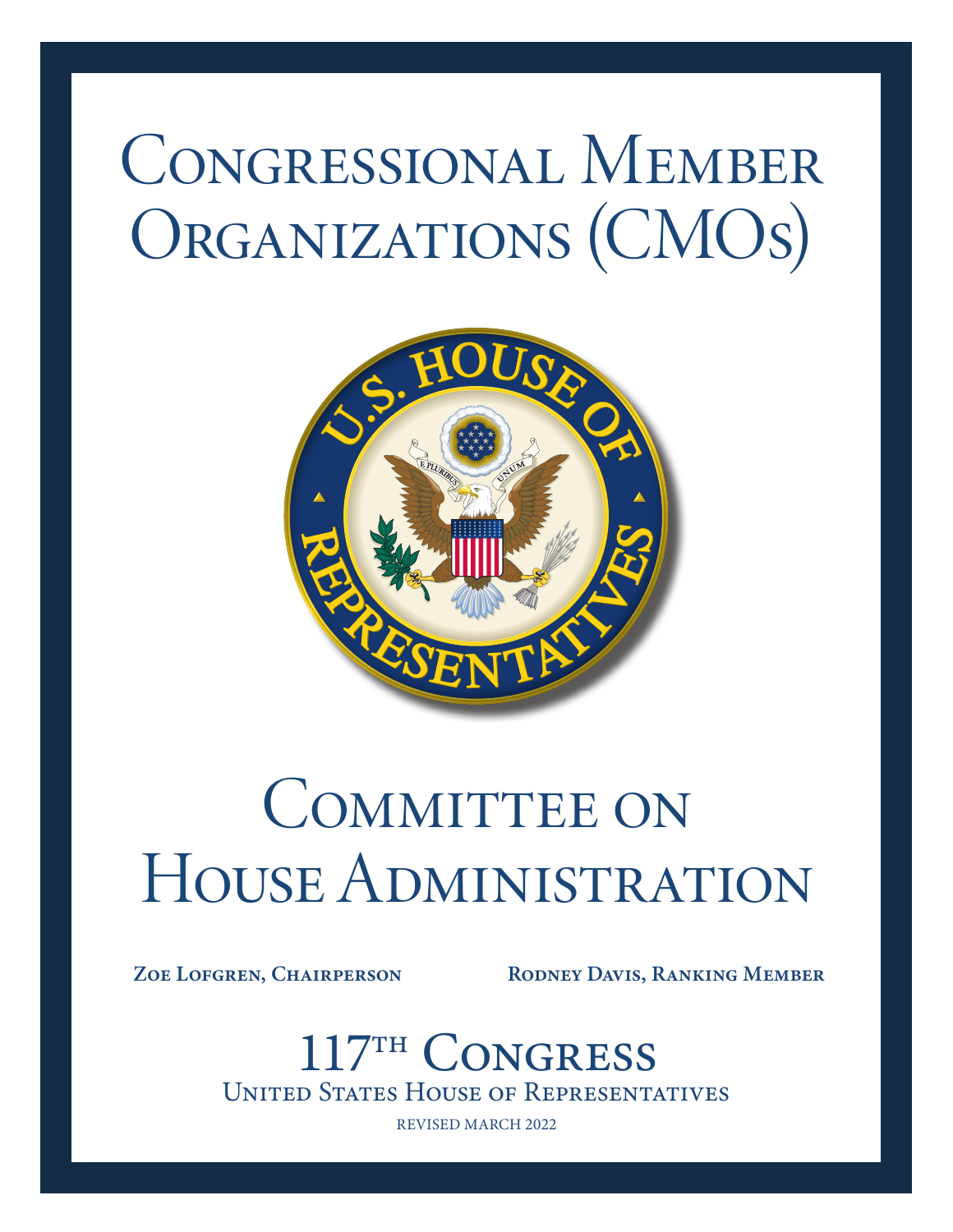| <b>CMO</b>                           | Chair(s)/Sponsor(s)     |
|--------------------------------------|-------------------------|
| <b>5G Caucus</b>                     | Rep. Debbie Dingell     |
|                                      | Rep. Bill Johnson       |
|                                      | Rep. Ann M. Kuster      |
|                                      | Rep. Tim Walberg        |
| <b>Access to Legal Aid Caucus</b>    | Rep. Brian Fitzpatrick  |
|                                      | Rep. Mary Gay Scanlon   |
| <b>Addiction, Treatment,</b>         | Rep. David P. Joyce     |
| and Recovery Caucus                  | Rep. David B. McKinley  |
|                                      | Rep. Tim Ryan           |
|                                      | Rep. Paul D. Tonko      |
| <b>Advanced Nuclear Caucus</b>       | Rep. Chuck Fleischmann  |
|                                      | Rep. Bill Foster        |
| <b>Afghanistan Caucus</b>            | Rep. Sheila Jackson Lee |
|                                      | Rep. Joe Wilson         |
| <b>Afterschool Caucus</b>            | Rep. David Cicilline    |
|                                      | Rep. Don Young          |
| <b>Agritourism Caucus</b>            | Rep. David Rouzer       |
|                                      | Rep. Jennifer Wexton    |
| <b>Ahmadiyya Muslim Caucus</b>       | Rep. Michael McCaul     |
|                                      | Rep. Jackie Speier      |
| Airborne Intelligence, Surveillance, | Rep. Don Bacon          |
| and Reconnaissance Caucus            | Rep. John Garamendi     |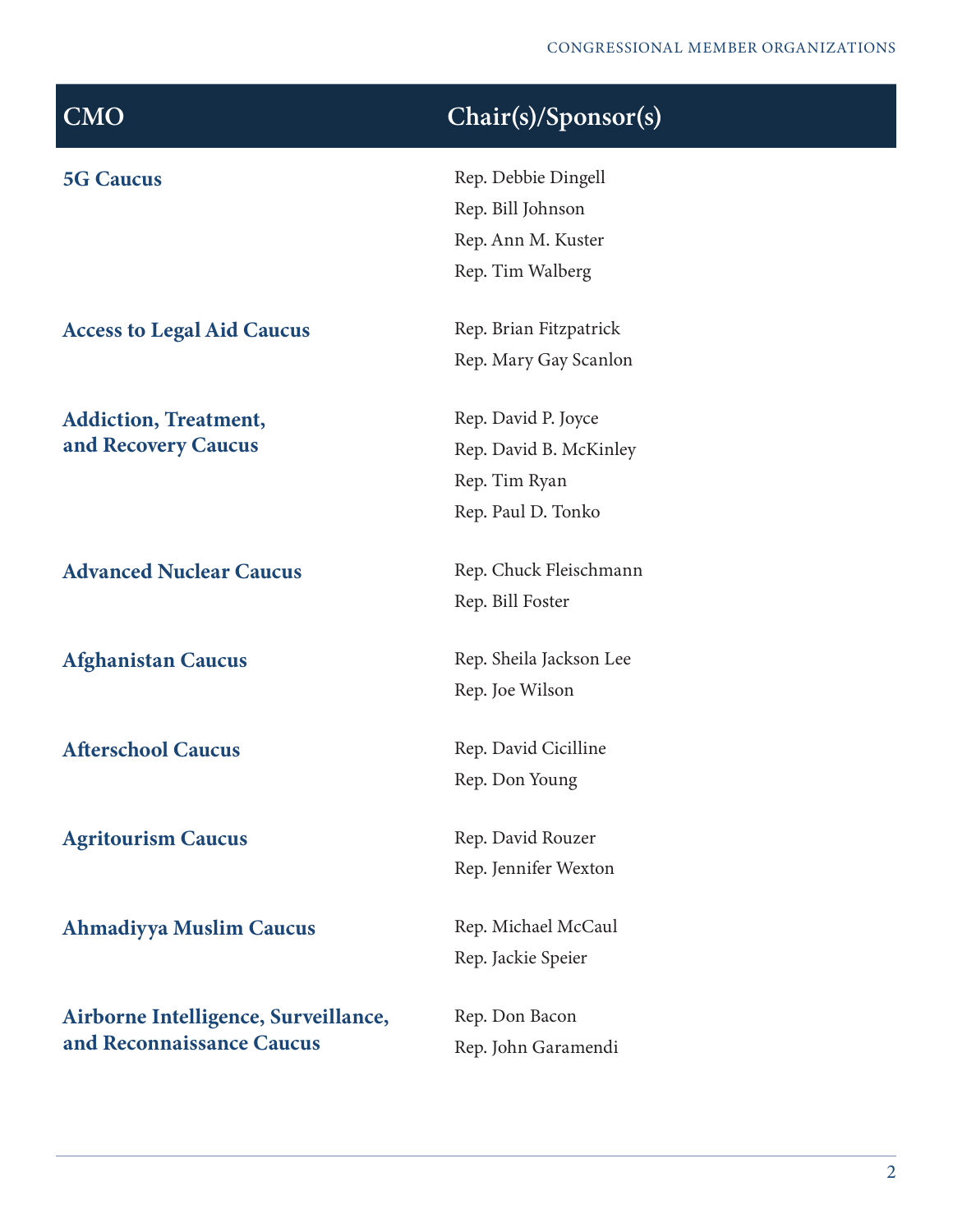| <b>Air Force Caucus</b>       | Rep. Kathy Castor          |
|-------------------------------|----------------------------|
|                               | Rep. John Garamendi        |
|                               | Rep. Adam Kinzinger        |
|                               | Rep. Michael Turner        |
|                               | Rep. Robert B. Aderholt    |
| <b>Albanian Issues Caucus</b> |                            |
|                               | Rep. Jim Himes             |
|                               | Rep. Lisa McClain          |
|                               | Rep. Ritchie Torres        |
| <b>Algae Caucus</b>           | Rep. Andy Biggs            |
|                               | Rep. Derek Kilmer          |
|                               | Rep. Darin LaHood          |
|                               | Rep. Scott Peters          |
| <b>ALS Caucus</b>             | Rep. Ken Calvert           |
|                               | Rep. Jason Crow            |
|                               | Rep. Brian Fitzpatrick     |
|                               | Rep. Terri Sewell          |
| <b>Aluminum Caucus</b>        | Rep. Larry Bucshon         |
|                               | Rep. Matt Cartwright       |
|                               | Rep. Bill Johnson          |
|                               | Rep. Haley Stevens         |
| <b>America 250 Caucus</b>     | Rep. Robert Aderholt       |
|                               | Sen. Bob Casey             |
|                               | Sen. Tom Cotton            |
|                               | Rep. Dwight Evans          |
|                               | Sen. Jeanne Shaheen        |
|                               | Sen. Pat Toomey            |
|                               | Rep. Bonnie Watson Coleman |
|                               |                            |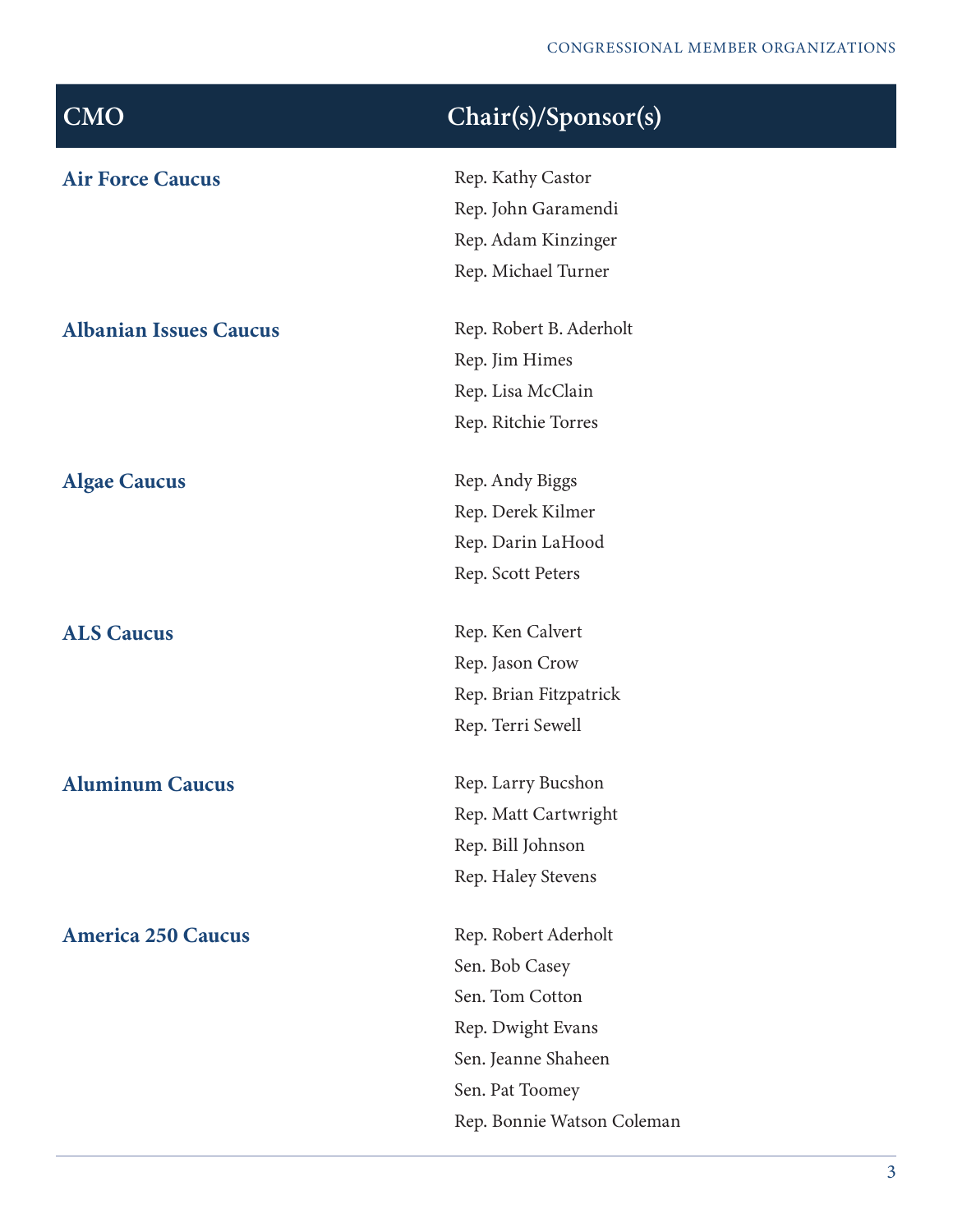## CMO Chair(s)/Sponsor(s) Americans Abroad Caucus Rep. Carolyn B. Maloney Rep. Maria Elvira Salazar Rep. Dina Titus America's Languages Caucus Rep. David E. Price Rep. Don Young Animal Protection Caucus Rep. Earl Blumenauer Rep. Vern Buchanan Appalachian National Scenic Trail Caucus Rep. Don Beyer Rep. Tim Burchett Apprenticeship Caucus Rep. Suzanne Bonamici Rep. Brad Guthrie Arctic Working Group Rep. Rick Larsen Rep. Don Young Argentina Caucus Rep. Jeff Duncan Rep. Jim Himes Army Caucus Rep. John R Carter Rep. C.A. Dutch Ruppersberger Arthritis Caucus Rep. Debbie Dingell Rep. David B. McKinley **ASEAN Caucus** Rep. Joaquin Castro Rep. Ann Wagner Asian Pacific American Caucus Rep. Judy Chu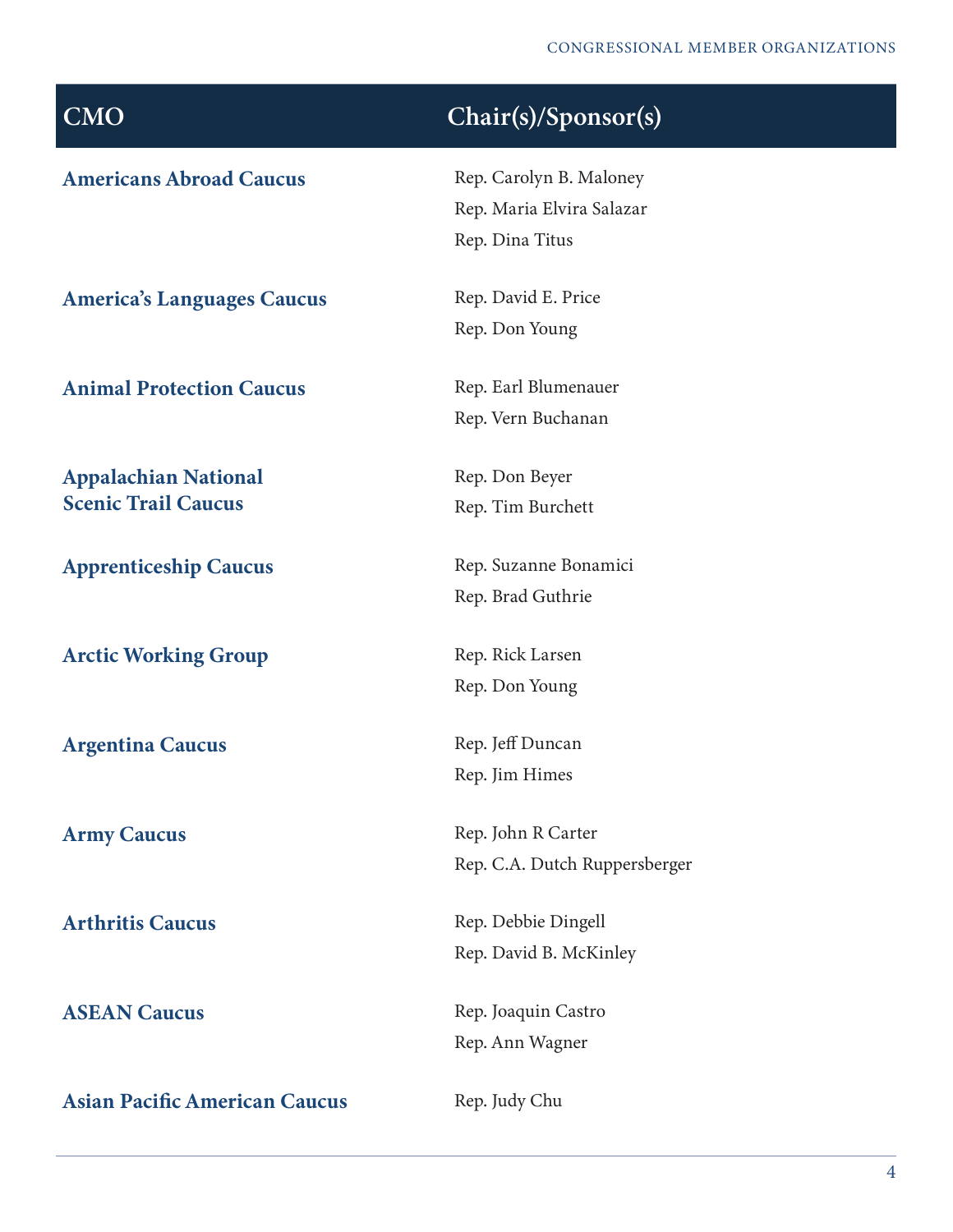| <b>CMO</b>                        | Chair(s)/Sponsor(s)       |
|-----------------------------------|---------------------------|
| <b>Autism Caucus</b>              | Rep. Mike Doyle           |
|                                   | Rep. Christopher H. Smith |
| <b>Auto Caucus</b>                | Rep. Marcy Kaptur         |
|                                   | Rep. Mike Kelly           |
| <b>Auto Care Caucus</b>           | Rep. Brendan F. Boyle     |
|                                   | Rep. Brian Fitzpatrick    |
| <b>Automotive Performance and</b> | Rep. Sanford Bishop       |
| <b>Motorsports Caucus</b>         | Rep. Bill Posey           |
| <b>Azerbaijan Caucus</b>          | Rep. Robert Aderholt      |
|                                   | Rep. Steve Chabot         |
|                                   | Rep. Steve Cohen          |
|                                   | Rep. Henry Cuellar        |
| <b>Baltic Caucus</b>              | Rep. Don Bacon            |
|                                   | Rep. Ruben Gallego        |
| <b>Baseball Caucus</b>            | Rep. Michael F. Doyle     |
|                                   | Rep. Roger Williams       |
| <b>Beef Caucus</b>                | Rep. Henry Cuellar        |
|                                   | Rep. Jeff Fortenberry     |
| <b>Biofuels Caucus</b>            | Rep. Cindy Axne           |
|                                   | Rep. Angie Craig          |
|                                   | Rep. Rodney Davis         |
|                                   | Rep. Dusty Johnson        |
|                                   | Rep. Mark Pocan           |
|                                   | Rep. Adrian Smith         |
|                                   |                           |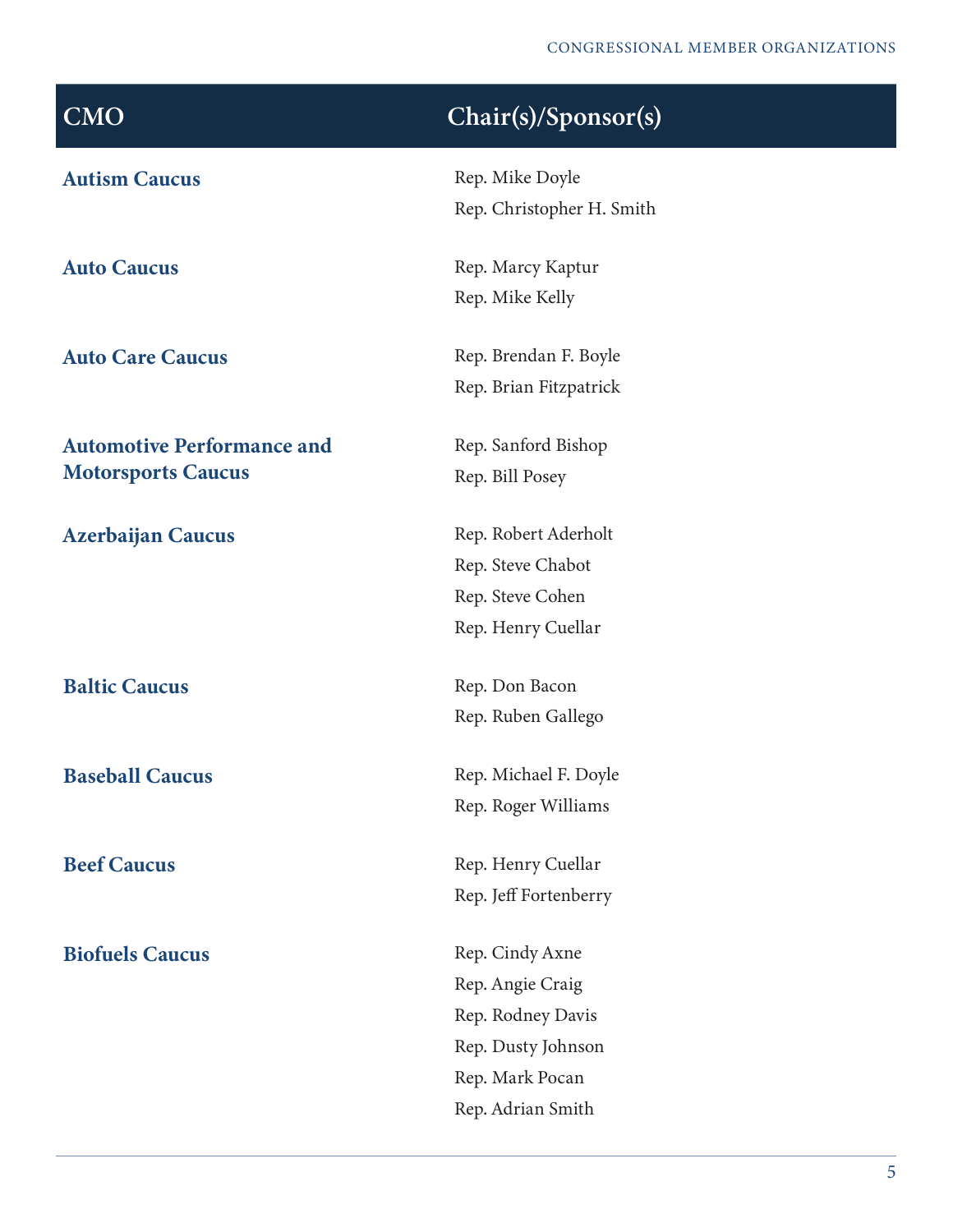| <b>Biomedical Research Caucus</b>           | Rep. Steve Cohen       |
|---------------------------------------------|------------------------|
|                                             | Rep. John Curtis       |
|                                             | Rep. Jackie Speier     |
|                                             | Rep. Steve Stivers     |
| <b>Bipartisan Border Security</b>           | Rep. Tony Gonzales     |
| <b>Technology Caucus</b>                    | Rep. Vincente Gonzalez |
|                                             | Rep. Chuck Fleischmann |
|                                             | Rep. Tim Ryan          |
| <b>Bipartisan Disabilities Caucus</b>       | Rep. James R. Langevin |
|                                             | Rep. Don Young         |
| <b>Bipartisan Ethylene Oxide Task Force</b> | Rep. Jody Hice         |
|                                             | Rep. Brad Schneider    |
| <b>Bipartisan Space and</b>                 | Rep. Charlie Crist     |
| <b>Aeronautics Caucus</b>                   | Rep. Randy K. Weber    |
| <b>Bipartisan Task Force for</b>            | Rep. Ted Deutch        |
| <b>Combating Anti-Semitism</b>              | Rep. Brian Fitzpatrick |
|                                             | Rep. Kay Granger       |
|                                             | Rep. Ted Lieu          |
|                                             | Rep. Grace Meng        |
|                                             | Rep. Chris Smith       |
|                                             | Rep. Marc Veasey       |
|                                             | Rep. Randy Weber       |
| <b>Bipartisan Working Group to End</b>      | Rep. Debbie Dingell    |
| <b>Domestic Violence</b>                    | Rep. Young Kim         |
|                                             | Rep. Debbie Lesko      |
|                                             | Rep. Gwen Moore        |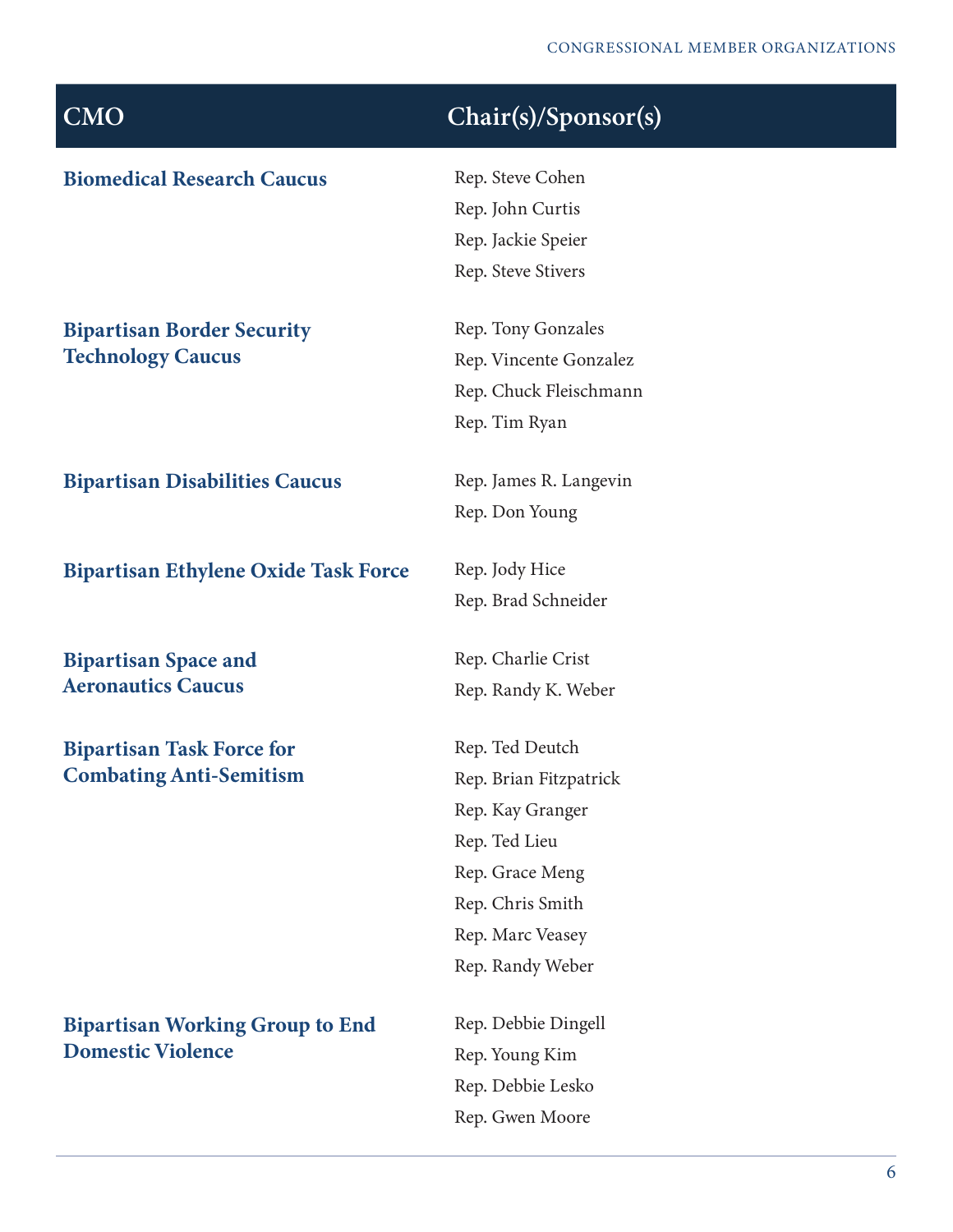| <b>CMO</b>                              | Chair(s)/Sponsor(s)           |
|-----------------------------------------|-------------------------------|
| <b>Black Girls and Women Caucus</b>     | Rep. Yvette D. Clarke         |
|                                         | Rep. Robin Kelly              |
|                                         | Rep. Bonnie Watson Coleman    |
| <b>Black-Jewish Relations</b>           | Rep. Brenda L. Lawrence       |
|                                         | Rep. Debbie Wasserman Schultz |
|                                         | Rep. Lee Zeldin               |
| <b>Black Men and Boys Member Caucus</b> | Rep. Danny K. Davis           |
|                                         | Rep. Eleanor Norton           |
| <b>Black Maternal Health Caucus</b>     | Rep. Alma Adams               |
|                                         | Rep. Lauren Underwood         |
| <b>Blockchain Caucus</b>                | Rep. Tom Emmer                |
|                                         | Rep. Bill Foster              |
|                                         | Rep. David Schweikert         |
|                                         | Rep. Darren Soto              |
| <b>Blood Cancer Caucus</b>              | Rep. Gus Bilirakis            |
|                                         | Rep. Doris Matsui             |
| <b>Blue Dog Coalition</b>               | Rep. Stephanie Murphy         |
| <b>Border Security Caucus</b>           | Rep. Brian Babin              |
|                                         | Rep. Andy Biggs               |
| <b>Bosnia Caucus</b>                    | Rep. Eddie Bernice Johnson    |
|                                         | Rep. Christopher H. Smith     |
| <b>Bourbon Caucus</b>                   | Rep. Andy Barr                |
|                                         | Rep. John Yarmuth             |
|                                         |                               |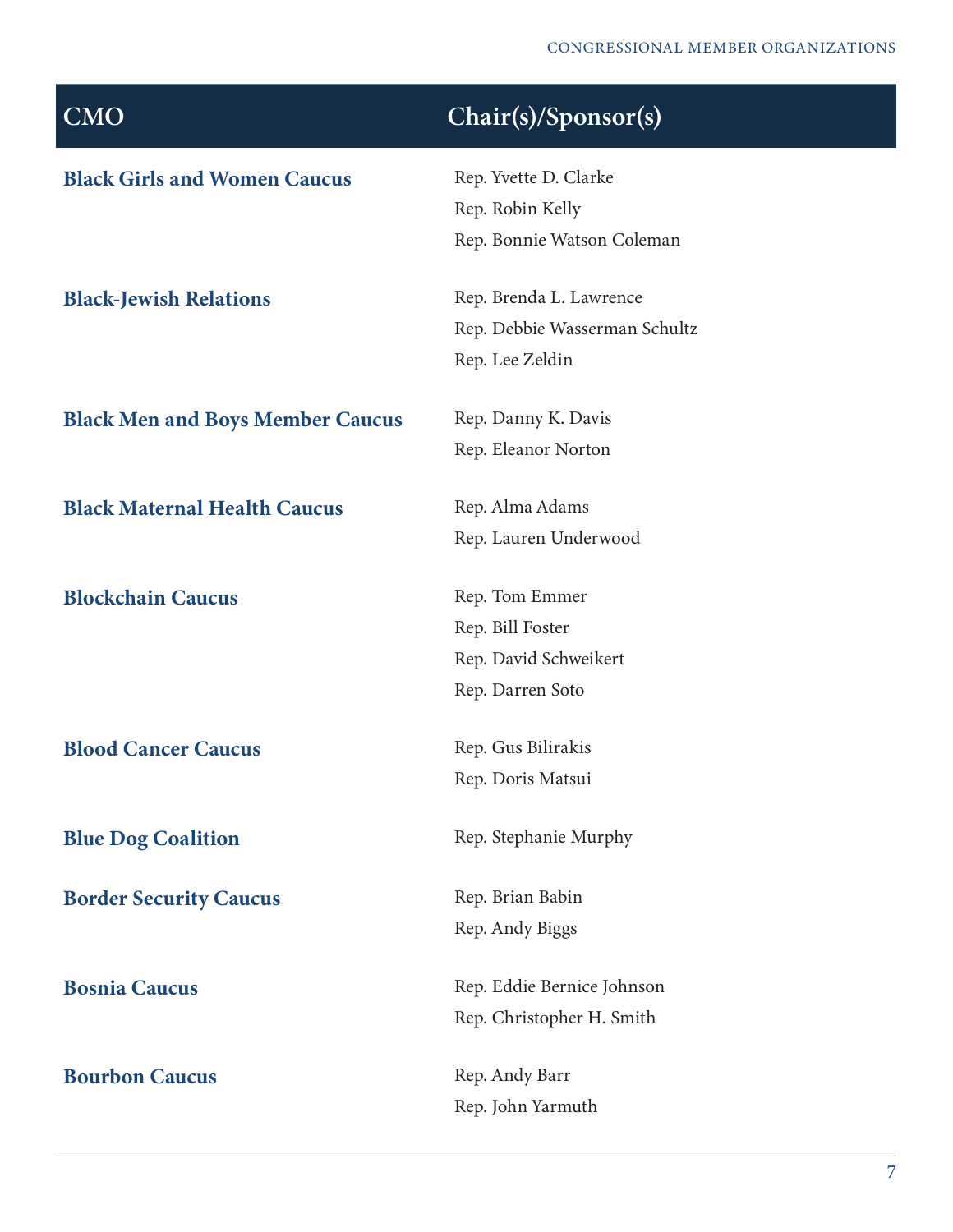| <b>CMO</b>                             | Chair(s)/Sponsor(s)    |
|----------------------------------------|------------------------|
| <b>Brain Injury Task Force</b>         | Rep. Bill Pascrell     |
|                                        | Rep. Don Bacon         |
| <b>Brazil Caucus</b>                   | Rep. Darin LaHood      |
|                                        | Rep. Stephanie Murphy  |
| <b>Broadcasters Caucus</b>             | Rep. Brendan Boyle     |
|                                        | Rep. Tom Emmer         |
| <b>Bureau of Prisons Reform Caucus</b> | Rep. Fred Keller       |
| <b>Burn Pits Caucus</b>                | Rep. Raul Ruiz         |
|                                        | Rep. Brad Wenstrup     |
| <b>Bus Caucus</b>                      | Rep. Darin LaHood      |
|                                        | Rep. Rick Larson       |
| <b>California Aerospace Caucus</b>     | Rep. Ken Calvert       |
|                                        | Rep. Ted W. Lieu       |
| <b>California Coastal Caucus</b>       | Rep. Julia Brownley    |
|                                        | Rep. Ted W. Lieu       |
| <b>Cambodia Caucus</b>                 | Rep. Steve Chabot      |
|                                        | Rep. Alan Lowenthal    |
| <b>Campus Free Speech Caucus</b>       | Rep. Kat Cammack       |
|                                        | Rep. Jim Jordan        |
| <b>Cancer Caucus</b>                   | Rep. Brian Fitzpatrick |
|                                        | Rep. Brian Higgins     |
|                                        | Rep. Derek Kilmer      |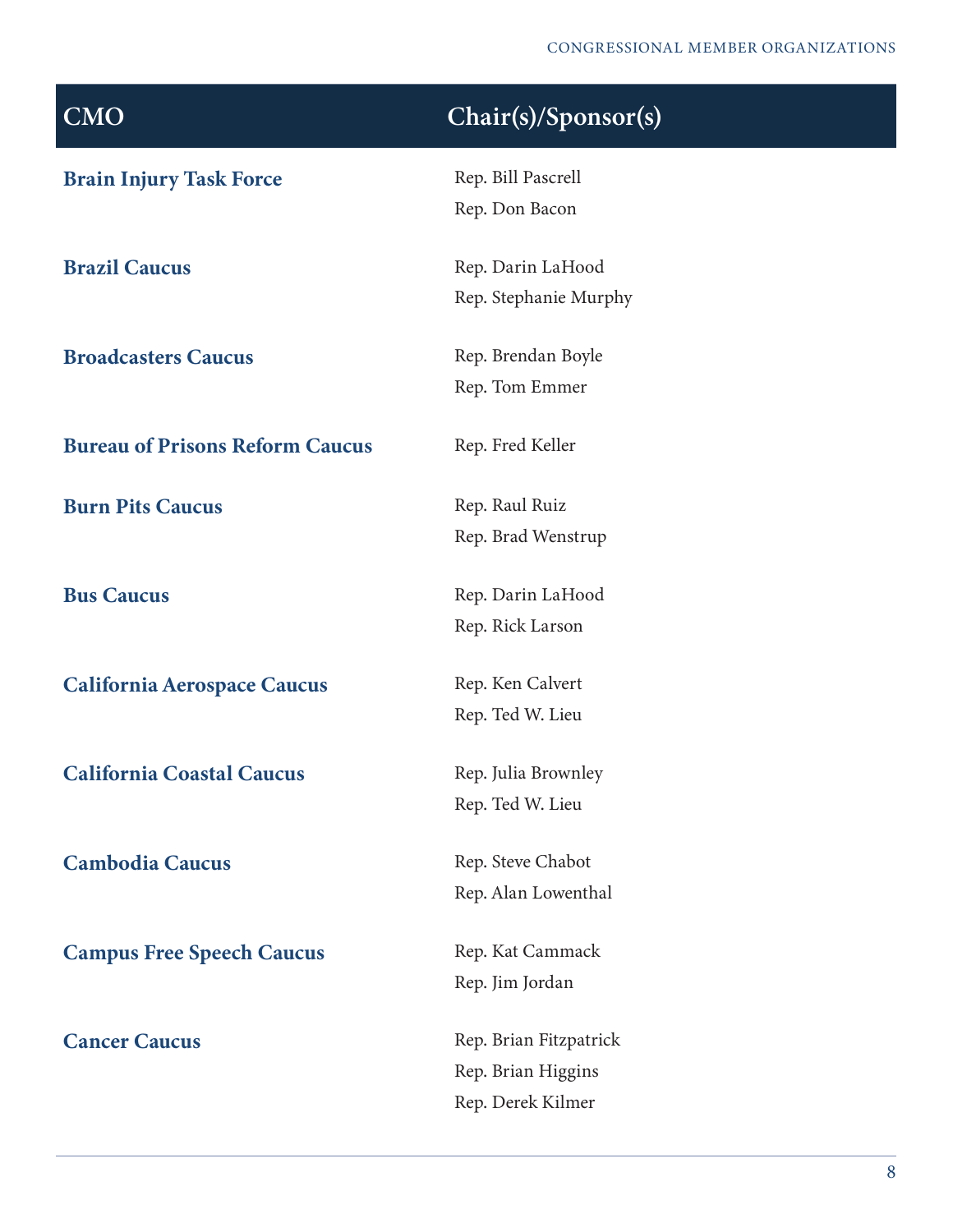| <b>CMO</b>                       | Chair(s)/Sponsor(s)     |
|----------------------------------|-------------------------|
| <b>Candy Caucus</b>              | Rep. Ann Kuster         |
|                                  | Rep. Jackie Walorski    |
| <b>Cannabis Caucus</b>           | Rep. Earl Blumenauer    |
|                                  | Rep. David P. Joyce     |
|                                  | Rep. Barbara Lee        |
|                                  | Rep. Don Young          |
| <b>Caribbean Caucus</b>          | Rep. Yvette D. Clarke   |
|                                  | Rep. Stacey Plaskett    |
|                                  | Rep. Maxine Waters      |
| <b>Caucus on Armenian Issues</b> | Rep. Gus M. Bilirakis   |
|                                  | Rep. Frank Pallone, Jr. |
| <b>Celiac Disease Caucus</b>     | Rep. Betty McCollum     |
|                                  | Rep. Steve Stivers      |
| <b>Central America Caucus</b>    | Rep. Norma J. Torres    |
|                                  | Rep. Ann Wagner         |
| <b>Chemistry Caucus</b>          | Rep. Cheri Bustos       |
|                                  | Rep. John Moolenaar     |
| <b>Chicken Caucus</b>            | Rep. Jim Costa          |
|                                  | Rep. Steve Womack       |
| <b>Childhood Cancer Caucus</b>   | Rep. G.K. Butterfield   |
|                                  | Rep. Mike Kelly         |
|                                  | Rep. Michael McCaul     |
|                                  | Rep. Jackie Speier      |
|                                  |                         |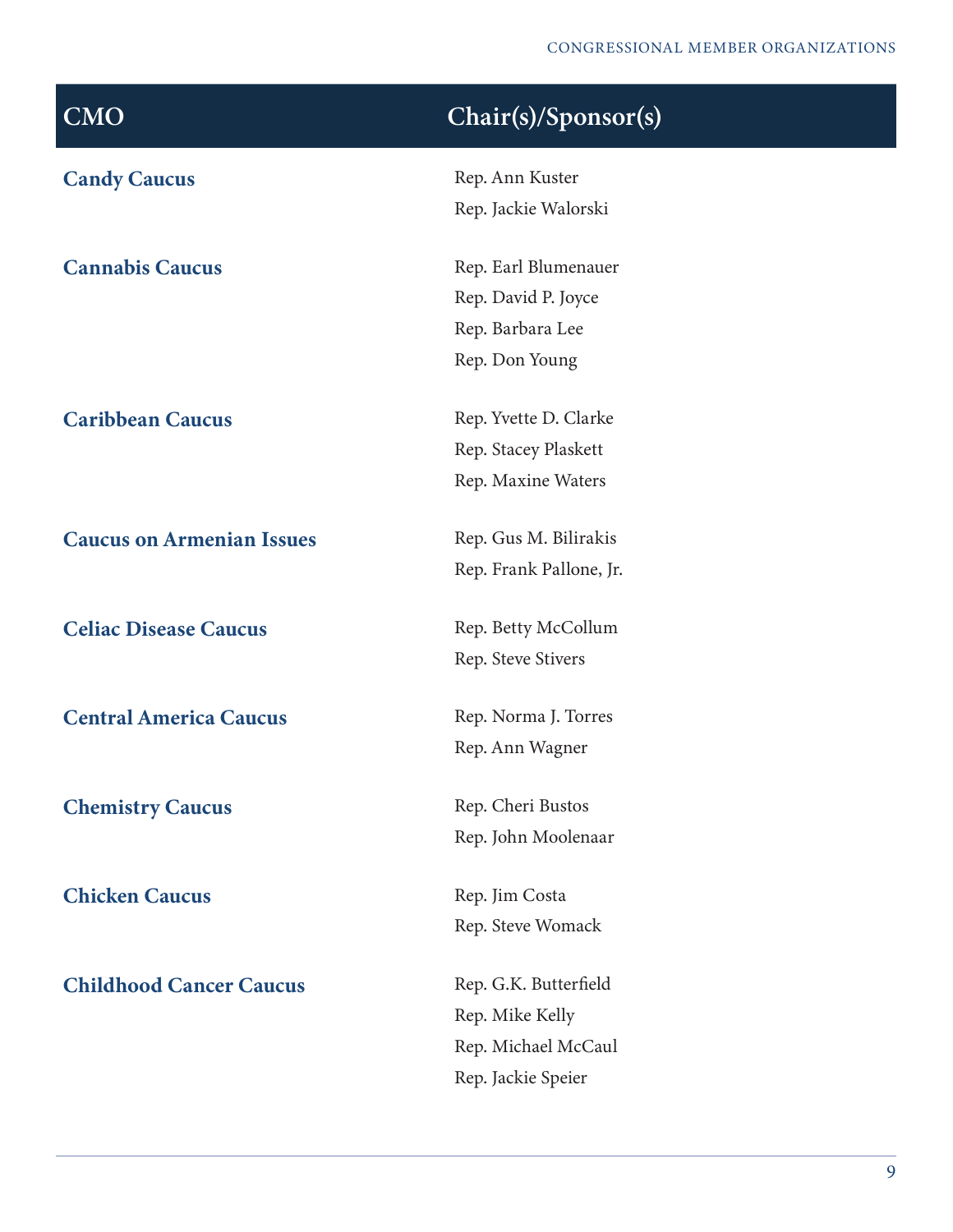| CMO                                       | Chair(s)/Sponsor(s)         |
|-------------------------------------------|-----------------------------|
| <b>Coal Caucus</b>                        | Rep. David B. McKinley      |
| <b>Coastal Communities Caucus</b>         | Rep. Charlie Crist          |
|                                           | Rep. Lois Frankel           |
|                                           | Rep. Frank Pallone, Jr.     |
|                                           | Rep. Tom Rice               |
| <b>College Football Caucus</b>            | Rep. Roger Williams         |
| <b>Collegiate Sports Caucus</b>           | Rep. Steve Cohen            |
| <b>Colombia Caucus</b>                    | Rep. Mario Diaz-Balart      |
|                                           | Rep. Albio Sires            |
| <b>Colorectal Cancer Caucus</b>           | Rep. Rodney Davis           |
|                                           | Rep. Donald M. Payne, Jr.   |
| <b>Commission on the Social Status of</b> | Rep. Lucy McBath            |
| <b>Black Men and Boys Caucus</b>          | Rep. Frederica Wilson       |
| <b>Community Health Centers Caucus</b>    | Rep. Danny K. Davis         |
|                                           | Rep. Kay Granger            |
|                                           | Rep. Caitlin Peruccio       |
|                                           | Rep. Elise Stefanik         |
| <b>Congenital Heart Caucus</b>            | Rep. Gus Bilirakis          |
|                                           | Rep. Adam Schiff            |
| <b>Congressional Abraham</b>              | Rep. Cathy McMorris Rodgers |
| <b>Accords Caucus</b>                     | Rep. Brad Schneider         |
|                                           | Rep. David Trone            |
|                                           | Rep. Anne Wagner            |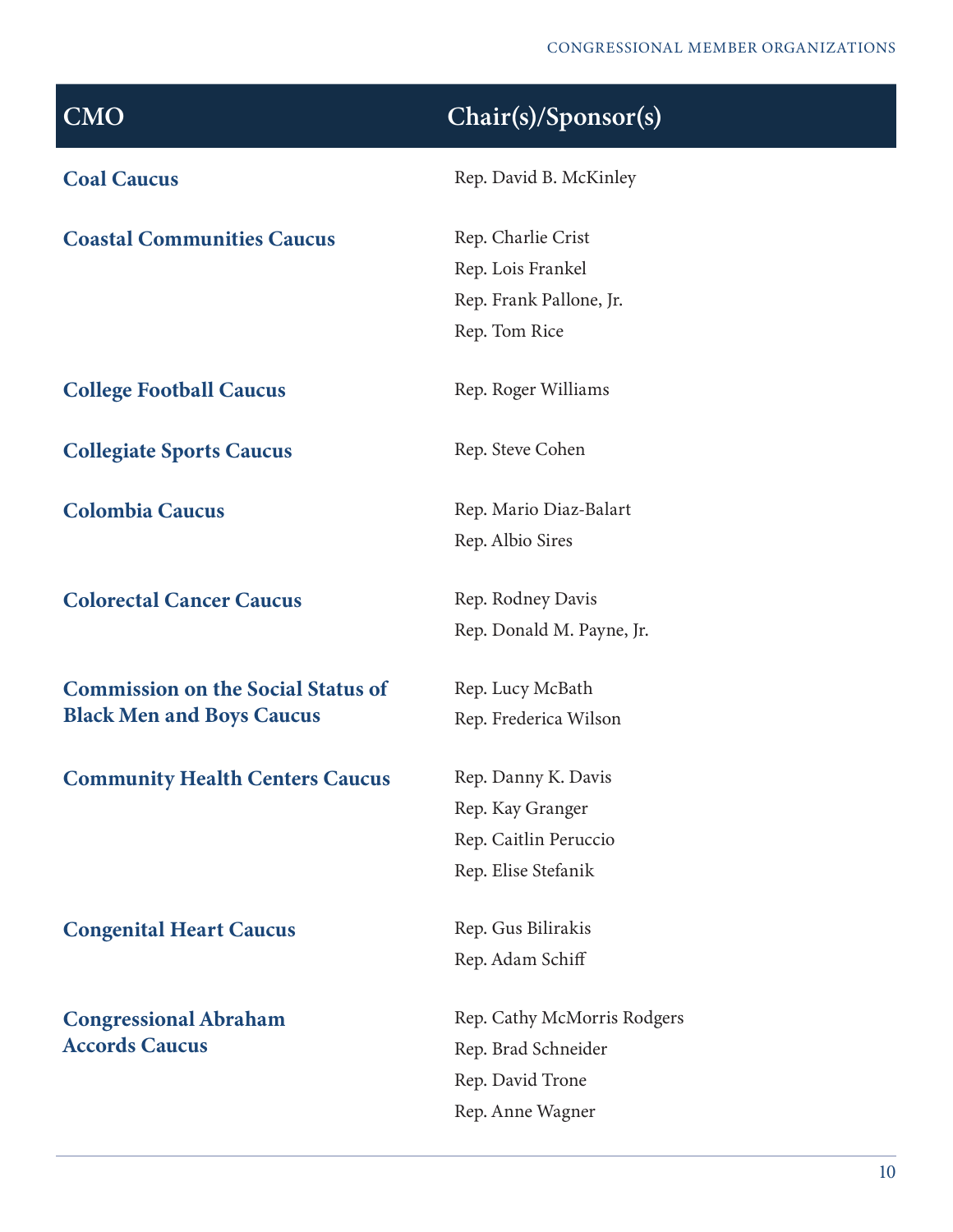| <b>CMO</b>                                   | Chair(s)/Sponsor(s)                                 |
|----------------------------------------------|-----------------------------------------------------|
| <b>Congressional Black Caucus</b>            | Rep. Joyce Beatty                                   |
| <b>Congressional Cancer Survivors Caucus</b> | Rep. Earl L. "Buddy" Carter<br>Rep. Mark DeSaulnier |
| <b>Congressional Caucus for the</b>          | Rep. Don Bacon                                      |
| <b>Advancement of Torah Values</b>           | Rep. Henry Cuellar                                  |
| <b>Congressional Caucus on Black</b>         | Rep. Andrew Noh                                     |
| <b>Innovation</b>                            | Rep. Stacey Plaskett                                |
|                                              | Rep. Ritchie Torres                                 |
| <b>Congressional Caucus on CPAs</b>          | Rep. Brad Sherman                                   |
| and Accountants                              | Rep. Victoria Spartz                                |
| <b>Congressional Caucus on Qatari -</b>      | Rep. Don Bacon                                      |
| <b>American Strategic Relationships</b>      | Rep. Andre Carson                                   |
|                                              | Rep. Darrell Issa                                   |
|                                              | Rep. Carolyn Maloney                                |
|                                              | Rep. Joe Wilson                                     |
| <b>Congressional Caucus on the</b>           | Rep. Anna G. Eshoo                                  |
| <b>Deadliest Cancers</b>                     | Rep. Fred Upton                                     |
| <b>Congressional Caucus on Youth Sports</b>  | Rep. Kelly Armstrong                                |
|                                              | Rep. Rodney Davis                                   |
|                                              | Rep. Ron Kind                                       |
|                                              | Rep. Marc Veasey                                    |
| <b>Congressional Cigar Caucus</b>            | Rep. Tom Emmer                                      |
|                                              | Rep. Dan Meuser                                     |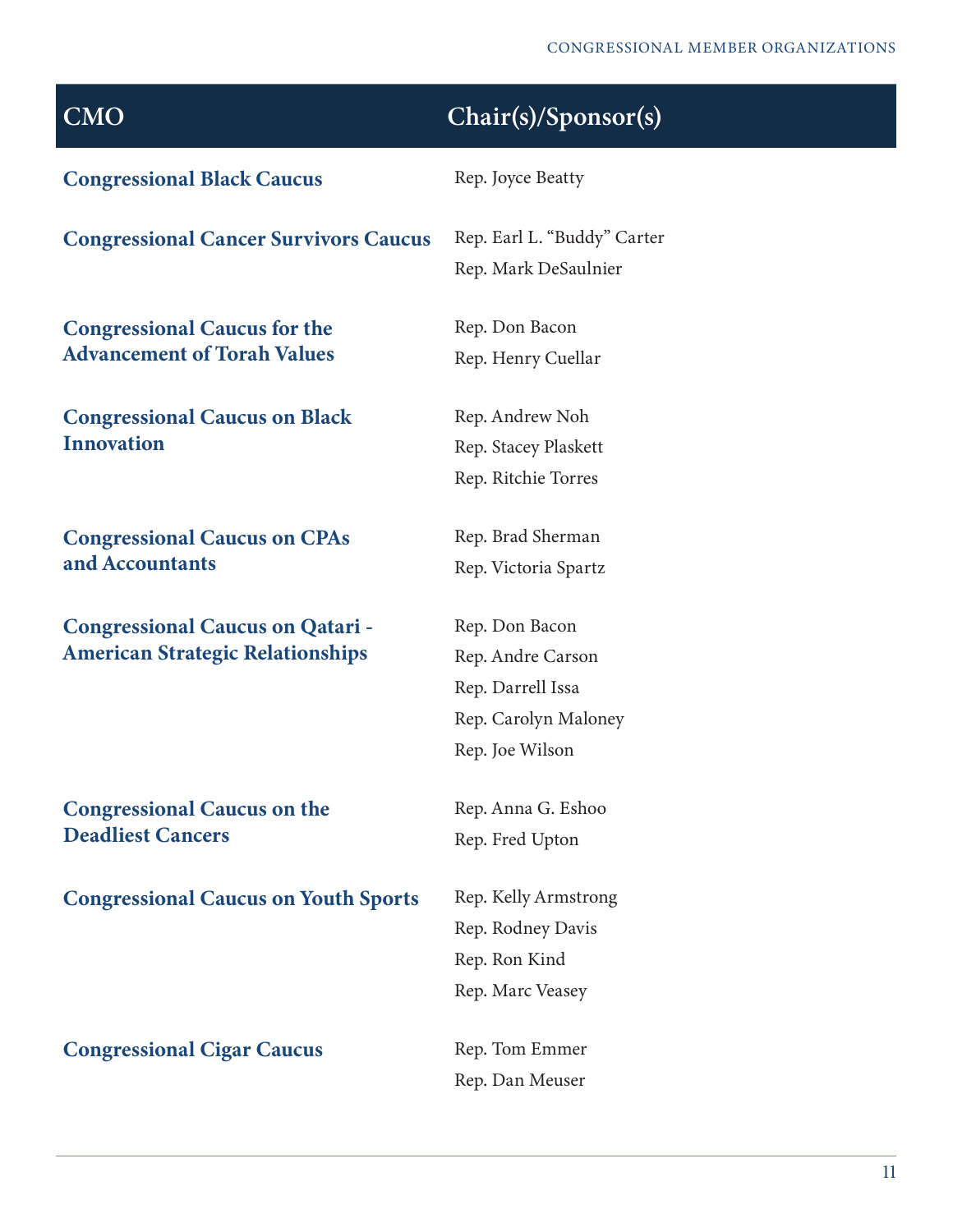| <b>CMO</b>                                                             | Chair(s)/Sponsor(s)           |
|------------------------------------------------------------------------|-------------------------------|
| <b>Congressional Coalition on Adoption</b>                             | Rep. Robert B. Aderholt       |
|                                                                        | Rep. Adam Smith               |
| <b>Congressional Conservative</b><br><b>Opportunity Society Caucus</b> | Rep. Ralph Norman             |
| <b>Congressional Election</b>                                          | Rep. Nike Garcia              |
| <b>Integrity Caucus</b>                                                | Rep. Claudia Tenney           |
| <b>Congressional Electrification Caucus</b>                            | Senator Martin Heinrich       |
|                                                                        | Senator Tina Smith            |
|                                                                        | Rep. Kathy Castor             |
|                                                                        | Rep. Paul D. Tonko            |
| <b>Congressional Emergency Medical</b>                                 | Rep. Debbie Dingell           |
| <b>Services (EMS) Caucus</b>                                           | Rep. Richard Hudson           |
| <b>Congressional Endometriosis Caucus</b>                              | Rep. Jenniffer González-Colón |
|                                                                        | Rep. Nikema Williams          |
| <b>Congressional Energy Savings</b><br><b>Performance Caucus</b>       | Rep. John R. Moolenaar        |
| <b>Congressional Energy Storage Caucus</b>                             | Rep. John Curtis              |
|                                                                        | Rep. Mark Takano              |
| <b>Congressional European Union (EU)</b>                               | Rep. Brendan F. Boyle         |
| <b>Caucus</b>                                                          | Rep. Joe Wilson               |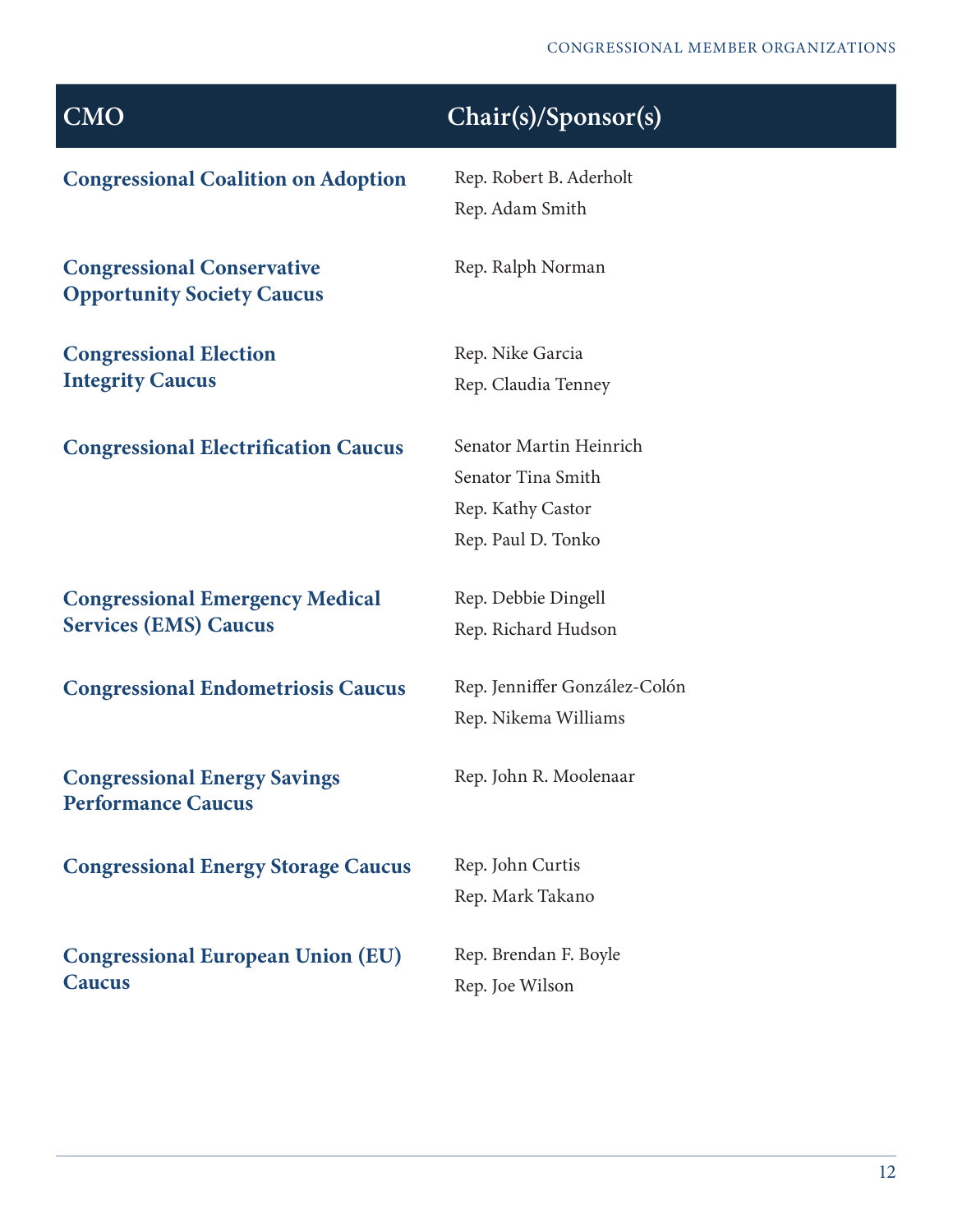| <b>CMO</b>                                                     | Chair(s)/Sponsor(s)    |
|----------------------------------------------------------------|------------------------|
| <b>Congressional Expand</b>                                    | Rep. Debbie Dingell    |
| <b>Social Security Caucus</b>                                  | Rep. Raul M. Grijalva  |
|                                                                | Rep. Conor Lamb        |
|                                                                | Rep. John B. Larson    |
|                                                                | Rep. Terri A. Sewell   |
| <b>Congressional Fertilizer Caucus</b>                         | Rep. Jim Costa         |
|                                                                | Rep. Angie Craig       |
|                                                                | Rep. Frank Lucas       |
|                                                                | Rep. Dan Newhouse      |
| <b>Congressional First-Generation</b><br><b>Student Caucus</b> | Rep. Brendan Boyle     |
| <b>Congressional Horse Caucus</b>                              | Rep. Andy Barr         |
|                                                                | Rep. Paul D. Tonko     |
| <b>Congressional Hydrogen</b>                                  | Rep. Mike Doyle        |
| and Fuel Cell Caucus                                           | Rep. Brian Fitzpatrick |
|                                                                | Rep. John B. Larson    |
| <b>Congressional International Financial</b>                   | Rep. Dean Phillips     |
| <b>Institutions (IFI) Education Caucus</b>                     | Rep. John Rutherford   |
| <b>Congressional IT Modernization Caucus</b>                   | Rep. Gerry Connolly    |
|                                                                | Rep. Darrell Issa      |
| <b>Congressional Liberty Caucus</b>                            | Rep. Warren Davidson   |
| <b>Congressional Maker Caucus</b>                              | Rep. Tim Ryan          |
|                                                                | Rep. Mark Takano       |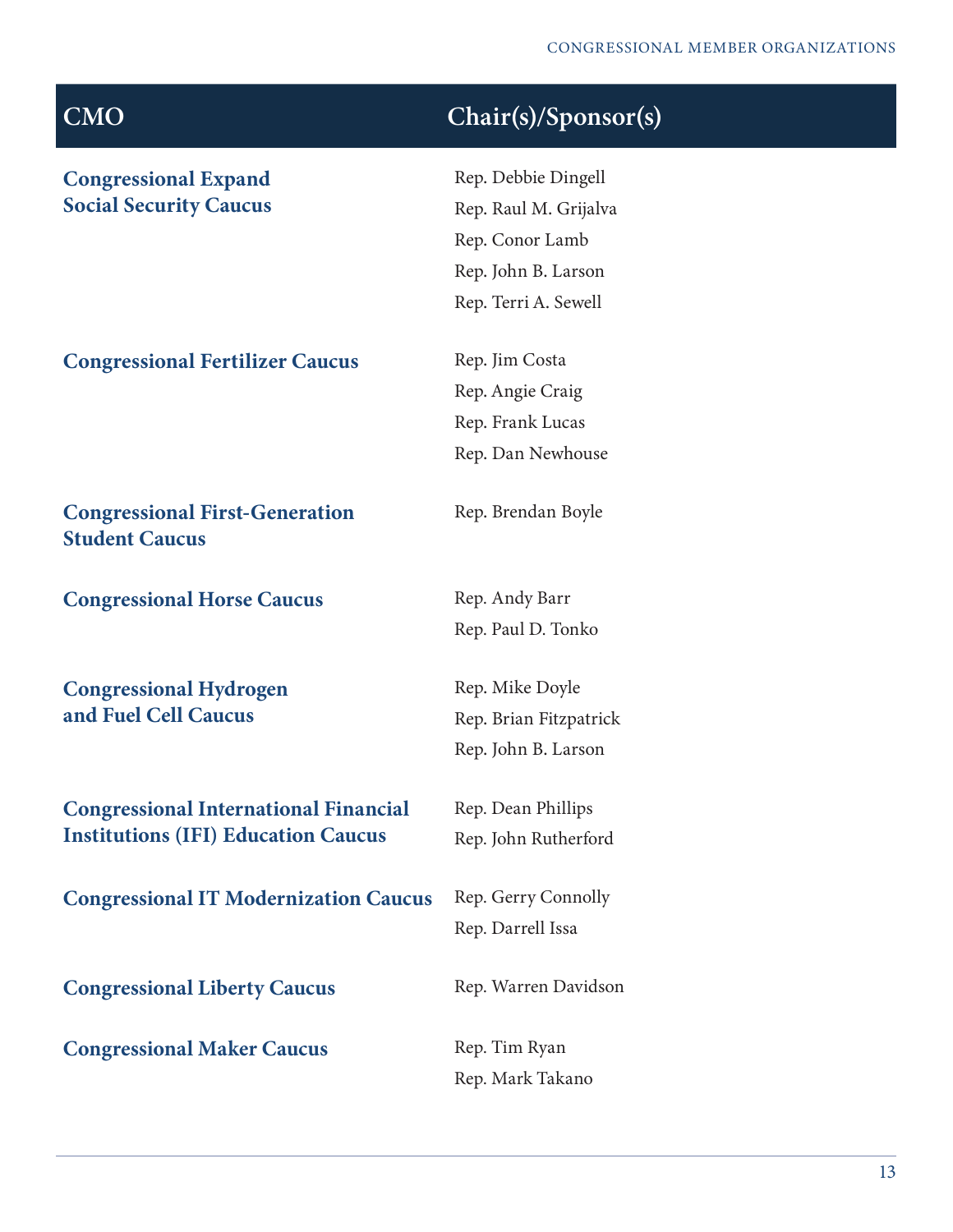| <b>CMO</b>                                            | Chair(s)/Sponsor(s)          |
|-------------------------------------------------------|------------------------------|
| <b>Congressional Mayor's Caucus</b>                   | Rep. Emanuel Cleaver         |
|                                                       | Rep. Beth Van Duyne          |
| <b>Congressional Military Transition</b>              | Rep. Jack Bergman            |
| <b>Assistance Pathway (MTAP) Caucus</b>               | Rep. Scott Peters            |
| <b>Congressional Modeling and</b>                     | Rep. Jack Bergman            |
| <b>Simulation Caucus</b>                              | Rep. Stephanie Murphy        |
|                                                       | Rep. John Rutherford         |
|                                                       | Rep. Robert C. "Bobby" Scott |
| <b>Congressional Nuclear Energy Caucus</b>            | Rep. Paul A. Gosar           |
| <b>Congressional Optics</b>                           | Rep. Brian Mast              |
| and Photonics Caucus                                  | Rep. Joseph D. Morelle       |
|                                                       | Sen. Steve Daines            |
|                                                       | Sen. Kyrsten Sinema          |
| <b>Congressional Pre-K and Child Care</b>             | Rep. Joaquin Castro          |
| <b>Caucus</b>                                         | Rep. Katherine M. Clark      |
|                                                       | Rep. Tom Cole                |
|                                                       | Rep. Rodney Davis            |
| <b>Congressional Ports, Opportunity,</b>              | Rep. Alan Lowenthal          |
| <b>Renewal, Trade, and Security</b><br>(PORTS) Caucus | Rep. Randy Weber             |
| <b>Congressional Postal Caucus</b>                    | Rep. Virginia Foxx           |
|                                                       | Rep. Carolyn B. Maloney      |
| <b>Congressional Range and</b>                        | Rep. Julia Brownley          |
| <b>Testing Center Caucus</b>                          | Rep. Scott DesJarlais        |
|                                                       |                              |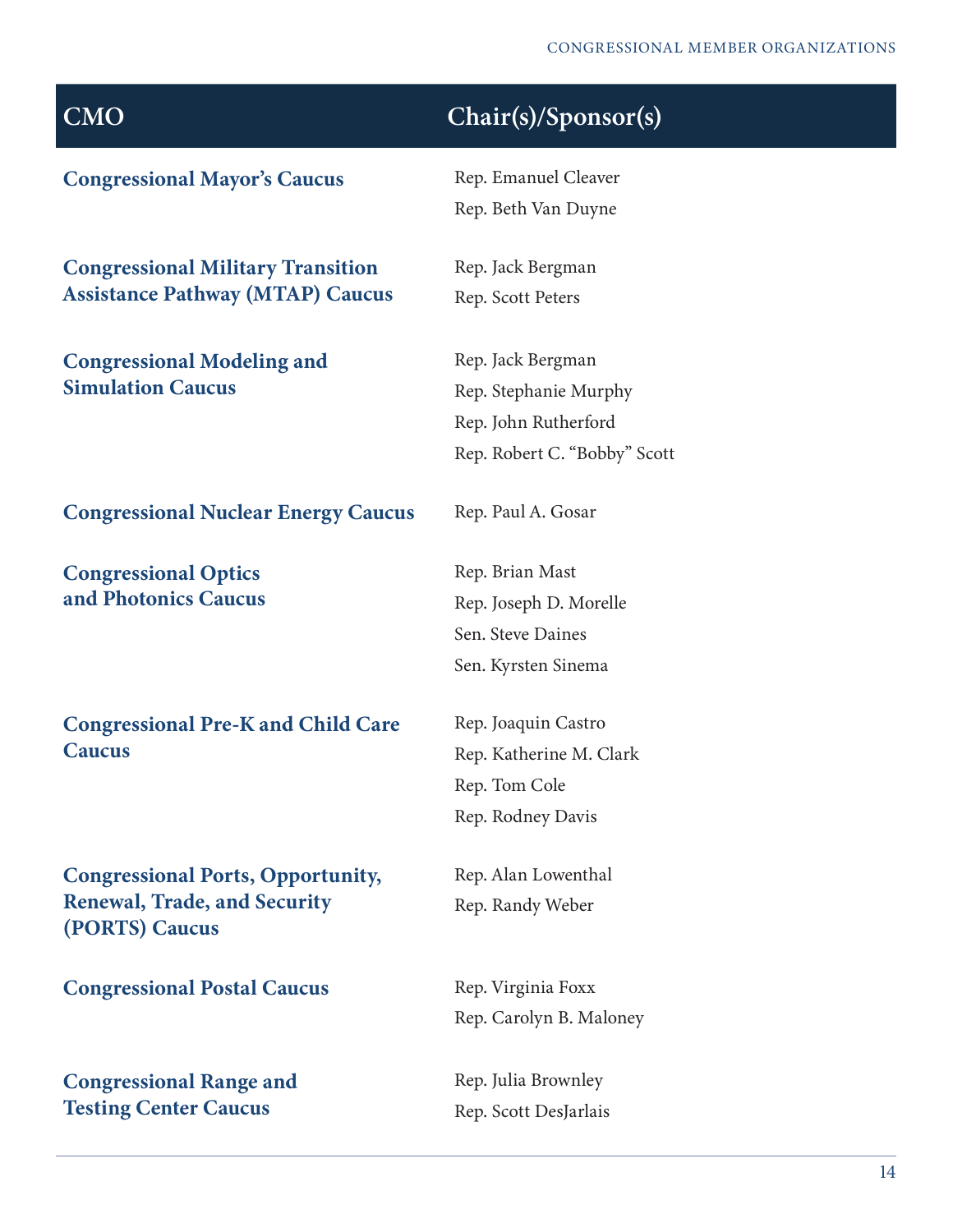| <b>CMO</b>                                | Chair(s)/Sponsor(s)          |
|-------------------------------------------|------------------------------|
| <b>Congressional Research and</b>         | Rep. Jim Baird               |
| <b>Development (R&amp;D) Caucus</b>       | Rep. Bill Foster             |
| <b>Congressional Pet Caucus</b>           | Rep. Angie Craig             |
|                                           | Rep. Dusty Johnson           |
| <b>Congressional School Choice Caucus</b> | Rep. John R. Moolenaar       |
| <b>Congressional STEAM Caucus</b>         | Rep. Suzanne Bonamici        |
|                                           | Rep. Elise Stefanik          |
| <b>Congressional Steel Caucus</b>         | Rep. Mike Bost               |
|                                           | Rep. Rick Crawford           |
|                                           | Rep. Conor Lamb              |
|                                           | Rep. Frank Mrvan             |
| <b>Congressional Supply Chain Caucus</b>  | Rep. Colin Allred            |
|                                           | Rep. Angie Craig             |
|                                           | Rep. Rodney Davis            |
|                                           | Rep. David Rouzer            |
| <b>Congressional Trauma</b>               | Rep. Danny K. Davis          |
| <b>Informed Care Caucus</b>               | Rep. Mark DeSaulnier         |
|                                           | Rep. Mike Gallagher          |
|                                           | Rep. Bryan Steil             |
| <b>Congressional Voting Rights Caucus</b> | Rep. Robert C. "Bobby" Scott |
|                                           | Rep. Terri Sewell            |
|                                           | Rep. Marc A. Veasey          |
|                                           | Rep. Nikema Williams         |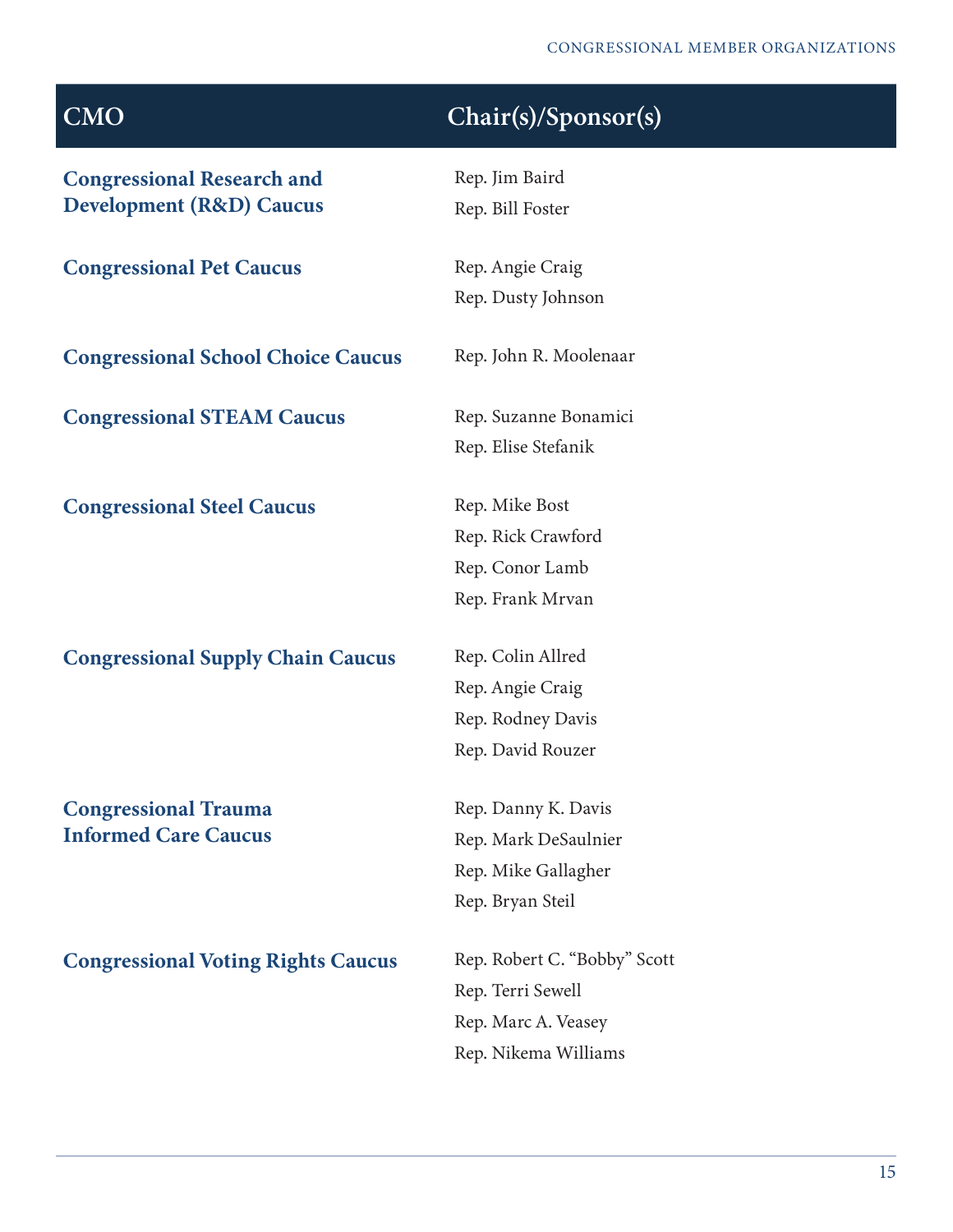| <b>CMO</b>                                | Chair(s)/Sponsor(s)      |
|-------------------------------------------|--------------------------|
| <b>Congressional World Bank Caucus</b>    | Rep. Brendan F. Boyle    |
|                                           | Rep. Brian Fitzpatrick   |
| <b>Congressional Uyghur Caucus</b>        | Rep. Christopher Smith   |
|                                           | Rep. Tomas R. Suozzi     |
| <b>Construction Procurement Caucus</b>    | Rep. Scott Peters        |
|                                           | Rep. Pete Stauber        |
| <b>Cooperative Business Caucus</b>        | Rep. Jim Baird           |
|                                           | Rep. Mark Pocan          |
| <b>Copper Caucus</b>                      | Rep. Brian Higgins       |
|                                           | Rep. Robert E. Latta     |
| <b>Coronavirus Task Force</b>             | Rep. Brian Fitzpatrick   |
|                                           | Rep. Sheila Jackson Lee  |
| <b>Counter-Kleptocracy Caucus</b>         | Rep. John Curtis         |
|                                           | Rep. Brian Fitzpatrick   |
|                                           | Rep. Bill Keating        |
|                                           | Rep. Tom Malinowski      |
| <b>COVID-19 Global Vaccination Caucus</b> | Rep. Jake Auchincloss    |
|                                           | Rep. Pramila Jayapal     |
|                                           | Rep. Raja Krishnamoorthi |
|                                           | Rep. Tom Malinowksi      |
|                                           | Rep. Mark Pocan          |
| <b>Crime Survivors and Justice Caucus</b> | Rep. Jim Costa           |
|                                           | Rep. Veronica Escobar    |
|                                           | Rep. Debbie Lesko        |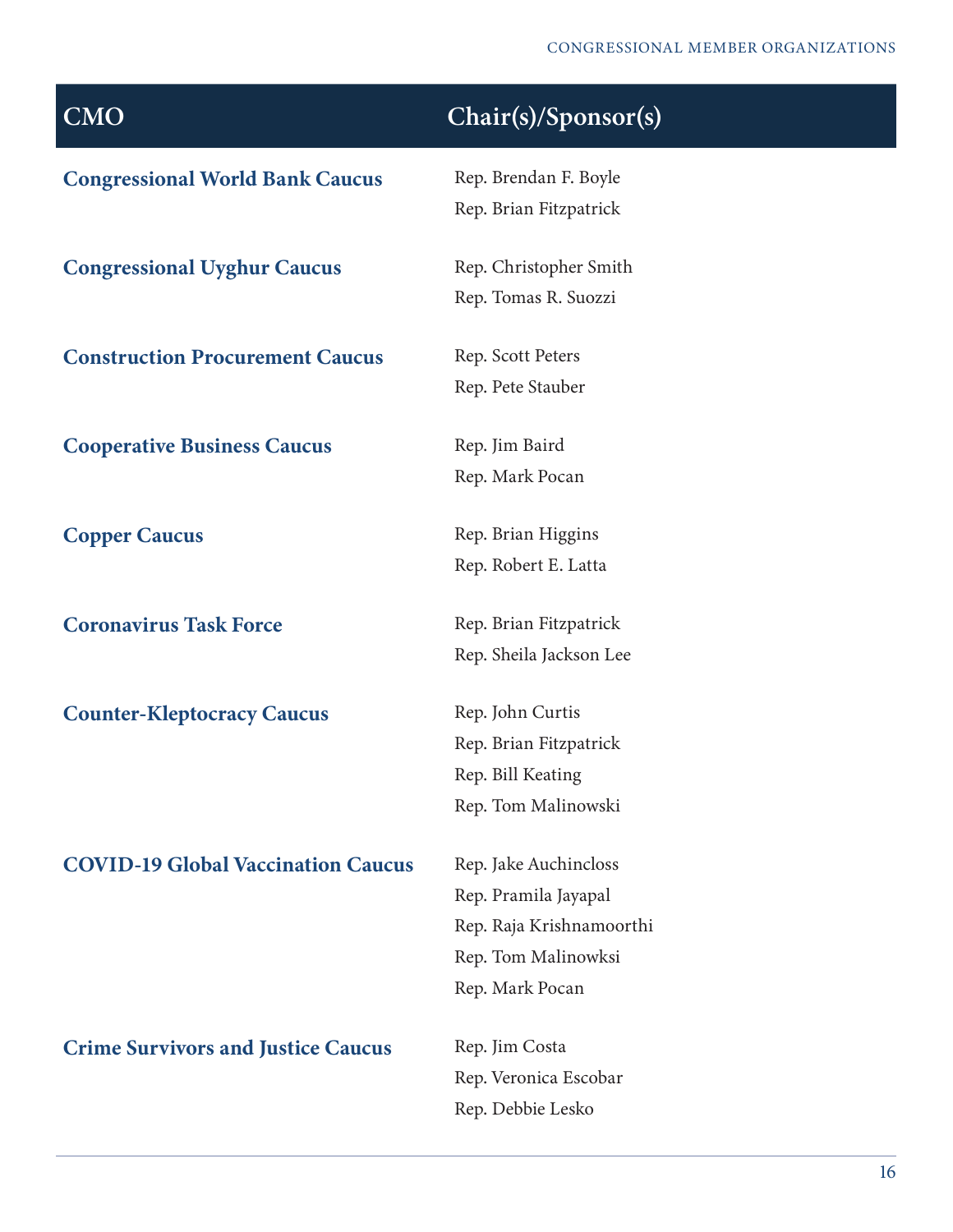| <b>CMO</b>                               | Chair(s)/Sponsor(s)        |
|------------------------------------------|----------------------------|
| <b>Critical Materials Caucus</b>         | Rep. Guy Reschenthaler     |
|                                          | Rep. Eric Swalwell         |
| <b>Crohns and Colitis</b>                | Rep. Carolyn B. Maloney    |
|                                          | Rep. John H. Rutherford    |
| <b>CTE Caucus</b>                        | Rep. Jim Langevin          |
|                                          | Rep. Glenn 'GT' Thompson   |
| <b>Cut Flower Caucus</b>                 | Rep. Jaime Herrera Beutler |
|                                          | Rep. Salud O. Carbajal     |
|                                          | Rep. Dan Newhouse          |
|                                          | Rep. Jimmy Panetta         |
|                                          | Rep. Chellie Pingree       |
|                                          | Rep. Don Young             |
| <b>Czech Caucus</b>                      | Rep. Lloyd Doggett         |
|                                          | Rep. Jeff Fortenberry      |
| <b>Dairy Caucus</b>                      | Rep. Joe Courtney          |
|                                          | Rep. Suzan DelBene         |
|                                          | Rep. Tom Reed              |
|                                          | Rep. Mike Simpson          |
|                                          | Rep. David G. Valadao      |
|                                          | Rep. Peter Welch           |
| <b>Deaf Caucus</b>                       | Rep. John Rutherford       |
|                                          | Rep. Mark Takano           |
| <b>Defense Spending Reduction Caucus</b> | Rep. Barbara Lee           |
|                                          | Rep. Mark Pocan            |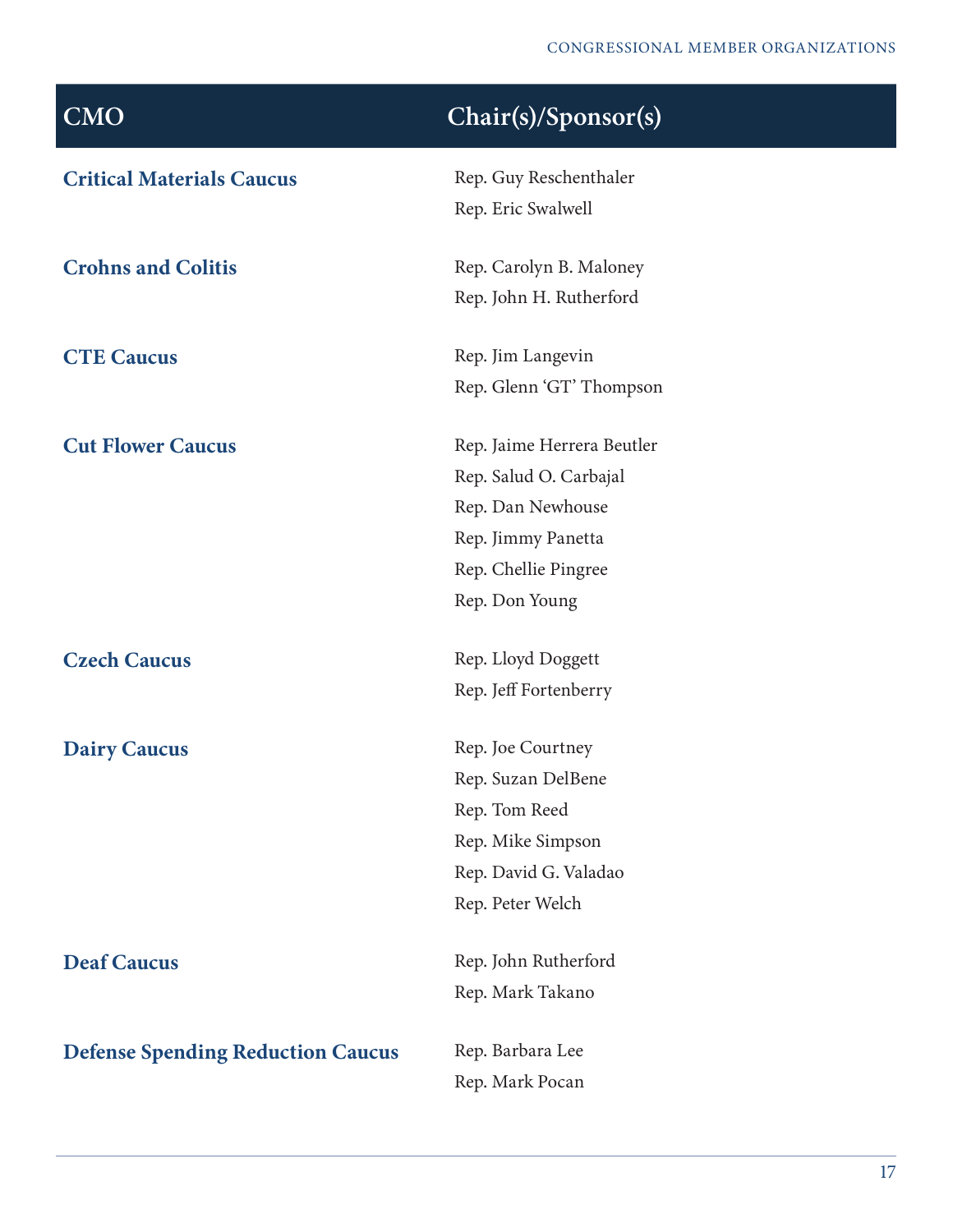| CMO                              | Chair(s)/Sponsor(s)    |
|----------------------------------|------------------------|
| Defense Workforce, Innovation,   | Rep. Troy Balderson    |
| and Industry Caucus              | Rep. Jason Crow        |
| <b>Delaware River Watershed</b>  | Rep. Antonio Delgado   |
|                                  | Rep. Brian Fitzpatrick |
| <b>Democratic Women's Caucus</b> | Rep. Lois Frankel      |
|                                  | Rep. Brenda Lawrence   |
|                                  | Rep. Jackie Speier     |
| <b>Diabetes Caucus</b>           | Rep. Diana DeGette     |
|                                  | Rep. Tom Reed          |
| <b>Digital Trade Caucus</b>      | Rep. Suzan DelBene     |
|                                  | Rep. Darin LaHood      |
| <b>Directed Energy Caucus</b>    | Rep. Doug Lamborn      |
|                                  | Rep. James R. Langevin |
| <b>Direct Selling Caucus</b>     | Rep. Richard Hudson    |
|                                  | Rep. Marc Veasey       |
| <b>Dominican Caucus</b>          | Rep. Adriano Espaillat |
| <b>Dutch Caucus</b>              | Rep. Bill Huizenga     |
|                                  | Rep. Derek Kilmer      |
| <b>Dyslexia Caucus</b>           | Rep. Julia Brownley    |
|                                  | Rep. Bruce Westerman   |
| <b>E-Commerce Caucus</b>         | Rep. Pete Aguilar      |
|                                  | Rep. Brett Guthrie     |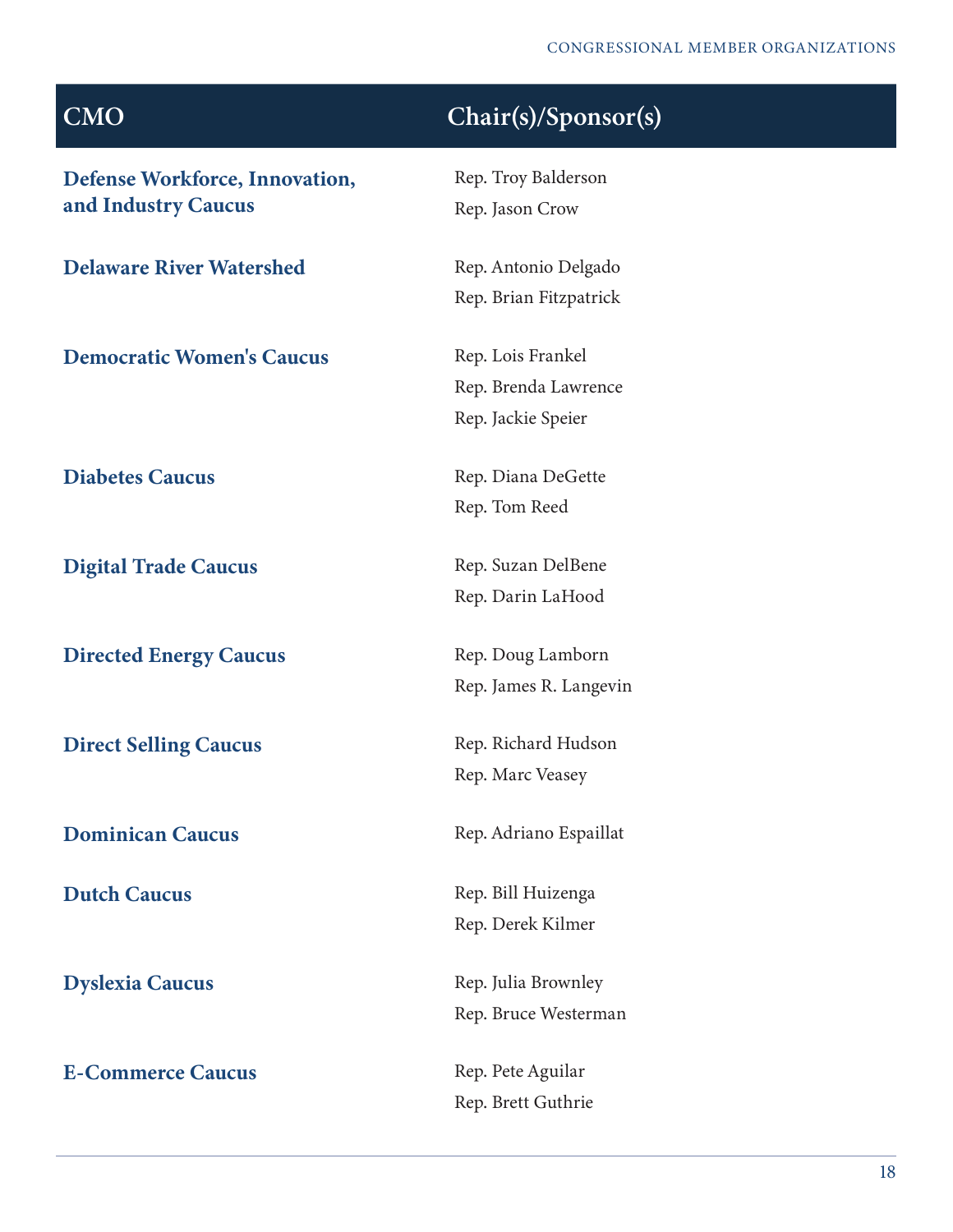Rep. John Moolenaar

Rep. Tom Malinowski

Rep. Yvette D. Clarke Rep. Doug Lamborn

Rep. Don Bacon

Rep. Jim Langevin

Rep. Rick Larsen Rep. Austin Scott

Education Opportunity and Innovation Caucus

Egypt Human Rights Caucus Rep. Don Beyer

Electromagnetic Pulse and Geomagnetic Disturbance

Electromagnetic Warfare Working Group

Emerging Technology Caucus Rep. Paul A. Gosar

End the Youth Vaping Epidemic Caucus Rep. Raja Krishnamoorthi

Energy Export Caucus Rep. Jodey Arrington

Rep. Henry Cuellar Rep. J. Luis Correa Rep. Carol D. Miller

Rep. Chris Stewart

Energy Savings Performance Caucus Rep. Adam Kinzinger

Rep. Richard Hudson Rep. Peter Welch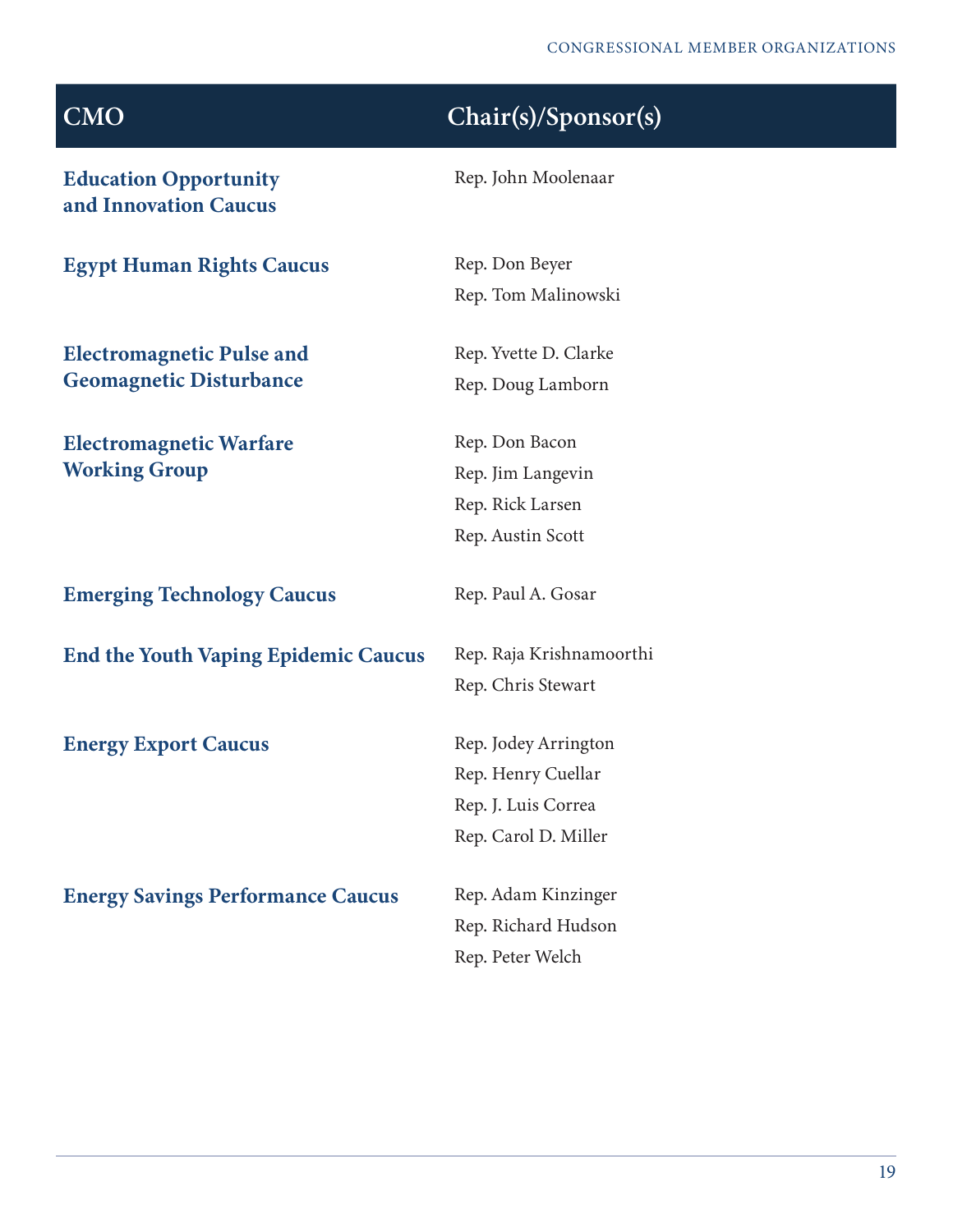| <b>Entrepreneurship Caucus</b>         | Rep. Steve Chabot             |
|----------------------------------------|-------------------------------|
|                                        | Rep. Bill Foster              |
|                                        | Rep. French Hill              |
|                                        | Rep. Stephanie Murphy         |
|                                        | Rep. David Schweikert         |
|                                        | Rep. Marc Veasey              |
|                                        |                               |
| <b>Estuary Caucus</b>                  | Rep. Suzanne Bonamici         |
|                                        | Rep. Rick Larsen              |
|                                        | Rep. Brian Mast               |
|                                        | Rep. Bill Posey               |
| <b>Everglades Caucus</b>               | Rep. Mario Diaz-Balart        |
|                                        | Rep. Alcee L. Hastings        |
|                                        | Rep. Debbie Wasserman Schultz |
|                                        |                               |
| <b>Farmer Cooperative Caucus</b>       | Rep. Jim Costa                |
|                                        | Rep. Sam Graves               |
|                                        |                               |
| <b>FFA Caucus</b>                      | Rep. Tracey Mann              |
|                                        | Rep. Jimmy Panetta            |
| <b>First Generation Student Caucus</b> | Rep. Brendan Boyle            |
|                                        |                               |
| <b>Flat Tax Caucus</b>                 | Rep. Michael C. Burgess       |
| <b>Florida Ports Caucus</b>            | Rep. Bill Posey               |
|                                        | Rep. Frederica Wilson         |
|                                        |                               |
| <b>Food Allergy Caucus</b>             | Rep. Doris Matsui             |
|                                        | Rep. Patrick McHenry          |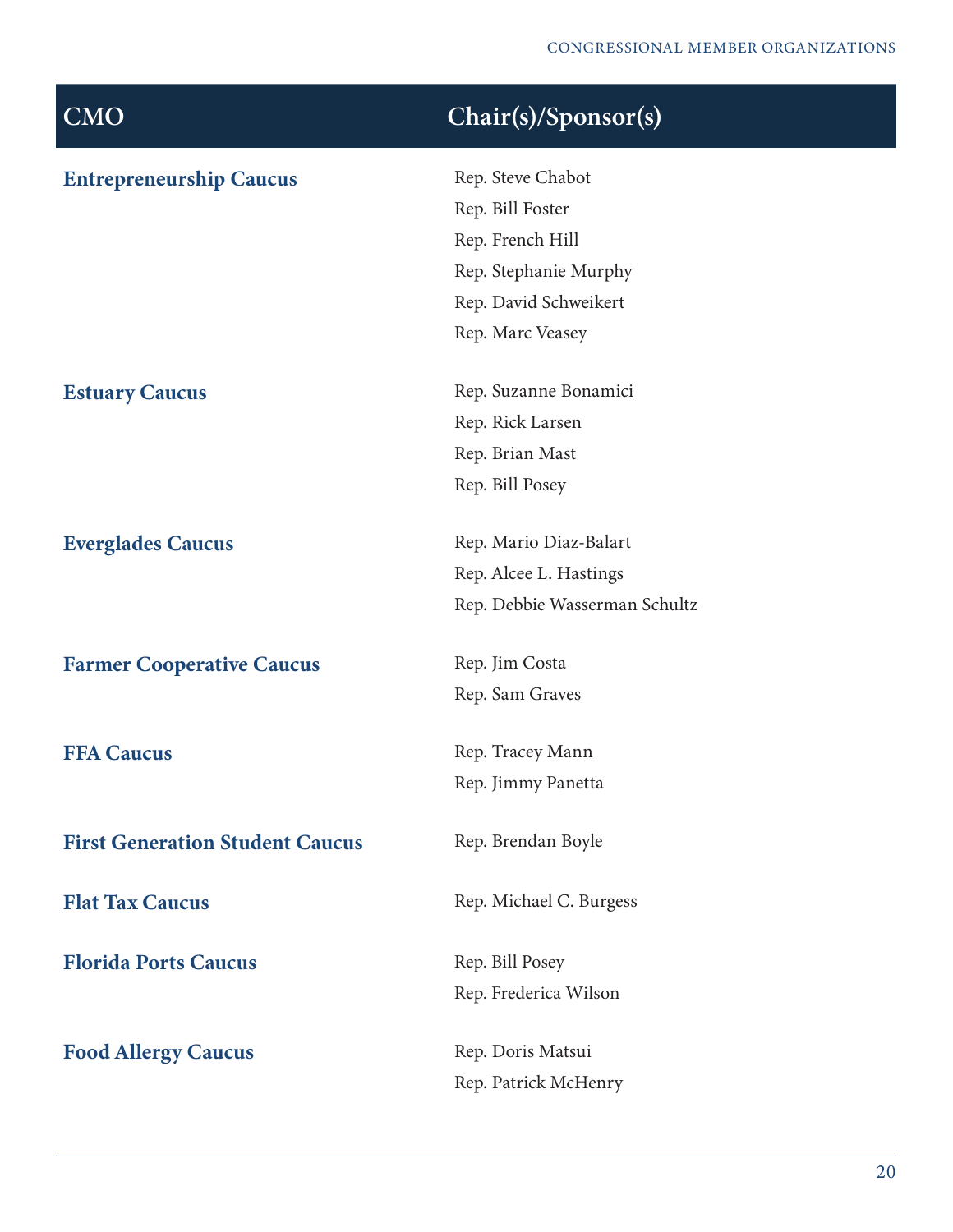| <b>CMO</b>                           | Chair(s)/Sponsor(s)        |
|--------------------------------------|----------------------------|
| <b>Food Recovery Caucus</b>          | Rep. Dan Newhouse          |
|                                      | Rep. Chellie Pingree       |
| <b>For Country Caucus</b>            | Rep. Jared Golden          |
|                                      | Rep. Van Taylor            |
| <b>Former Local Officials Caucus</b> | Rep. Gerald E. Connolly    |
|                                      | Rep. Kay Granger           |
|                                      | Rep. David Joyce           |
|                                      | Rep. Greg Stanton          |
| <b>Foster Youth Caucus</b>           | Rep. Don Bacon             |
|                                      | Rep. Karen Bass            |
|                                      | Rep. Jim Langevin          |
|                                      | Rep. Brenda Lawrence       |
|                                      | Rep. Markwayne Mullin      |
| <b>Fourth Amendment Caucus</b>       | Rep. Zoe Lofgren           |
|                                      | Rep. Thomas Massie         |
| <b>Fragile X Caucus</b>              | Rep. Joe Courtney          |
|                                      | Rep. Christopher H. Smith  |
| <b>Fragrance Caucus</b>              | Rep. Bonnie Watson Coleman |
|                                      | Rep. Barry Loudermilk      |
| <b>Franchise Caucus</b>              | Rep. Rodney Davis          |
|                                      | Rep. Josh Gottheimer       |
| <b>Freedom from Big Tech Caucus</b>  | Rep. Ken Buck              |
|                                      | Rep. Lance Gooden          |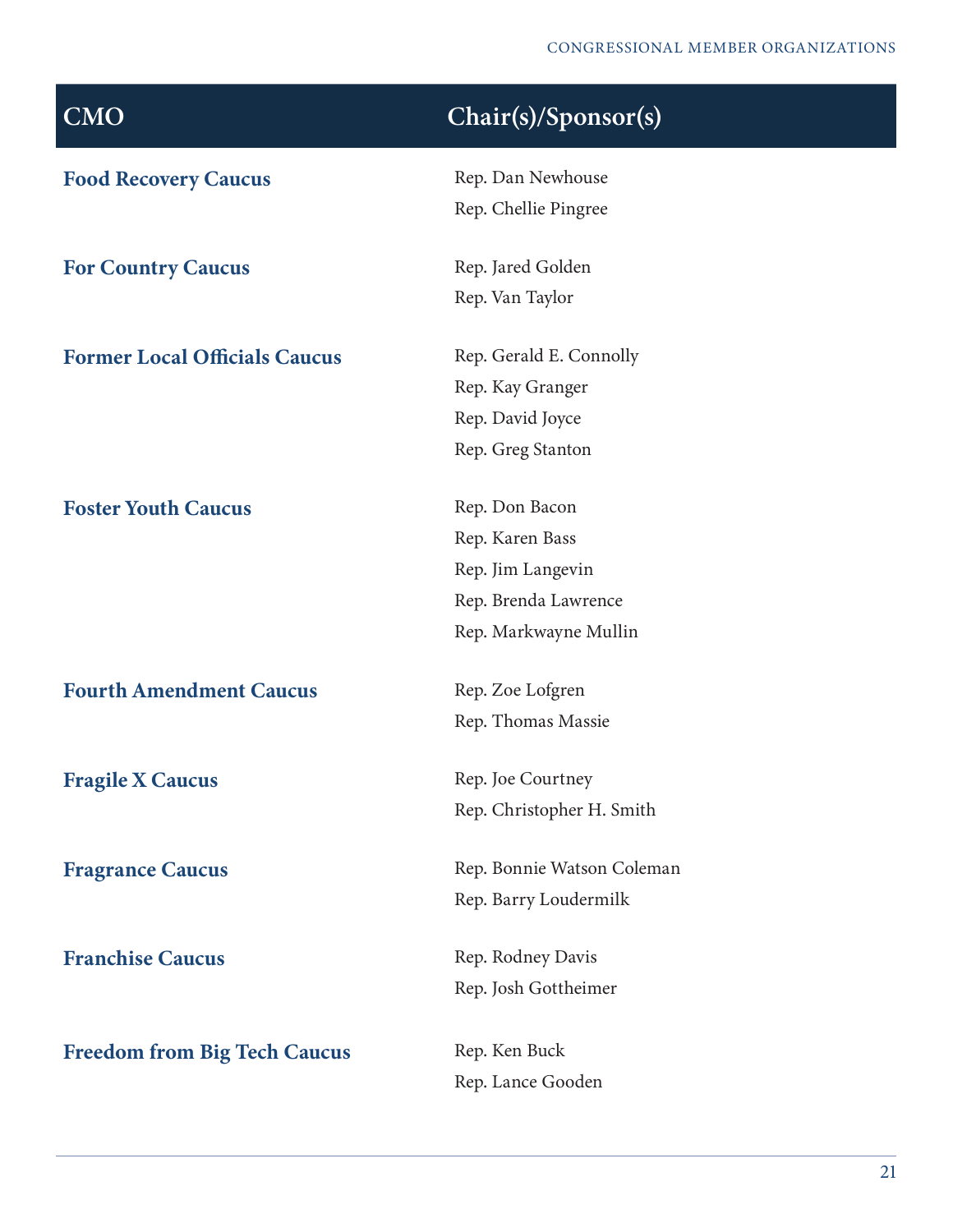| $\overline{\text{CMO}}$                | $\overline{\text{Chair}(s)}$ /Sponsor(s) |
|----------------------------------------|------------------------------------------|
| <b>French-American Caucus</b>          | Rep. William R. Keating                  |
|                                        | Rep. Robert. E. Latta                    |
|                                        | Rep. Adam B. Schiff                      |
|                                        | Rep. Joe Wilson                          |
| <b>Friends of Belarus Caucus</b>       | Rep. Marcy Kaptur                        |
|                                        | Rep. William R. Keating                  |
|                                        | Rep. Chris Smith                         |
|                                        | Rep. Joe Wilson                          |
| <b>Friends of Belgium Caucus</b>       | Rep. Lizzie Fletcher                     |
|                                        | Rep. Michael R. Turner                   |
| <b>Friends of Denmark Caucus</b>       | Rep. Steny Hoyer                         |
|                                        | Rep. Fred Upton                          |
| <b>Friends of Finland Caucus</b>       | Rep. Vern Buchanan                       |
|                                        | Rep. Debbie Dingell                      |
|                                        | Rep. Ann McLane Kuster                   |
|                                        | Rep. Steve Stivers                       |
| <b>Friends of Liechtenstein Caucus</b> | Rep. Don Beyer                           |
|                                        | Rep. Larry Bucshon                       |
|                                        | Rep. Dan Kildee                          |
|                                        | Rep. Randy Weber                         |
| <b>Friends of New Zealand</b>          | Rep. Kevin Brady                         |
|                                        | Rep. Rick Larsen                         |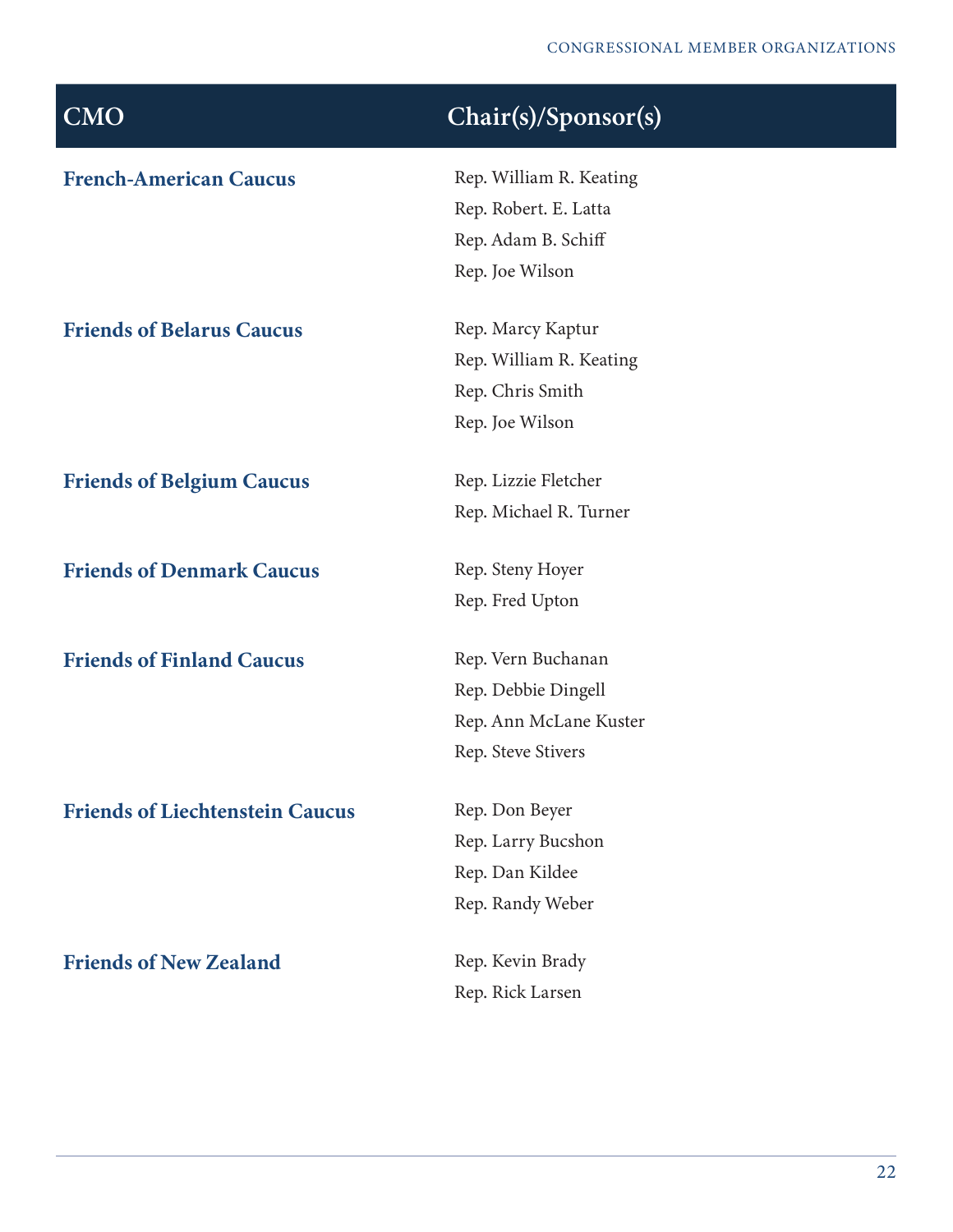| <b>CMO</b>                             | Chair(s)/Sponsor(s)                            |
|----------------------------------------|------------------------------------------------|
| <b>Friends of Norway Caucus</b>        | Rep. Kelly Armstrong                           |
|                                        | Rep. Steve Chabot                              |
|                                        | Rep. Rick Larsen                               |
|                                        | Rep. Betty McCollum                            |
| <b>Friends of Scotland Caucus</b>      | Rep. Robert Aderholt                           |
|                                        | Rep. Steve Cohen                               |
| <b>Friends of Spain Caucus</b>         | Rep. Henry Cuellar                             |
|                                        | Resident Commissioner Jenniffer González-Colón |
| <b>Friends of Sweden Caucus</b>        | Rep. Jack Bergman                              |
|                                        | Rep. Don Beyer                                 |
| <b>Friends of Uruguay Caucus</b>       | Rep. Brian Fitzpatrick                         |
|                                        | Rep. Albio Sires                               |
| <b>Friends of Wales</b>                | Rep. H. Morgan Griffith                        |
| <b>Future Forum Caucus</b>             | Rep. Darren Soto                               |
| <b>Future of Transportation Caucus</b> | Rep. Jesus G. "Chuy" Garcia                    |
|                                        | Rep. Ayanna Pressley                           |
|                                        | Rep. Mark Takano                               |
| <b>Gaming Caucus</b>                   | Rep. Dina Titus                                |
|                                        | Rep. Guy Reschenthaler                         |
| <b>Garifuna Caucus</b>                 | Rep. Ritchie Torres                            |
| <b>General Aviation Caucus</b>         | Rep. Sam Graves                                |
|                                        | Rep. Marc Veasey                               |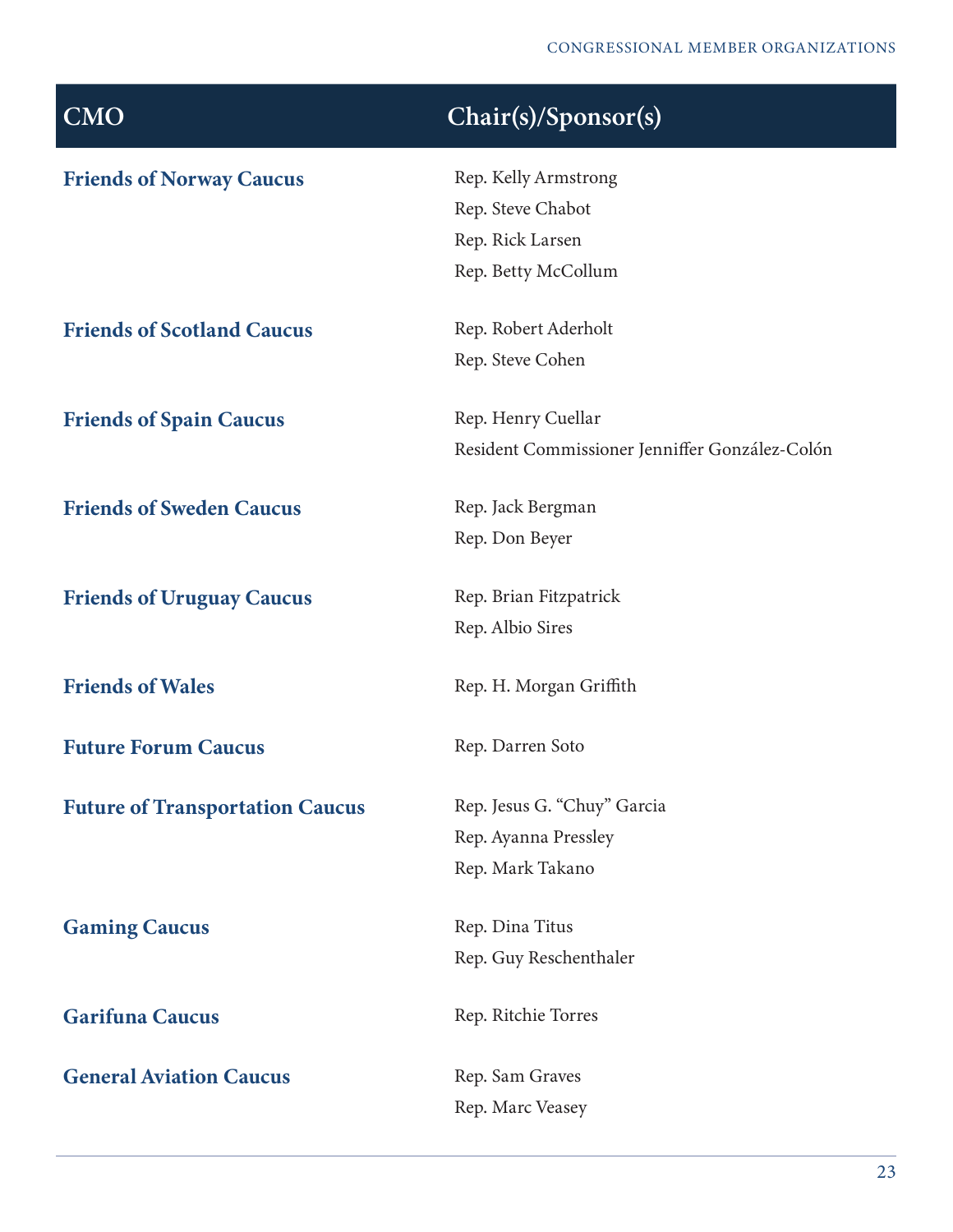### CONGRESSIONAL MEMBER ORGANIZATIONS

| <b>CMO</b>                           | Chair(s)/Sponsor(s)       |
|--------------------------------------|---------------------------|
| <b>Georgia Caucus</b>                | Rep. Gerald E. Connolly   |
|                                      | Rep. Adam Kinzinger       |
| <b>German American Caucus</b>        | Rep. William R. Keating   |
|                                      | Rep. Glenn Thompson       |
| <b>Get Out the Lead Caucus</b>       | Rep. Lisa Blunt Rochester |
|                                      | Rep. Debbie Dingell       |
|                                      | Rep. Peter Meijer         |
|                                      | Rep. Rashida Tlaib        |
| <b>Global Health Caucus</b>          | Rep. Jeff Fortenberry     |
|                                      | Rep. Betty McCollum       |
| <b>Global Investment in American</b> | Rep. Andy Barr            |
| <b>Jobs Caucus</b>                   | Rep. J. French Hill       |
|                                      | Rep. Kathleen Rice        |
|                                      | Rep. Marilyn Strickland   |
| <b>Global Road Safety Caucus</b>     | Rep. Steve Cohen          |
|                                      | Rep. Richard Hudson       |
| <b>GOP Doctors Caucus</b>            | Rep. Michael Burgess      |
|                                      | Rep. Andy Harris          |
|                                      | Rep. Brad Wenstrup        |
| <b>Haiti Caucus</b>                  | Rep. Yvette Clarke        |
|                                      | Rep. Val Demings          |
|                                      | Rep. Andy Levin           |
|                                      | Rep. Ayanna Pressley      |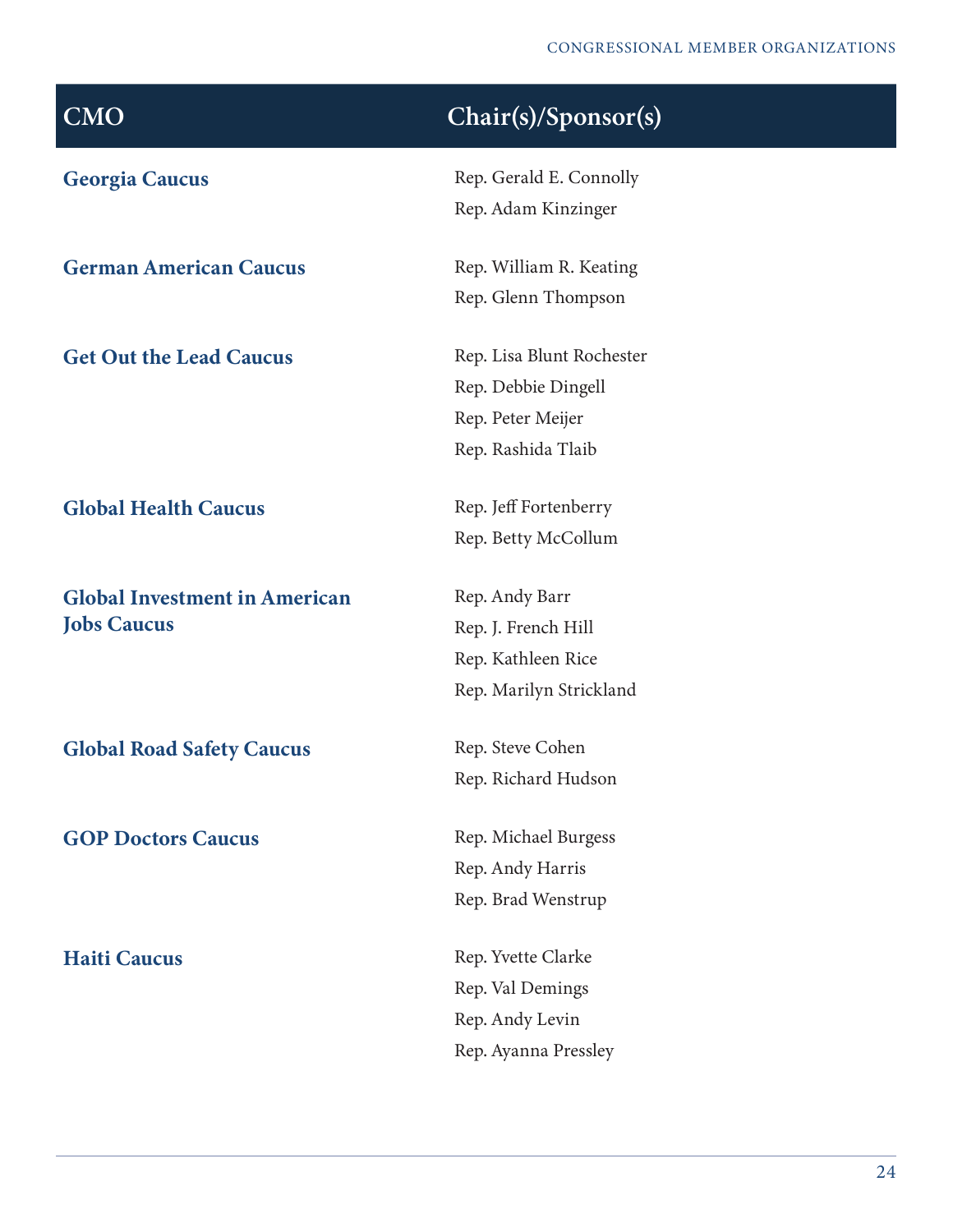| <b>CMO</b>                               | Chair(s)/Sponsor(s)               |
|------------------------------------------|-----------------------------------|
| <b>Hazards Caucus</b>                    | Rep. Suzan DelBene                |
|                                          | Rep. Don Young                    |
| <b>HBCU Caucus</b>                       | Rep. Alma S. Adams                |
|                                          | Rep. French Hill                  |
| <b>Hearing Health Caucus</b>             | Rep. David McKinley               |
|                                          | Rep. Mike Thompson                |
| <b>Heart and Stroke Caucus</b>           | Rep. Joyce Beatty                 |
|                                          | Rep. Christopher H. Smith         |
| <b>Hellenic Issues Caucus</b>            | Rep. Gus M. Bilirakis             |
|                                          | Rep. Carolyn B. Maloney           |
| <b>Hepatitis Caucus</b>                  | Rep. Henry C. "Hank" Johnson, Jr. |
|                                          | Rep. Grace Meng                   |
| <b>High Performance Buildings Caucus</b> | Rep. David B. McKinley            |
|                                          | Rep. Peter Welch                  |
| <b>High Tech Caucus</b>                  | Rep Doris Matsui                  |
|                                          | Rep. Michael T. McCaul            |
|                                          | Rep. Raul Ruiz                    |
| <b>Hispanic Caucus</b>                   |                                   |
| <b>Hispanic Conference</b>               | Rep. Mario Diaz-Balart            |
|                                          | Rep. Tony Gonzales                |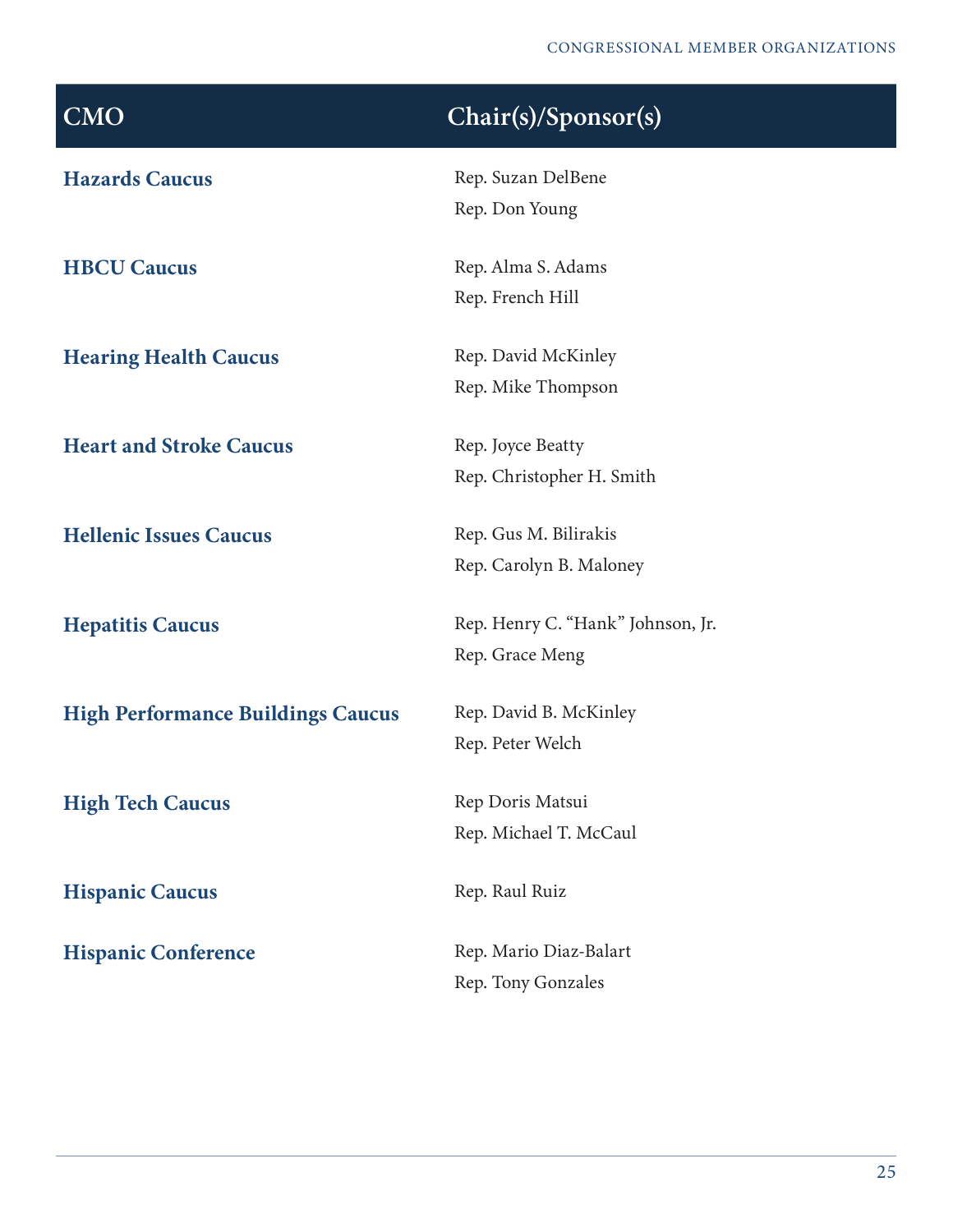| <b>CMO</b>                                  | Chair(s)/Sponsor(s)                            |
|---------------------------------------------|------------------------------------------------|
| <b>Hispanic-Serving Institutions Caucus</b> | Rep. Joaquin Castro                            |
|                                             | Rep. Mario Diaz-Balart                         |
|                                             | Rep. Raul Grijalva                             |
|                                             | Resident Commissioner Jenniffer González-Colón |
| <b>Historic</b>                             | Rep. Earl Blumenauer                           |
| <b>Preservation Caucus</b>                  | Rep. Michael R. Turner                         |
| <b>HIV/AIDS Caucus</b>                      | Rep. Barbara Lee                               |
|                                             | Resident Commissioner Jenniffer González-Colón |
| <b>Hockey Caucus</b>                        | Rep. Tom Emmer                                 |
|                                             | Rep. Brian Higgins                             |
|                                             | Rep. John Katko                                |
|                                             | Rep. Mike Quigley                              |
| <b>Homelessness Caucus</b>                  | Rep. Alcee Hastings                            |
|                                             | Rep. Eddie Bernice Johnson                     |
| <b>Hostage Task Force</b>                   | Rep. Ted Deutch                                |
|                                             | Rep. French Hill                               |
| <b>House Agriculture Research Caucus</b>    | Rep. Rodney Davis                              |
|                                             | Rep. Jimmy Panetta                             |
| <b>House Defense Communities Caucus</b>     | Rep. Henry Cuellar                             |
|                                             | Rep. Doug Lamborn                              |
| <b>House Live Event Caucus</b>              | Rep. Tony Cardenas                             |
|                                             | Rep. Brett Guthrie                             |
|                                             | Rep. Nancy Mace                                |
|                                             | Rep. Kathleen M. Rice                          |
|                                             |                                                |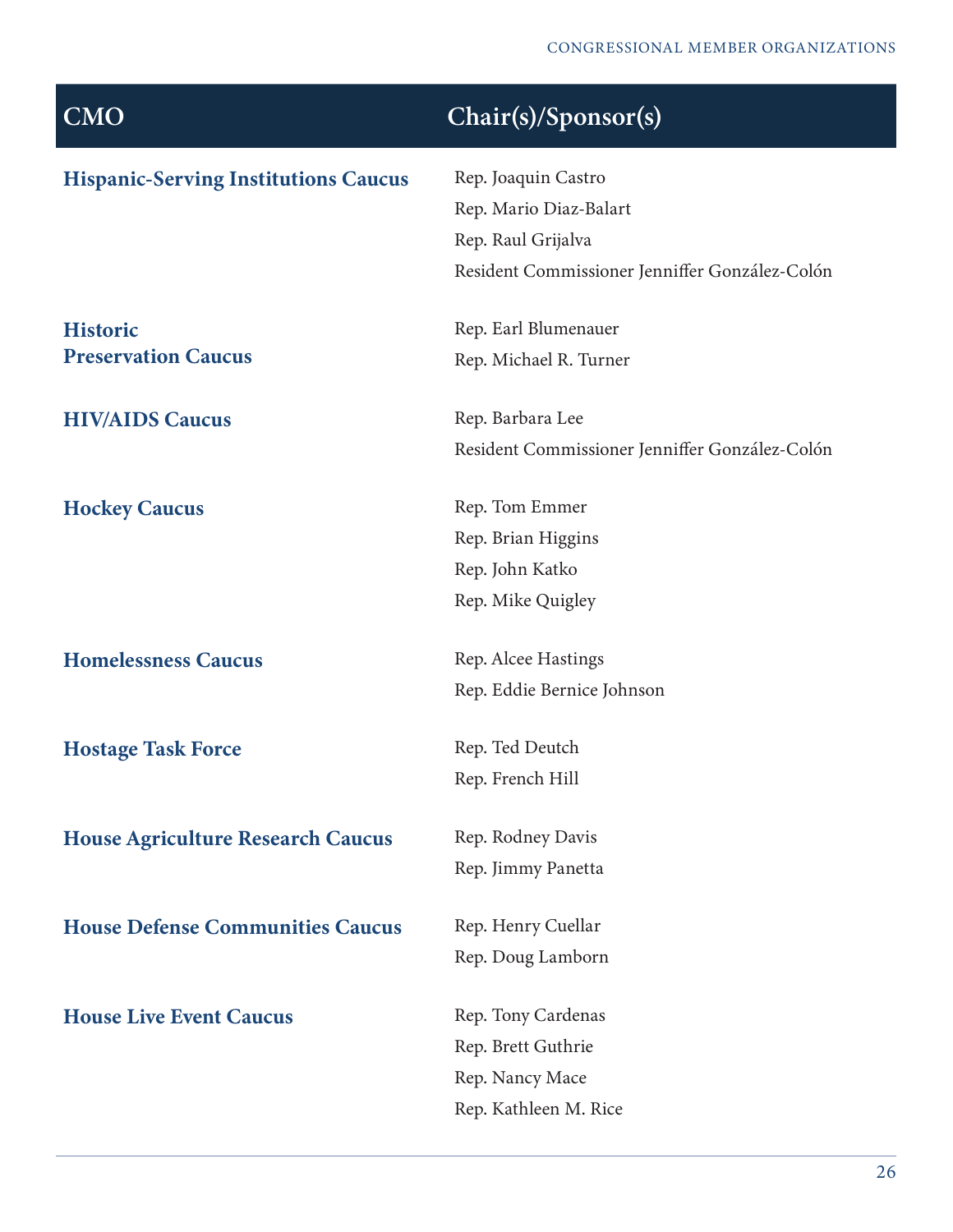| CMO                                   | Chair(s)/Sponsor(s)       |
|---------------------------------------|---------------------------|
| <b>House Military Veterans Caucus</b> | Rep. Gus Bilirakis        |
|                                       | Rep. Mike Thompson        |
| <b>House Republican Israel Caucus</b> | Rep. David Kustoff        |
|                                       | Rep. Doug Lamborn         |
|                                       | Rep. Joe Wilson           |
|                                       | Rep. Lee Zeldin           |
| <b>Hunger Caucus</b>                  | Rep. James P. McGovern    |
|                                       | Rep. Jackie Walorski      |
| <b>Hydrocephalus Caucus</b>           | Rep. Lloyd Doggett        |
|                                       | Rep. Christopher H. Smith |
| <b>Hypersonic Caucus</b>              | Rep. Jim Banks            |
|                                       | Rep. Mo Brooks            |
| <b>Independent Colleges Caucus</b>    | Rep. David P. Joyce       |
|                                       | Rep. Derek Kilmer         |
| <b>India Caucus</b>                   | Rep. Steve Chabot         |
|                                       | Rep. Ro Khanna            |
|                                       | Rep. Brad Sherman         |
|                                       | Rep. Michael Waltz        |
| <b>Infection Prevention Control</b>   | Rep. Gus. M. Bilirakis    |
| in Long Term Care Caucus              | Rep. Jan D. Schakowsky    |
| <b>Innovation and</b>                 | Rep. Joe Neguse           |
| <b>Entrepreneurship Caucus</b>        | Rep. Van Taylor           |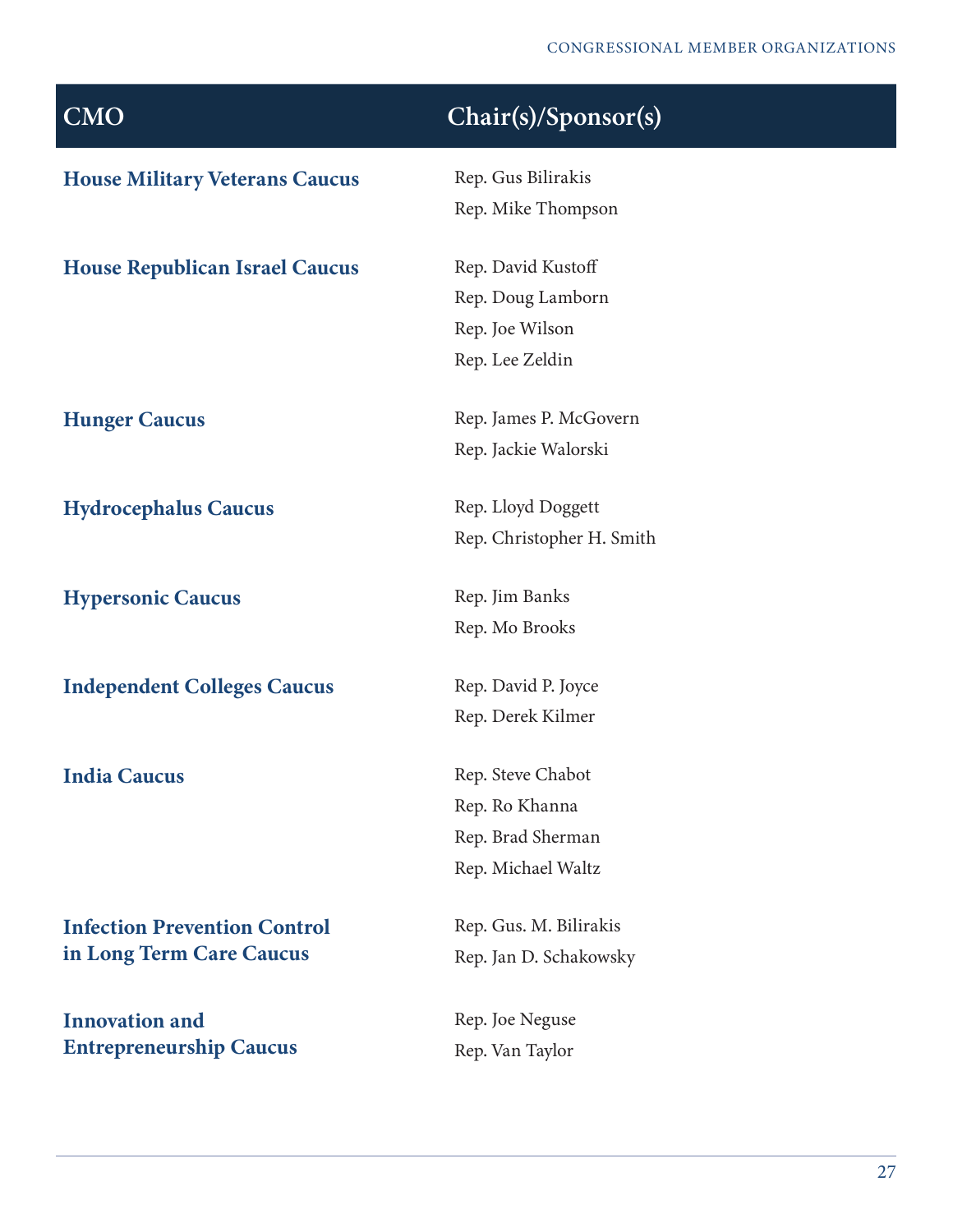### **Innovation Caucus** Rep. Ami Bera, M.D.

Integrative Health and Wellness Caucus

Intellectual Property Promotion and Privacy Prevention Caucus

**International Basic Education** Rep. Brain Fitzpatrick

**International Conservation Caucus** Rep. Henry Cuellar

International Religious Freedom Caucus

International Workers' Rights Caucus Rep. Jan Schakowsky

Invasive Species Caucus Rep. Elise Stefanik

**Investing in Innovation Caucus** Rep. Bryan Steil

## CMO Chair(s)/Sponsor(s)

Rep. Suzan DelBene Rep. Mike Kelly Rep. Markwayne Mullin

Rep. Judy Chu Rep. Jackie Walorski

Rep. Steve Chabot Rep. Ben Cline Rep. Joe Neguse Rep. Adam Smith

Rep. Mike Quigley

Rep. Jeff Fortenberry Rep. David P. Joyce Rep. Betty McCollum

Rep. Gus M. Bilirakis Rep. Henry Cuellar

Rep. Mike Thompson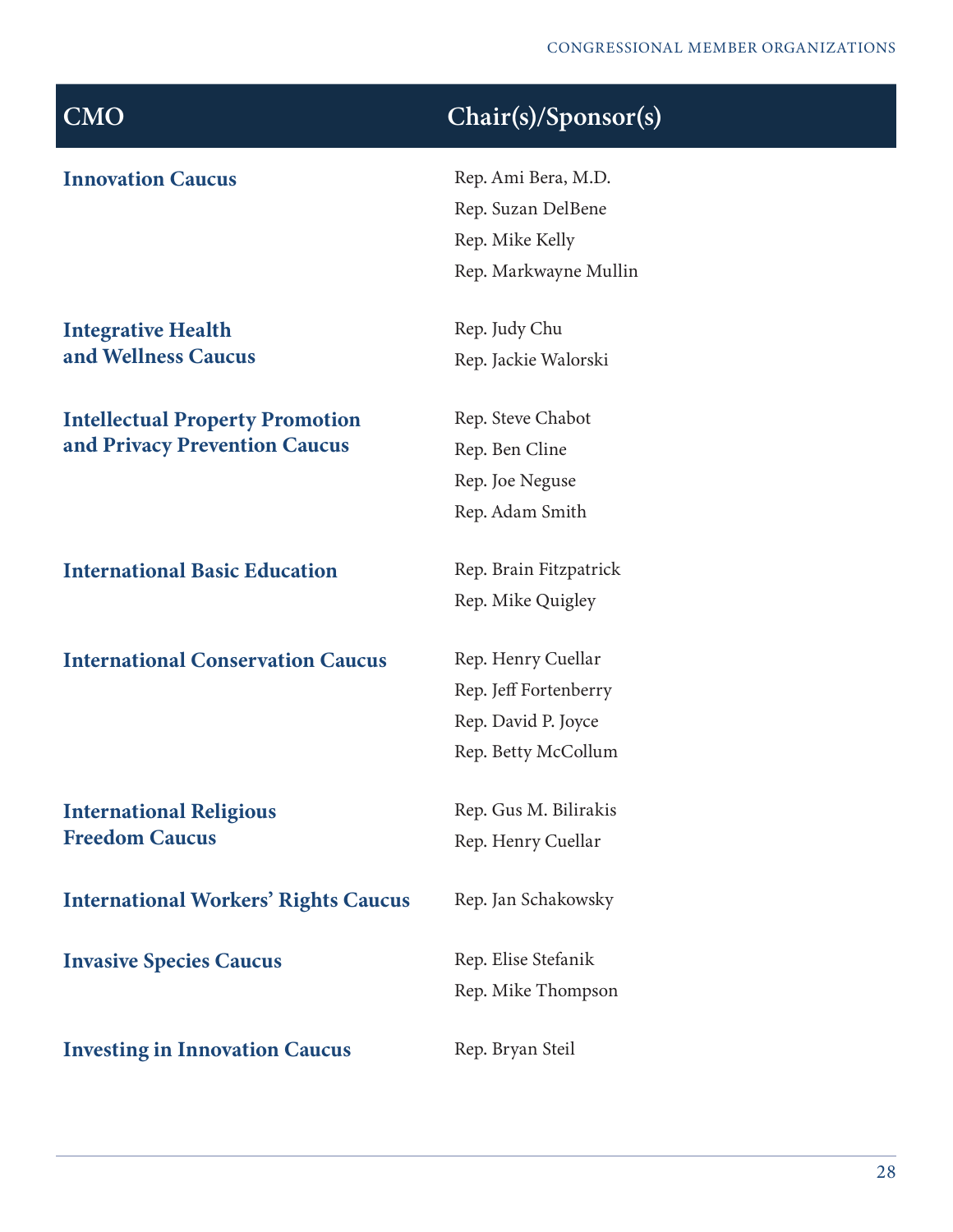| <b>CMO</b>                         | Chair(s)/Sponsor(s)           |
|------------------------------------|-------------------------------|
| <b>Iraq Caucus</b>                 | Rep. Adam Kinzinger           |
|                                    | Rep. Seth Moulton             |
| <b>Job Corps Caucus</b>            | Rep. Sanford D. Bishop        |
|                                    | Rep. Brett Guthrie            |
| <b>Joint Strike Fighter Caucus</b> | Rep. John B. Larson           |
|                                    | Rep. Chris Stewart            |
|                                    | Rep. Michael R. Turner        |
|                                    | Rep. Marc A. Veasey           |
| <b>Justice for Warriors Caucus</b> | Rep. Louie Gohmert            |
| <b>Kidney Caucus</b>               | Rep. Suzan DelBene            |
|                                    | Rep. Larry Bucshon            |
| <b>Korea Caucus</b>                | Rep. Ami Bera                 |
|                                    | Rep. Gerald E. Connolly       |
|                                    | Rep. Mike Kelly               |
|                                    | Rep. Joe Wilson               |
| <b>Labor Caucus</b>                | Rep. Mark Pocan               |
| <b>Latino-Jewish Caucus</b>        | Rep. Mario Diaz-Balart        |
|                                    | Rep. Adriano Espaillat        |
|                                    | Rep. Jaime Herrera Beutler    |
|                                    | Rep. Debbie Wasserman Schultz |
| <b>Law Enforcement Caucus</b>      | Rep. Bill Pascrell, Jr.       |
|                                    | Rep. John Rutherford          |
| <b>LGBTQ+ Equality Caucus</b>      | Rep. David Cicilline          |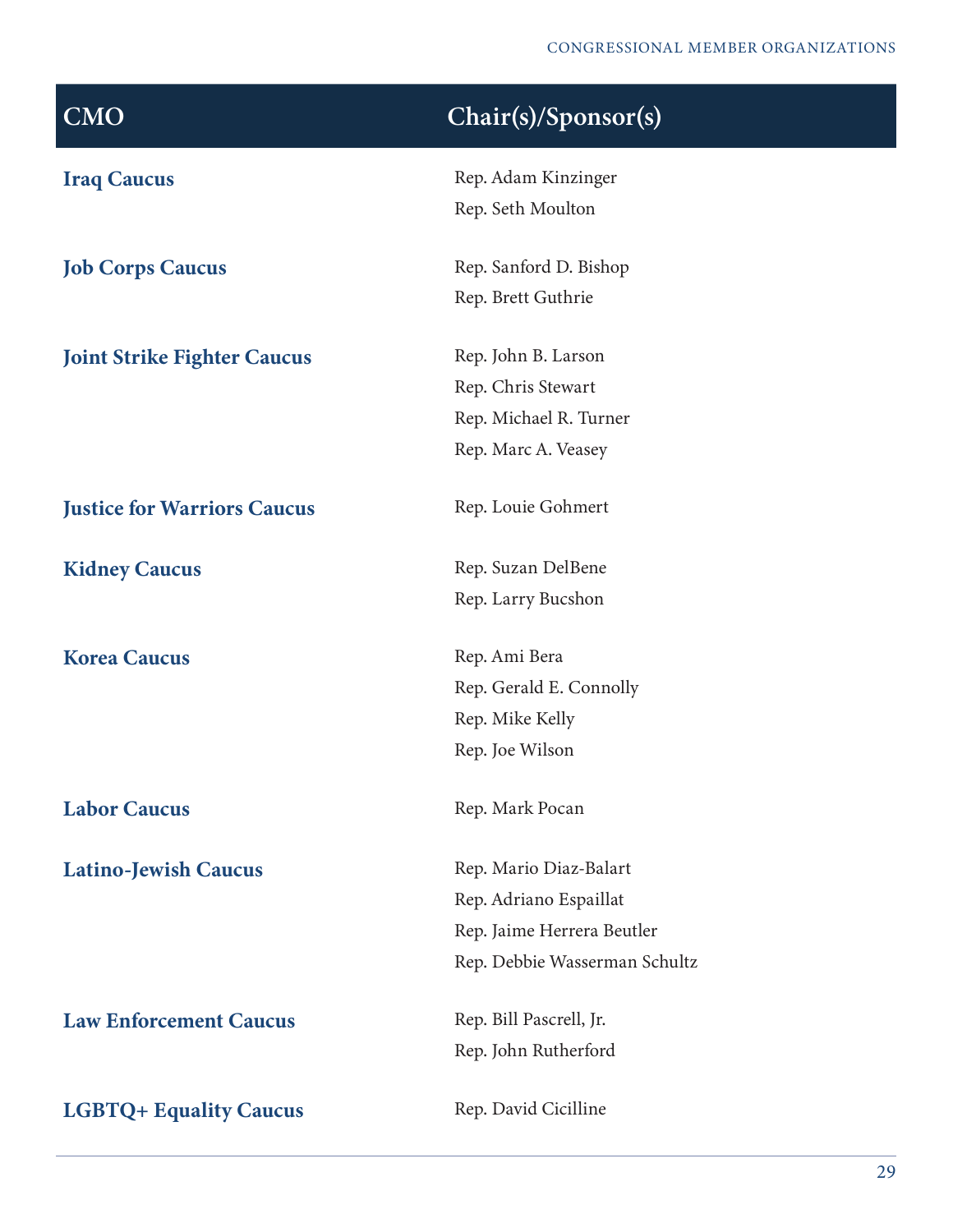| <b>CMO</b>                      | Chair(s)/Sponsor(s)        |
|---------------------------------|----------------------------|
| <b>Long-Range Strike Caucus</b> | Rep. Emanuel Cleaver       |
|                                 | Rep. Vicky Hartzler        |
| <b>Lupus Caucus</b>             | Rep. Andrew Garbarino      |
|                                 | Rep. Eddie Bernice Johnson |
|                                 | Rep. William Keating       |
| <b>Lyme Disease Caucus</b>      | Rep. Henry Cuellar         |
|                                 | Rep. Christopher H. Smith  |
| <b>Macedonian Caucus</b>        | Rep. Brendan F. Boyle      |
|                                 | Rep. Claudia Tenney        |
| <b>MACH 1 Caucus</b>            | Rep. Jake Ellzey           |
|                                 | Rep. Scott Franklin        |
|                                 | Rep. Mike Garcia           |
|                                 | Rep. August Pfluger        |
| <b>Main Street Caucus</b>       | Rep. Don Bacon             |
|                                 | Rep. Mike Bost             |
|                                 | Rep. Pete Stauber          |
| <b>Manufacturing Caucus</b>     | Rep. Tom Reed              |
|                                 | Rep. Tim Ryan              |
| <b>Maple Caucus</b>             | Rep. Chris Jacobs          |
|                                 | Rep. Chris Pappas          |
|                                 | Rep. Peter Welch           |
| <b>Maternity Caucus</b>         | Rep. Lucille Roybal-Allard |
|                                 | Rep. Jaime Herrera Beutler |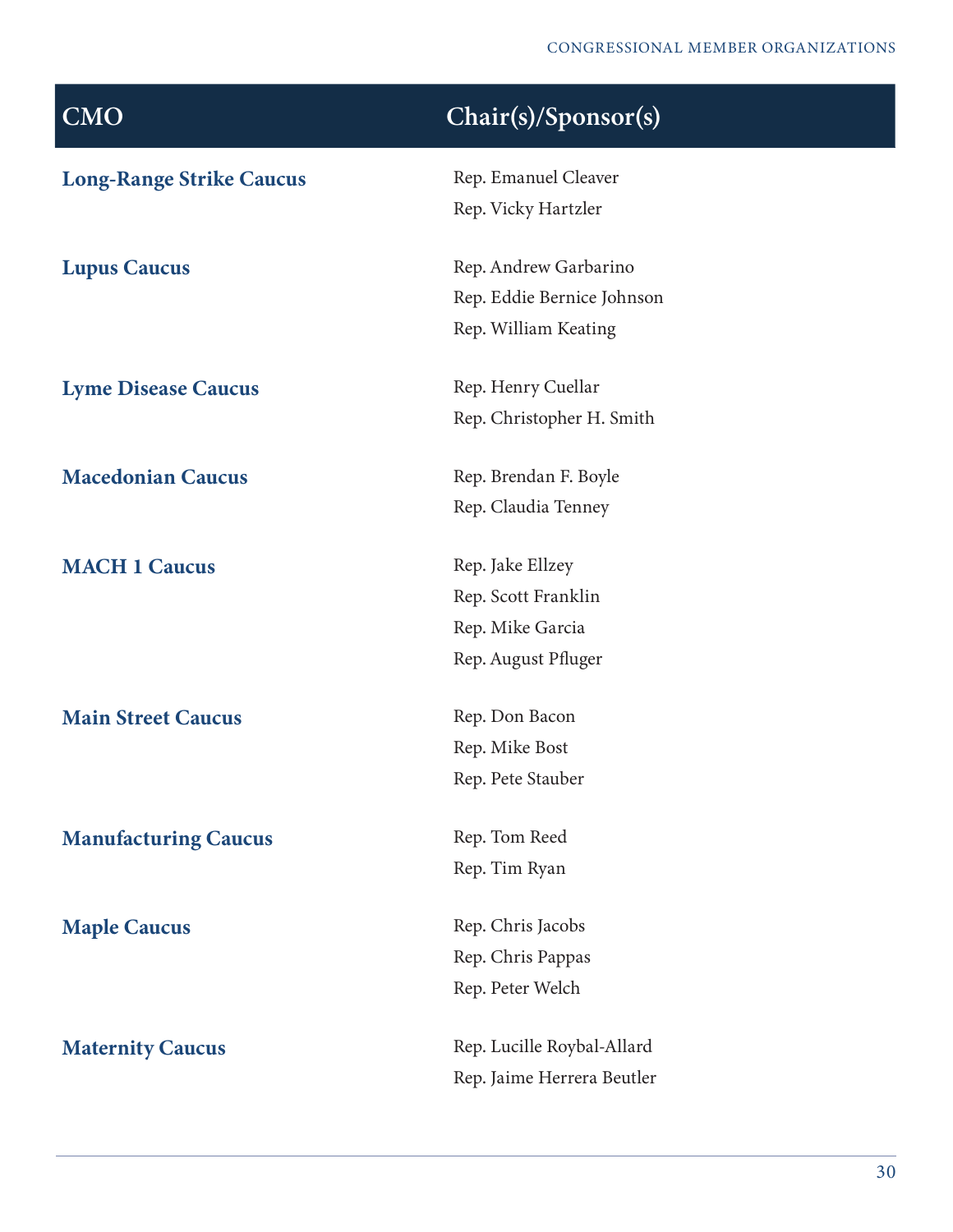| <b>CMO</b>                                              | Chair(s)/Sponsor(s)                                 |
|---------------------------------------------------------|-----------------------------------------------------|
| <b>Media Diversity Brain Trust</b>                      | Rep. Val B. Demings                                 |
| <b>Media Fairness Caucus</b>                            | Rep. Alex X. Mooney                                 |
| <b>Mental Health Caucus</b>                             | Rep. John Katko<br>Rep. Grace F. Napolitano         |
| <b>Military Sexual Assault</b><br>and Prevention Caucus | Rep. Elaine G. Luria<br>Rep. Michael R. Turner      |
| <b>Minor League Baseball Caucus</b>                     | Rep. Roger Williams                                 |
| <b>Missile Defense Caucus</b>                           | Rep. Doug Lamborn<br>Rep. Donald Norcross           |
| <b>Mitochondrial Disease Caucus</b>                     | Rep. Brian K. Fitzpatrick<br>Rep. James P. McGovern |
| <b>Moldova Caucus</b>                                   | Rep. August Pfluger<br>Rep. David Price             |
| <b>Mongolia Caucus</b>                                  | Rep. Dina Titus<br>Rep. Don Young                   |
| <b>Motorcycle Caucus</b>                                | Rep. Michael C. Burgess<br>Rep. Tim Walberg         |
| <b>Motorsports Caucus</b>                               | Rep. Bill Posey<br>Rep. Mike Thompson               |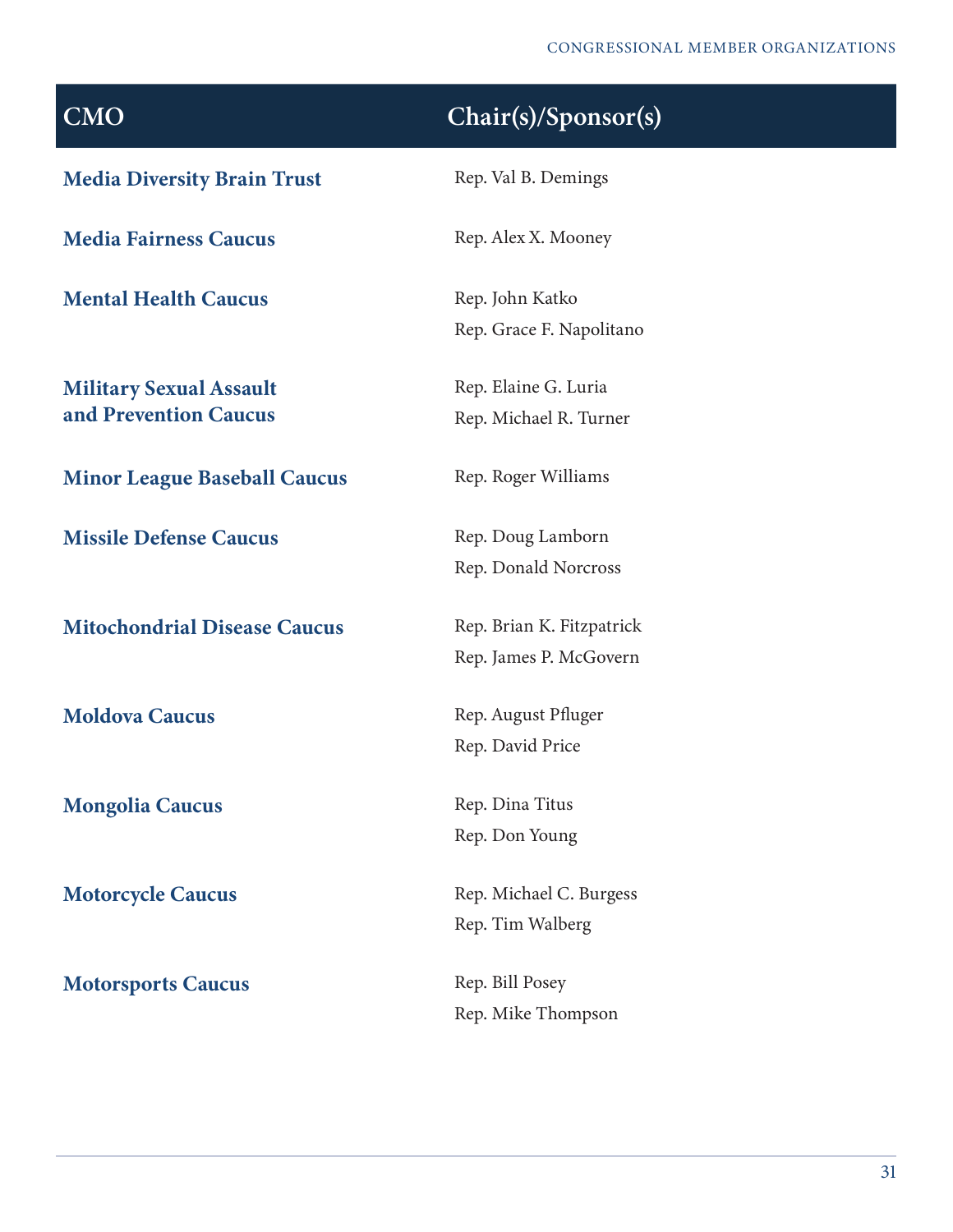| <b>CMO</b>                              | Chair(s)/Sponsor(s)           |
|-----------------------------------------|-------------------------------|
| <b>Multicultural Media Caucus</b>       | Rep. Tony Cardenas            |
|                                         | Rep. Judy Chu                 |
|                                         | Rep. Yvette D. Clarke         |
| <b>Multiple Sclerosis Caucus</b>        | Rep. Steve Chabot             |
|                                         | Rep. David E. Price           |
| <b>Municipal Finance Caucus</b>         | Rep. C.A. Dutch Ruppersberger |
|                                         | Rep. Steven Stivers           |
| <b>National Guard Caucus</b>            | Rep. Steven Palazzo           |
|                                         | Rep. Tim Ryan                 |
| <b>National Heritage Area Caucus</b>    | Rep. David B. Mckinley, P.E.  |
|                                         | Rep. Paul D. Tonko            |
| <b>National Marine Sanctuary Caucus</b> | Rep. Garret Graves            |
|                                         | Rep. Jared Huffman            |
| <b>National Service Caucus</b>          | Rep. Doris Matsui             |
|                                         | Rep. David E. Price           |
| <b>Native American Caucus</b>           | Rep. Tom Cole                 |
|                                         | Rep. Sharice Davids           |
| <b>Naval Education Caucus</b>           | Rep. James R. Langevin        |
|                                         | Rep. Jimmy Panetta            |
| <b>Navy and Marine Corps Caucus</b>     | Rep. Seth Moulton             |
|                                         | Rep. Robert J. Wittman        |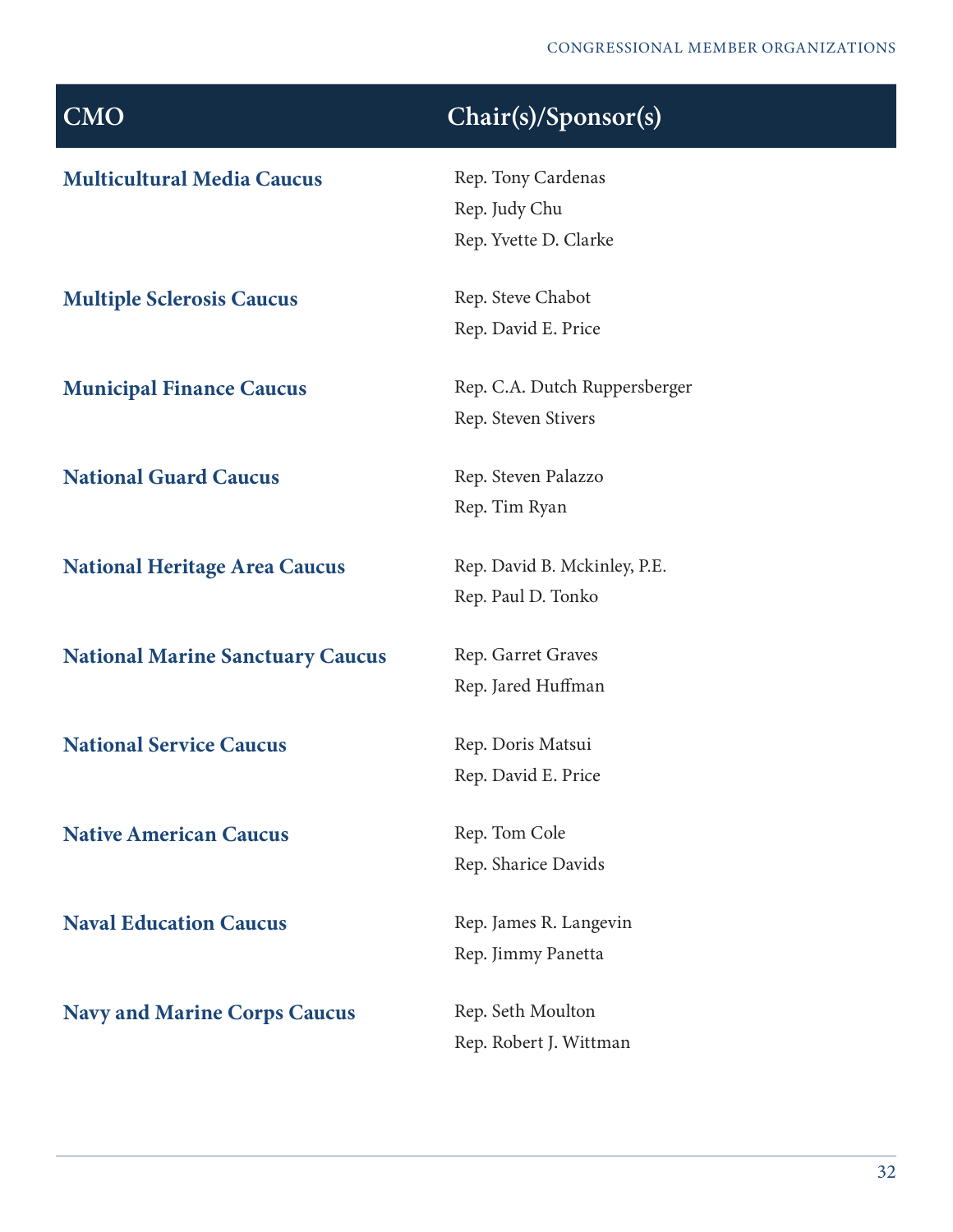### CONGRESSIONAL MEMBER ORGANIZATIONS

| <b>CMO</b>                              | Chair(s)/Sponsor(s)         |
|-----------------------------------------|-----------------------------|
| <b>Neuroscience Caucus</b>              | Rep. Earl Blumenauer        |
|                                         | Rep. Cathy McMorris Rodgers |
| <b>New Americans Caucus</b>             | Rep. Adriano Espaillat      |
|                                         | Rep. Norma J. Torres        |
| <b>New Democrat Coalition</b>           | Rep. Suzan DelBene          |
| <b>NextGen 9-1-1 Caucus</b>             | Rep. Anna G. Eshoo          |
|                                         | Rep. Richard Hudson         |
| <b>Nigerian Caucus</b>                  | Rep. Steve Chabot           |
|                                         | Rep. Sheila Jackson Lee     |
| <b>Nuclear Cleanup Caucus</b>           | Rep. Susie Lee              |
|                                         | Rep. Chuck Fleischmann      |
| <b>Nuclear Weapons and Arms Control</b> | Rep. Donald S. Beyer Jr.    |
| <b>Working Group</b>                    | Rep. John Garamendi         |
|                                         | Sen. Edward J. Markey       |
|                                         | Sen. Jeffrey A. Merkley     |
| <b>Nursing Caucus</b>                   | Rep. Suzanne Bonamici       |
|                                         | Rep. Rodney Davis           |
|                                         | Rep. David P. Joyce         |
|                                         | Rep. Lucille Roybal-Allard  |
| <b>Oceans Caucus</b>                    | Rep. Suzanne Bonamici       |
|                                         | Rep. Don Young              |
| <b>Offshore Wind Caucus</b>             | Rep. Elaine G. Luria        |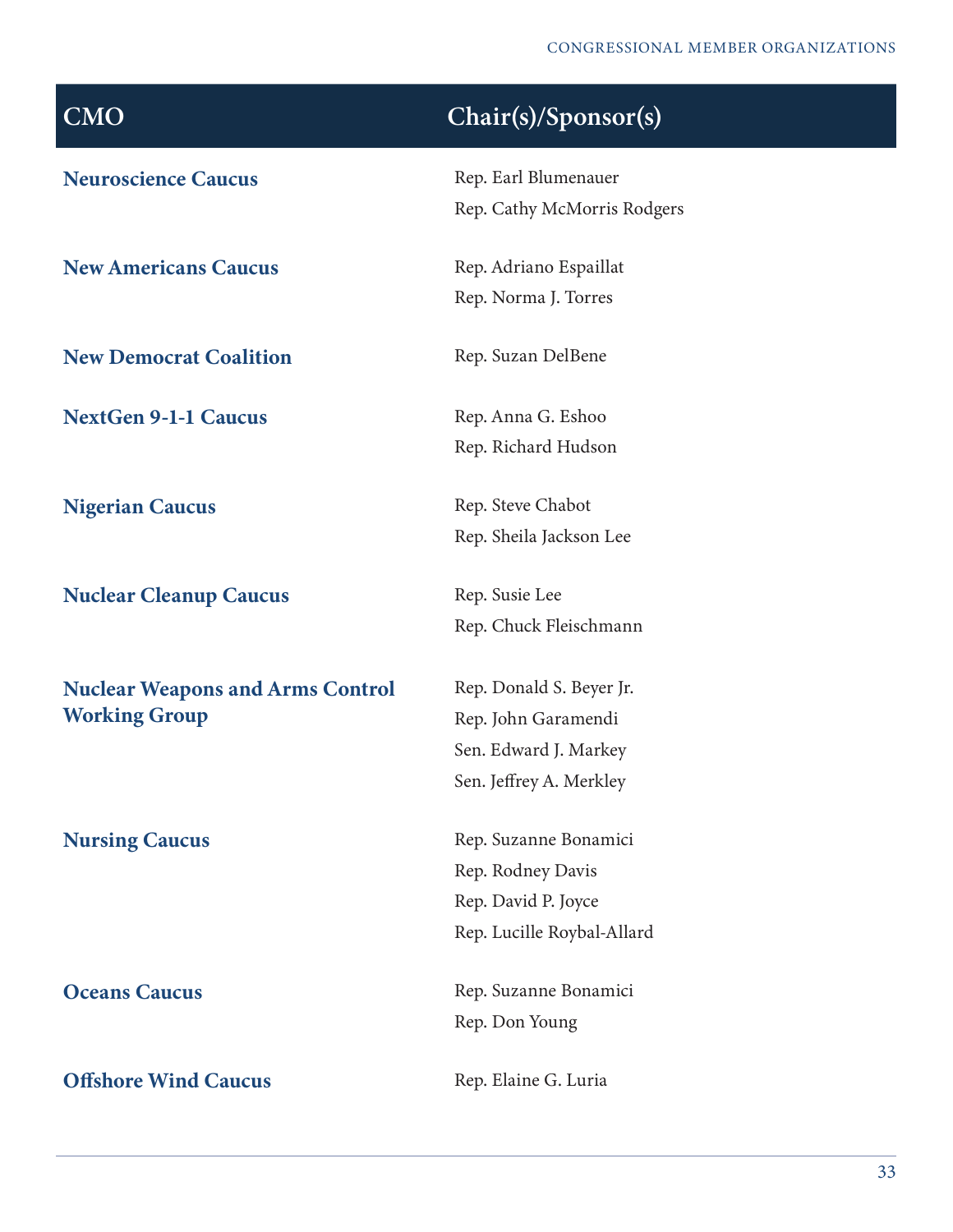| <b>CMO</b>                           | Chair(s)/Sponsor(s)                            |
|--------------------------------------|------------------------------------------------|
| <b>Ohio River Basin Caucus</b>       | Rep. Bill Johnson                              |
|                                      | Rep. John Yarmuth                              |
| <b>Olympic and Paralympic Caucus</b> | Rep. Jon Curtis                                |
|                                      | Rep. James R. Langevin                         |
|                                      | Rep. Ed Perlmutter                             |
|                                      | Rep. Elise Stefanik                            |
| <b>One World Caucus</b>              | Rep. Brian Fitzpatrick                         |
|                                      | Rep. Dean Phillips                             |
| <b>Pacific Island Caucus</b>         | Rep. Ed Case                                   |
|                                      | Rep. Don Young                                 |
| <b>Pakistan Caucus</b>               | Rep. Jim Banks                                 |
|                                      | Rep. Sheila Jackson Lee                        |
|                                      | Rep. Thomas Suozzi                             |
| <b>Paper and Packaging Caucus</b>    | Rep. Tom Rice                                  |
|                                      | Rep. Kurt Schrader                             |
| <b>Parkinson's Disease Caucus</b>    | Rep. Gus M. Bilirakis                          |
|                                      | Rep. Henry C. "Hank" Johnson, Jr.              |
|                                      | Rep. Carolyn B. Maloney                        |
| <b>Payer State Caucus</b>            | Rep. Bill Foster                               |
|                                      | Rep. Van Taylor                                |
| <b>PCOS Caucus</b>                   | Rep. Brian Fitzpatrick                         |
|                                      | Rep. David Scott                               |
|                                      | Rep. Debbie Wasserman Schultz                  |
|                                      | Resident Commissioner Jenniffer González-Colón |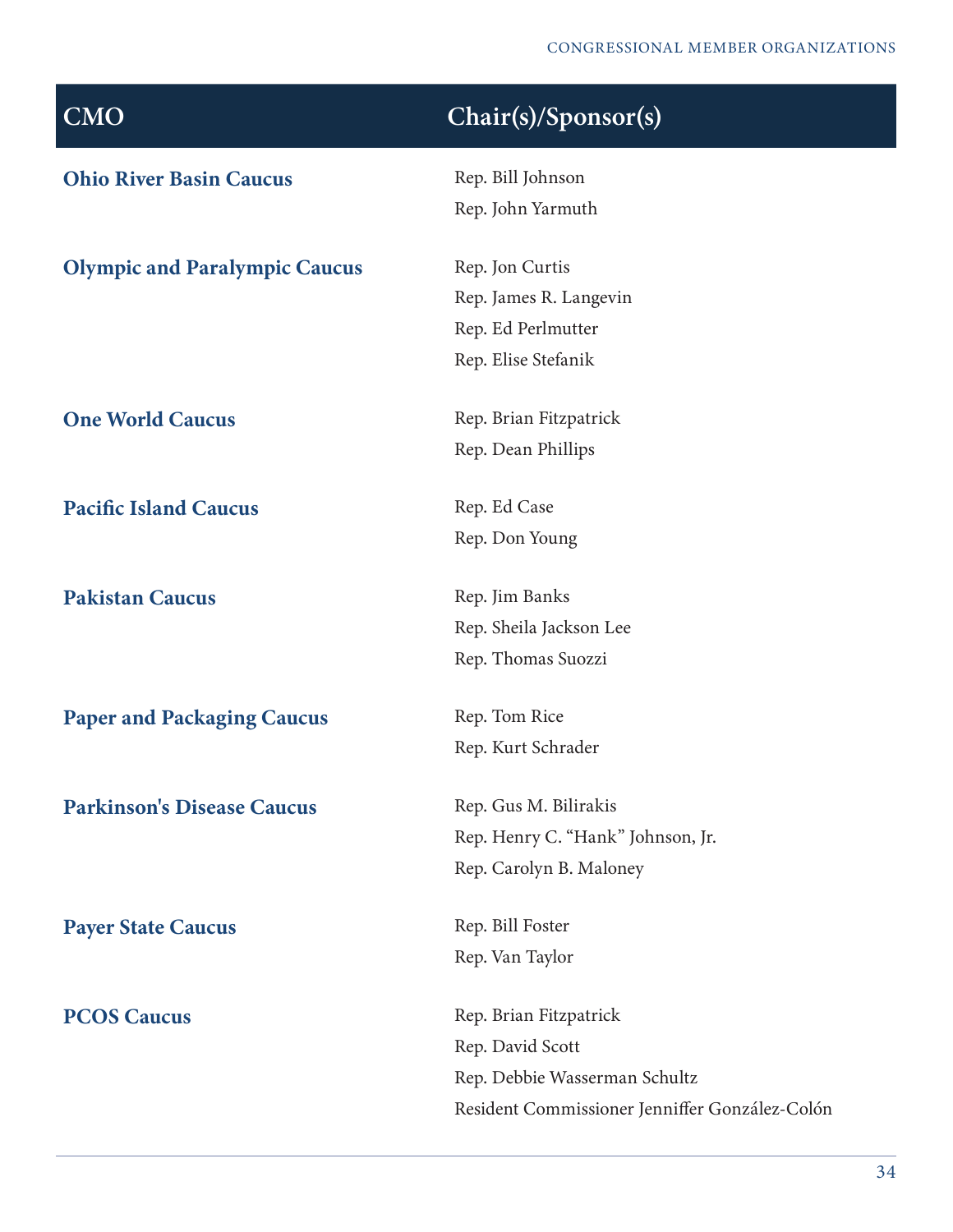| <b>CMO</b>                              | Chair(s)/Sponsor(s)       |
|-----------------------------------------|---------------------------|
| <b>Peace Corps Caucus</b>               | Rep. John Garamendi       |
|                                         | Rep. Garret Graves        |
| <b>Peripheral Artery Disease Caucus</b> | Rep. Gus Bilirakis        |
|                                         | Rep. Donald M. Payne, Jr. |
| <b>Personalized Medicine Caucus</b>     | Rep. Tom Emmer            |
|                                         | Rep. Eric Swalwell        |
| <b>Philanthropy Caucus</b>              | Rep. Danny K. Davis       |
|                                         | Rep. Jackie Walorski      |
| <b>Pilots Caucus</b>                    | Rep. Sam Graves           |
| <b>Poland Caucus</b>                    | Rep. Marcy Kaptur         |
|                                         | Rep. William R. Keating   |
|                                         | Rep. Christopher H. Smith |
|                                         | Rep. Jackie Walorski      |
| <b>Pollinator Protection Caucus</b>     | Rep. Rodney Davis         |
|                                         | Rep. Alcee L. Hastings    |
| <b>Portuguese Caucus</b>                | Rep. David Cicilline      |
|                                         | Rep. Jim Costa            |
|                                         | Rep. David G. Valadao     |
|                                         | Rep. Lee Zeldin           |
| <b>Prayer Caucus</b>                    | Rep. Rick W. Allen        |
| <b>Prescription Drug Abuse Caucus</b>   | Rep. Stephen F. Lynch     |
|                                         | Rep. Harold Rogers        |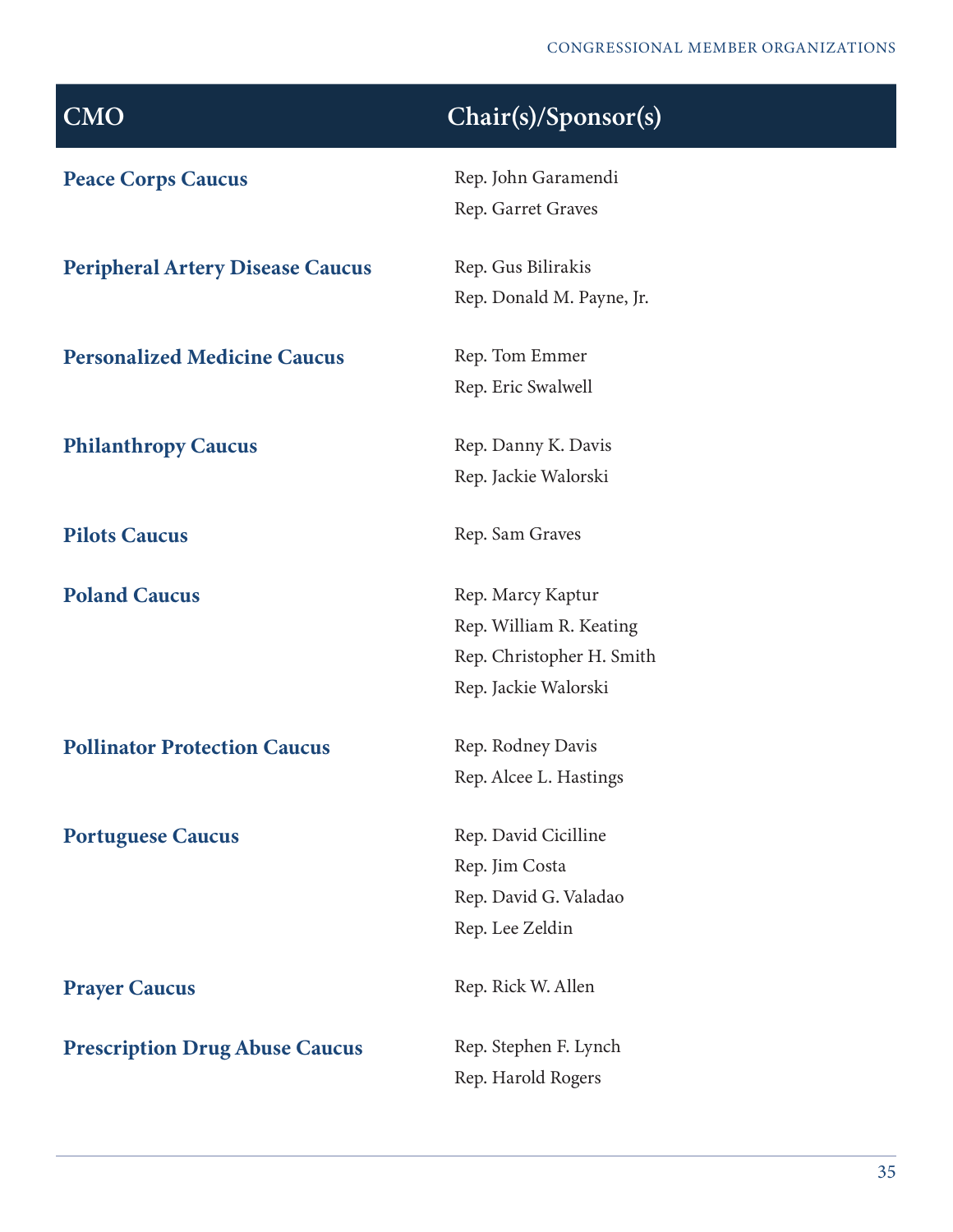| <b>CMO</b>                    | Chair(s)/Sponsor(s)           |
|-------------------------------|-------------------------------|
| <b>Primary Care Caucus</b>    | Rep. Joe Courtney             |
|                               | Rep. David Rouzer             |
| <b>Problem Solvers Caucus</b> | Rep. Josh Gottheimer          |
| <b>Pro-Choice Caucus</b>      | Rep. Diana DeGette            |
|                               | Rep. Barbara Lee              |
| <b>Progressive Caucus</b>     | Rep. Pramila Jayapal          |
| <b>Pro-Life Caucus</b>        | Rep. Andy Harris              |
|                               | Rep. Christopher H. Smith     |
| <b>Propane Caucus</b>         | Rep. Robert E. Latta          |
|                               | Rep. Kurt Schrader            |
| <b>PSLF Caucus</b>            | Rep. Brendan Boyle            |
|                               | Rep. David P. Joyce           |
| <b>Public Schools Caucus</b>  | Rep. Mariannette Miller-Meeks |
|                               | Rep. Ritchie Torres           |
| <b>Public Works and</b>       | Rep. Brian Fitzpatrick        |
| <b>Infrastructure Caucus</b>  | Rep. Dina Titus               |
| <b>Quiet Skies Caucus</b>     | Rep. Stephen Lynch            |
|                               | Rep. Eleanor Holmes Norton    |
| <b>Rare Disease Caucus</b>    | Rep. Gus M. Bilirakis         |
|                               | Rep. G.K. Butterfield         |
|                               | Sen. Amy Klobuchar            |
|                               | Sen. Roger Wicker             |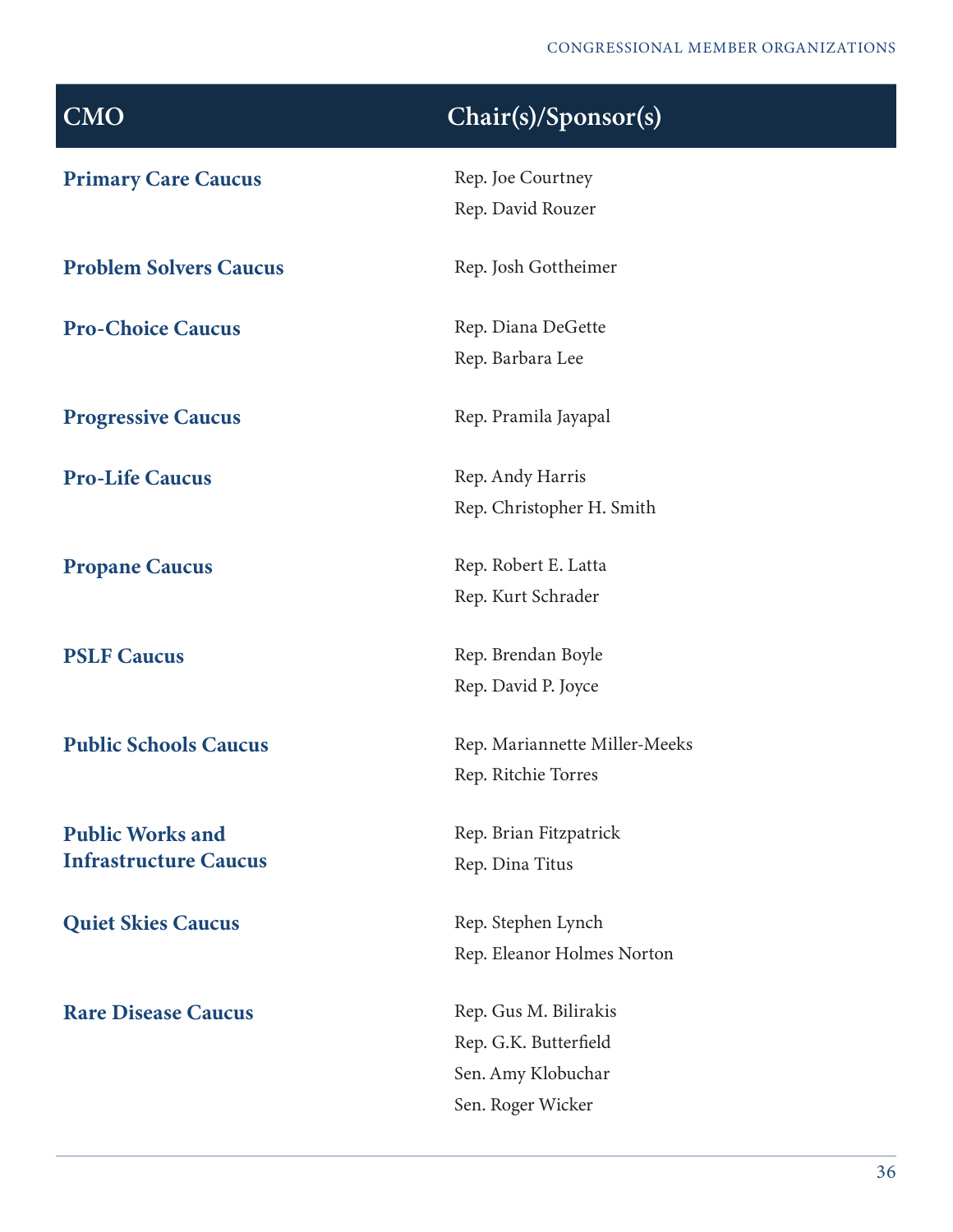| $\overline{\text{CMO}}$            | Chair(s)/Sponsor(s)                            |
|------------------------------------|------------------------------------------------|
| <b>Reality Caucus</b>              | Rep. Yvette D. Clarke                          |
|                                    | Rep. Suzan DelBene                             |
|                                    | Rep. Ted Lieu                                  |
| <b>Recycling Caucus</b>            | Rep. Rodney Davis                              |
|                                    | Rep. David P. Joyce                            |
|                                    | Rep. Frank Pallone, Jr.                        |
|                                    | Rep. Haley M. Stevens                          |
| <b>Republican Governance Group</b> | Rep. John Katko                                |
| <b>Republican Study Committee</b>  | Rep. Jim Banks                                 |
| <b>Rice Caucus</b>                 | Rep. Rick Crawford                             |
|                                    | Rep Bennie Thompson                            |
| <b>Romania Caucus</b>              | Rep. Debbie Dingell                            |
|                                    | Rep. Michael R. Turner                         |
| <b>Rugby Caucus</b>                | Rep. Alexander X. Mooney                       |
|                                    | Rep. Eleanor Holmes Norton                     |
| <b>Rum Caucus</b>                  | Rep. Stacey E. Plaskett                        |
|                                    | Resident Commissioner Jenniffer González-Colón |
| <b>Rural Broadband Caucus</b>      | Rep. Adam Kinzinger                            |
|                                    | Rep. Robert E. Latta                           |
|                                    | Rep. Tom O'Halleran                            |
|                                    | Rep. Mark Pocan                                |
|                                    | Rep. Robert J. Wittman                         |
|                                    | Rep. Peter Welch                               |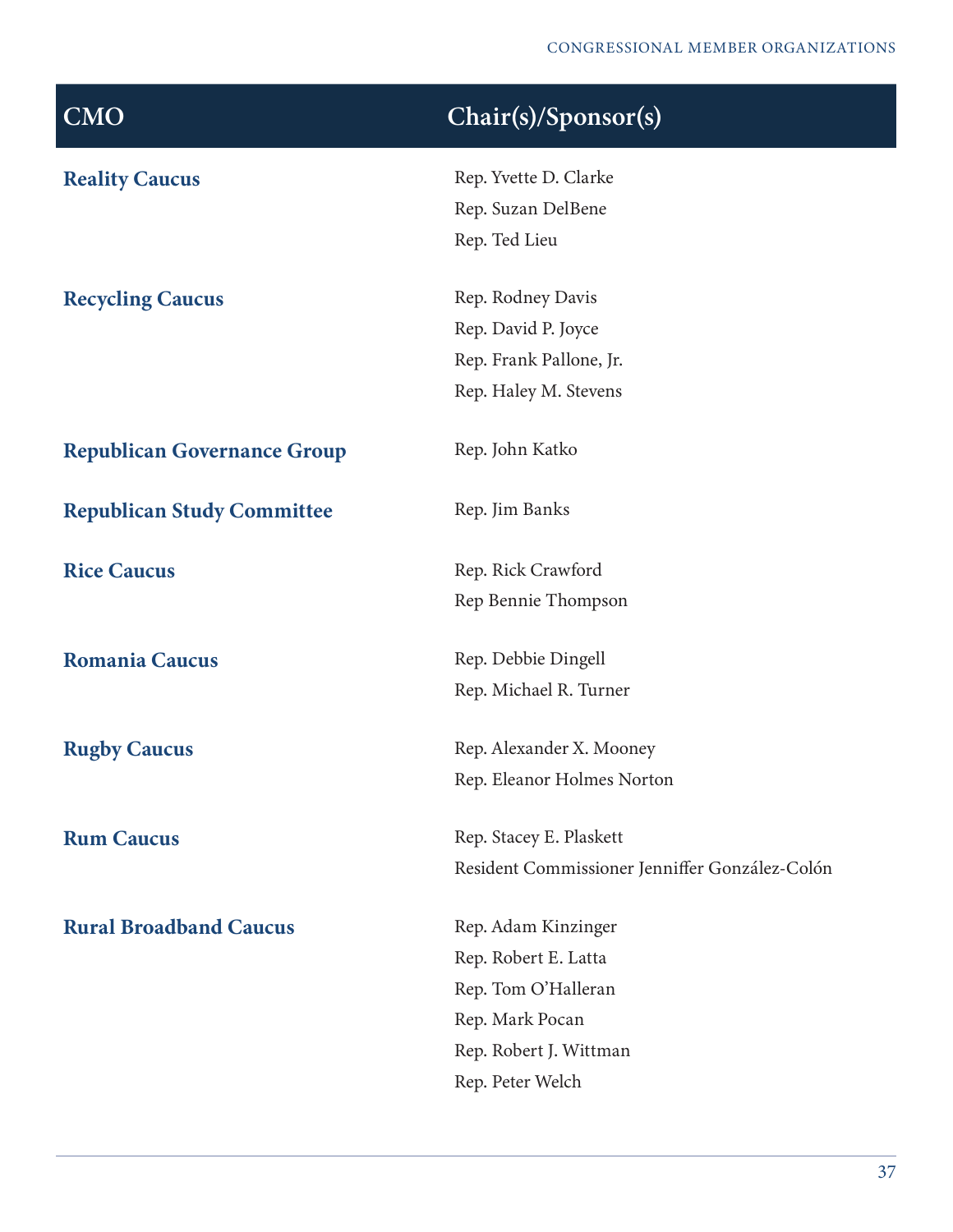| <b>CMO</b>                         | Chair(s)/Sponsor(s)      |
|------------------------------------|--------------------------|
| <b>Rural Caucus</b>                | Rep. Terri A. Sewell     |
|                                    | Rep. Adrian Smith        |
| <b>SALT Caucus</b>                 | Rep. Andrew Garbarino    |
|                                    | Rep. Josh Gottheimer     |
|                                    | Rep. Young Kim           |
|                                    | Rep. Thomas R. Suozzi    |
| <b>SEC Caucus</b>                  | Rep. Kat Cammack         |
|                                    | Rep. Diana Harshbarger   |
| <b>Second Amendment Caucus</b>     | Rep. Lauren Boebert      |
|                                    | Rep. Thomas Massie       |
| <b>Serbian Caucus</b>              | Rep. Emanuel Cleaver     |
|                                    | Rep. Steve Stivers       |
| <b>Service Organization Caucus</b> | Rep. Jimmy Panetta       |
|                                    | Rep. Glenn "GT" Thompson |
| <b>Service Women and Women</b>     | Rep. Chrissy Houlahan    |
| <b>Veterans Caucus</b>             | Rep. Elaine Luria        |
|                                    | Rep. Mikie Sherrill      |
| <b>Shellfish Caucus</b>            | Rep. John Larson         |
|                                    | Rep. Mike Thompson       |
|                                    | Rep. Robert J. Wittman   |
| <b>Shipbuilders Caucus</b>         | Rep. Joe Courtney        |
|                                    | Rep. Robert A. Wittman   |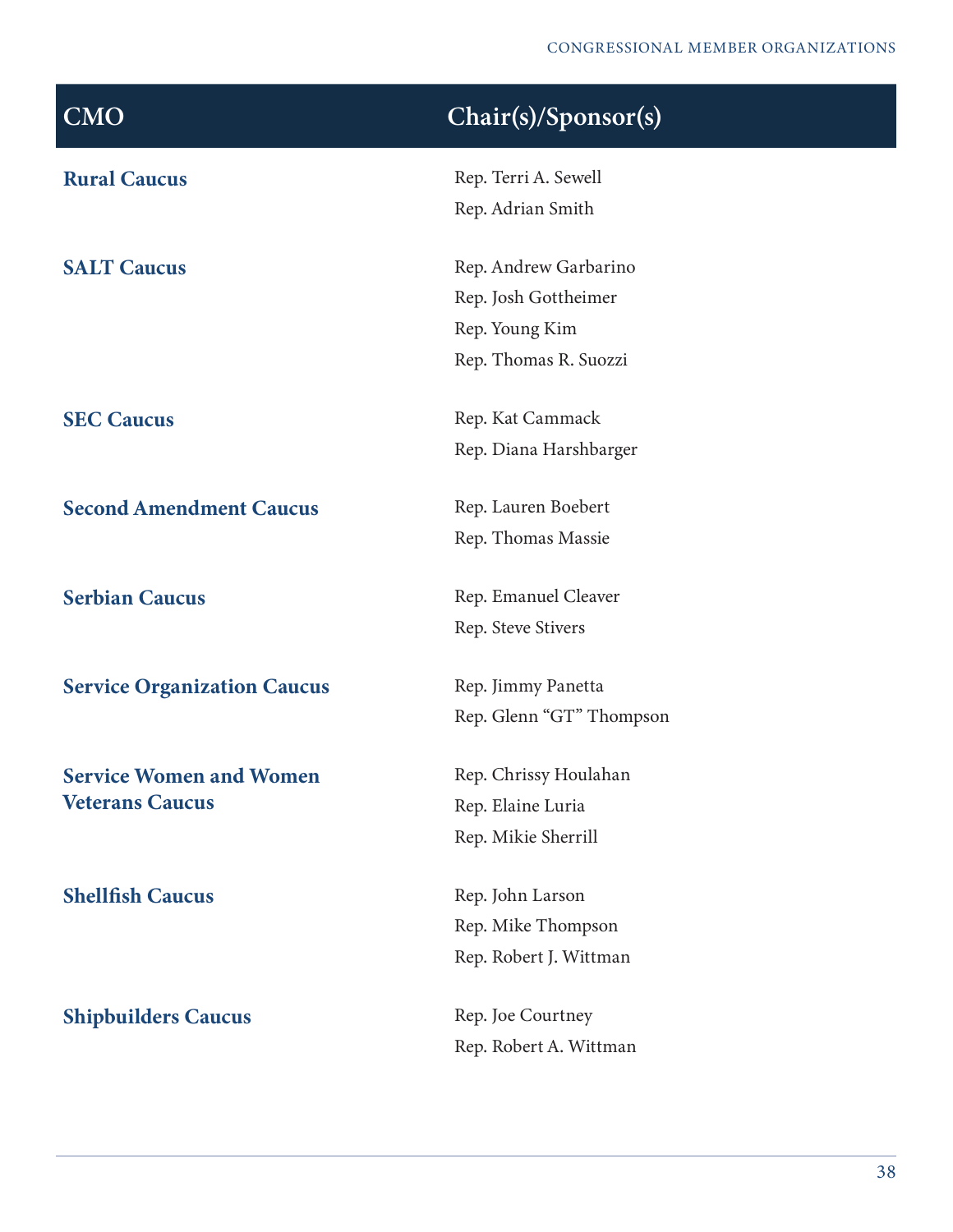| <b>CMO</b>                      | Chair(s)/Sponsor(s)     |
|---------------------------------|-------------------------|
| <b>Sickle Cell Caucus</b>       | Rep. G.K. Butterfield   |
|                                 | Rep. Danny K. Davis     |
|                                 | Rep. Barbara Lee        |
|                                 | Rep. Burgess Owens      |
| <b>Sikh Caucus</b>              | Rep. John Garamendi     |
|                                 | Rep. David G. Valadao   |
| <b>Singapore Caucus</b>         | Rep. Rick Larsen        |
|                                 | Rep. David Schweikert   |
| <b>Single Parents Caucus</b>    | Rep. Nancy Mace         |
| <b>Skilled Workforce Caucus</b> | Rep. French Hill        |
|                                 | Rep. Brenda Lawrence    |
| <b>Skin Cancer Caucus</b>       | Rep. Jim Cooper         |
|                                 | Rep. David P. Joyce     |
|                                 | Rep. John Joyce         |
|                                 | Rep. Carolyn B. Maloney |
| <b>Sleep Health Caucus</b>      | Rep. Zoe Lofgren        |
|                                 | Rep. Rodney Davis       |
| <b>Slovak Caucus</b>            | Rep. Jim Banks          |
|                                 | Rep. Frank J. Mrvan     |
| <b>Small Brewers</b>            | Rep. Mike Kelly         |
|                                 | Rep. Patrick McHenry    |
|                                 | Rep. Marilyn Strickland |
|                                 | Rep. Nikema Williams    |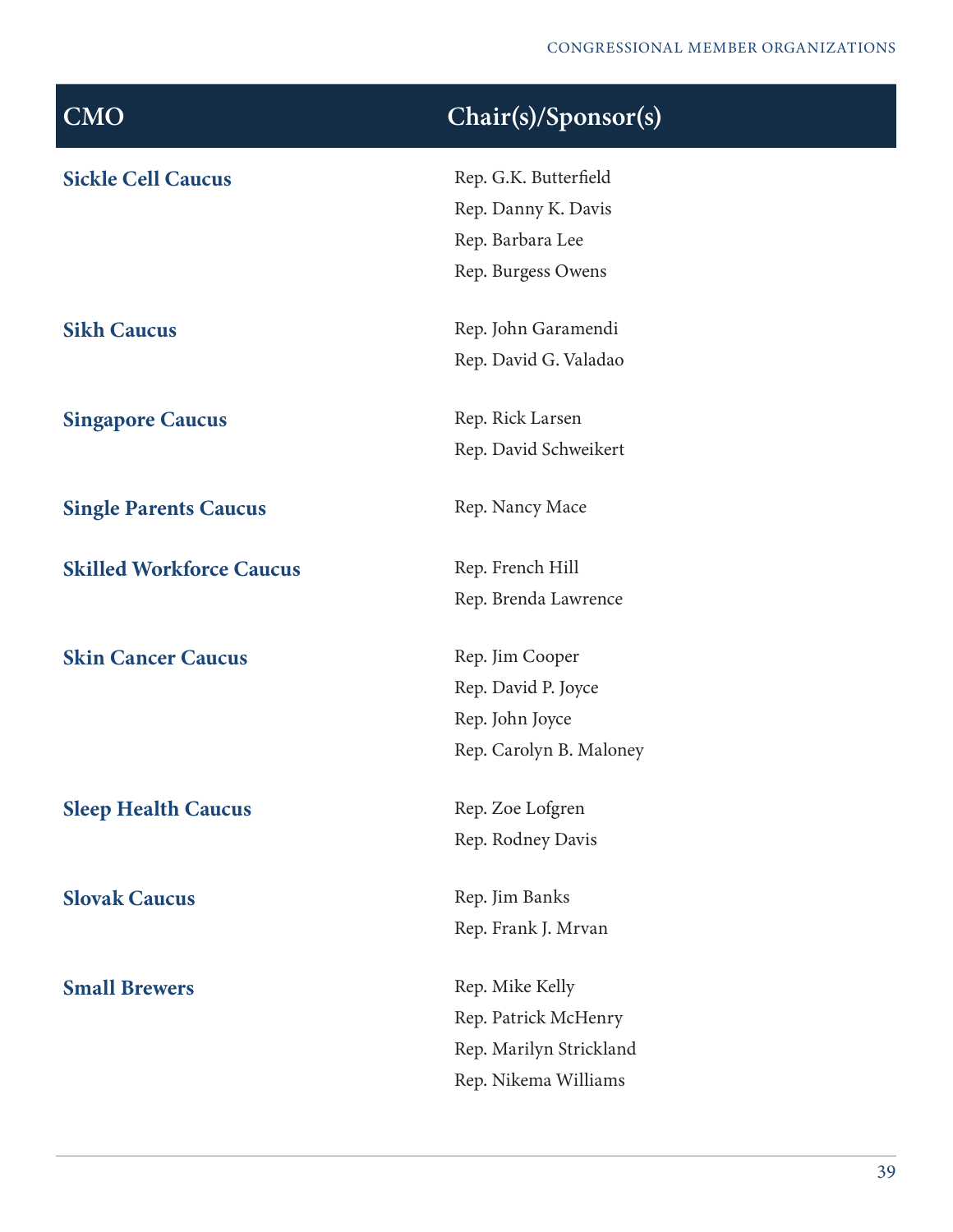| <b>CMO</b>                              | Chair(s)/Sponsor(s)      |
|-----------------------------------------|--------------------------|
| <b>Small Business Caucus</b>            | Rep. Kevin Horn          |
|                                         | Rep. Chris Pappas        |
| <b>Smart Cities Caucus</b>              | Rep. Yvette D. Clarke    |
|                                         | Rep. Darrell Issa        |
| <b>Soccer Caucus</b>                    | Rep. Don Bacon           |
|                                         | Rep. Kathy Castor        |
|                                         | Rep. Darin LaHood        |
|                                         | Rep. Rick Larsen         |
| <b>Solar Caucus</b>                     | Rep. Raja Krishnamoorthi |
|                                         | Rep. Ralph Norman        |
| <b>Sound Money Caucus</b>               | Rep. Andy Barr           |
|                                         | Rep. Warren Davidson     |
| <b>Space Force Caucus</b>               | Rep. Brian Babin         |
|                                         | Rep. Salud O. Carbajal   |
|                                         | Rep. Charlie Crist       |
|                                         | Rep. Jason Crow          |
|                                         | Rep. Doug Lamborn        |
|                                         | Rep. Michael Waltz       |
| <b>Special Operations Forces Caucus</b> | Rep. Kathy Castor        |
|                                         | Rep. Richard Hudson      |
|                                         | Rep. Scott Peters        |
| <b>Spectrum Caucus</b>                  | Rep. Brett Guthrie       |
|                                         | Rep. Doris Matsui        |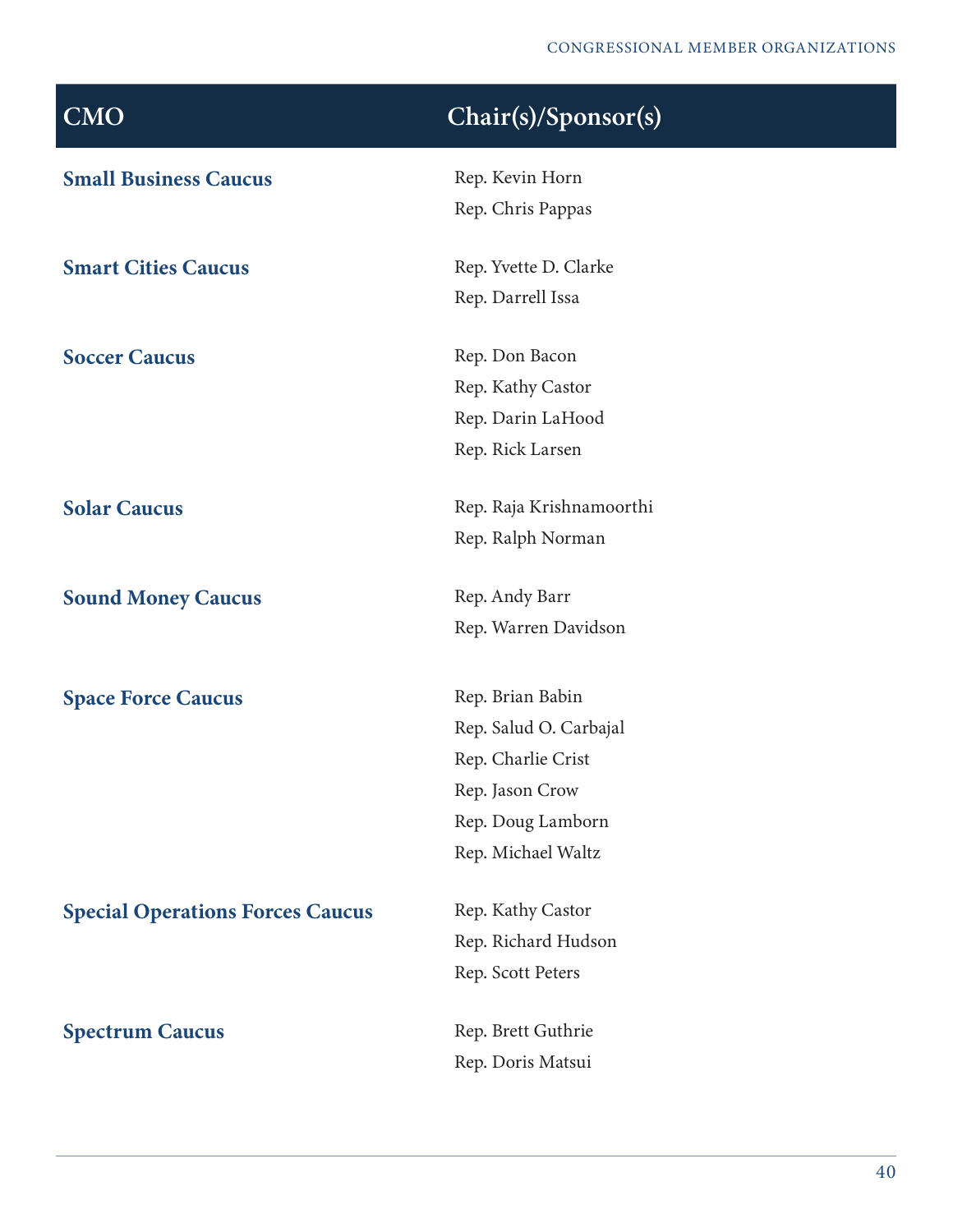### CONGRESSIONAL MEMBER ORGANIZATIONS

| <b>CMO</b>                                | Chair(s)/Sponsor(s)               |
|-------------------------------------------|-----------------------------------|
| <b>Spina Bifida Caucus</b>                | Rep. Henry Cuellar                |
|                                           | Rep. Christopher H. Smith         |
| <b>Sportsmen's Caucus</b>                 | Rep. Debbie Dingell               |
|                                           | Rep. Richard Hudson               |
| <b>Sri Lanka Caucus</b>                   | Rep. Robert Aderholt              |
|                                           | Rep. Henry C. "Hank" Johnson, Jr. |
| <b>Stakeholder Capitalism Caucus</b>      | Rep. Chrissy Houlahan             |
|                                           | Rep. Dean Phillips                |
| <b>Submarine Caucus</b>                   | Rep. Joe Courtney                 |
|                                           | Rep. James R. Langevin            |
|                                           | Rep. Rob Wittman                  |
| <b>Suburban Caucus</b>                    | Rep. Ann Wagner                   |
| <b>Sugar Caucus</b>                       | Rep. Alcee L. Hastings            |
|                                           | Rep. Mike Simpson                 |
| <b>Sustainable Energy and Environment</b> | Rep. Gerald E. Connolly           |
| <b>Coalition (SEEC)</b>                   | Rep. Doris Matsui                 |
|                                           | Rep. Paul D. Tonko                |
| <b>Syria Caucus</b>                       | Rep. Brendan F. Boyle             |
|                                           | Rep. Adam Kinzinger               |
| <b>Taiwan Caucus</b>                      | Rep. Steve Chabot                 |
|                                           | Rep. Gerald E. Connolly           |
|                                           | Rep. Mario Diaz-Balart            |
|                                           | Rep. Albio Sires                  |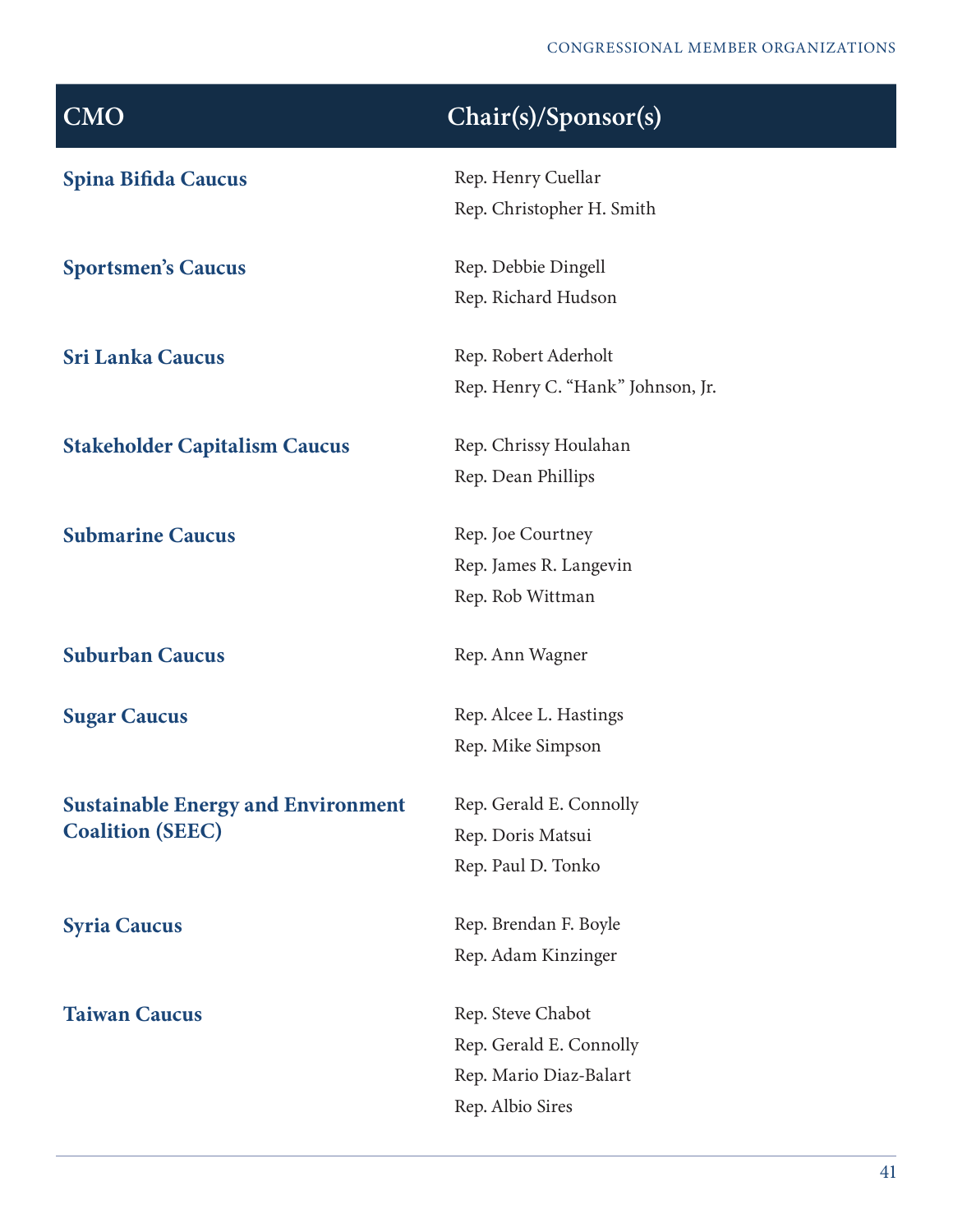| $\overline{\text{CMO}}$                 | Chair(s)/Sponsor(s)     |
|-----------------------------------------|-------------------------|
| <b>Telehealth Caucus</b>                | Rep. Bill Johnson       |
|                                         | Rep. Davis Schweikert   |
|                                         | Rep. Mike Thompson      |
|                                         | Rep. Peter Welch        |
| <b>Tennessee Valley Corridor Caucus</b> | Rep. Chuck Fleischmann  |
|                                         | Rep. Mike Rogers        |
| <b>Term Limits Caucus</b>               | Rep. Jodey C. Arrington |
|                                         | Rep. Ro Khanna          |
| <b>Tire Caucus</b>                      | Rep. Jim Cooper         |
|                                         | Rep. Richard Hudson     |
| <b>Tourette Syndrome Caucus</b>         | Rep. Steve Cohen        |
|                                         | Rep. Lee Zeldin         |
| <b>Trademark Caucus</b>                 | Rep. Ted Deutch         |
|                                         | Rep. Michael McCaul     |
| <b>Trails Caucus</b>                    | Rep. Earl Blumenauer    |
|                                         | Rep. Jeff Fortenberry   |
| <b>Transparency Caucus</b>              | Rep. Mike Quigley       |
|                                         | Rep. Tim Walberg        |
| <b>Travel and Tourism Caucus</b>        | Rep. Gus M. Bilirakis   |
|                                         | Rep. Dina Titus         |
| <b>Tuberculosis Elimination Caucus</b>  | Rep. Ami Bera           |
|                                         | Rep. Don Young          |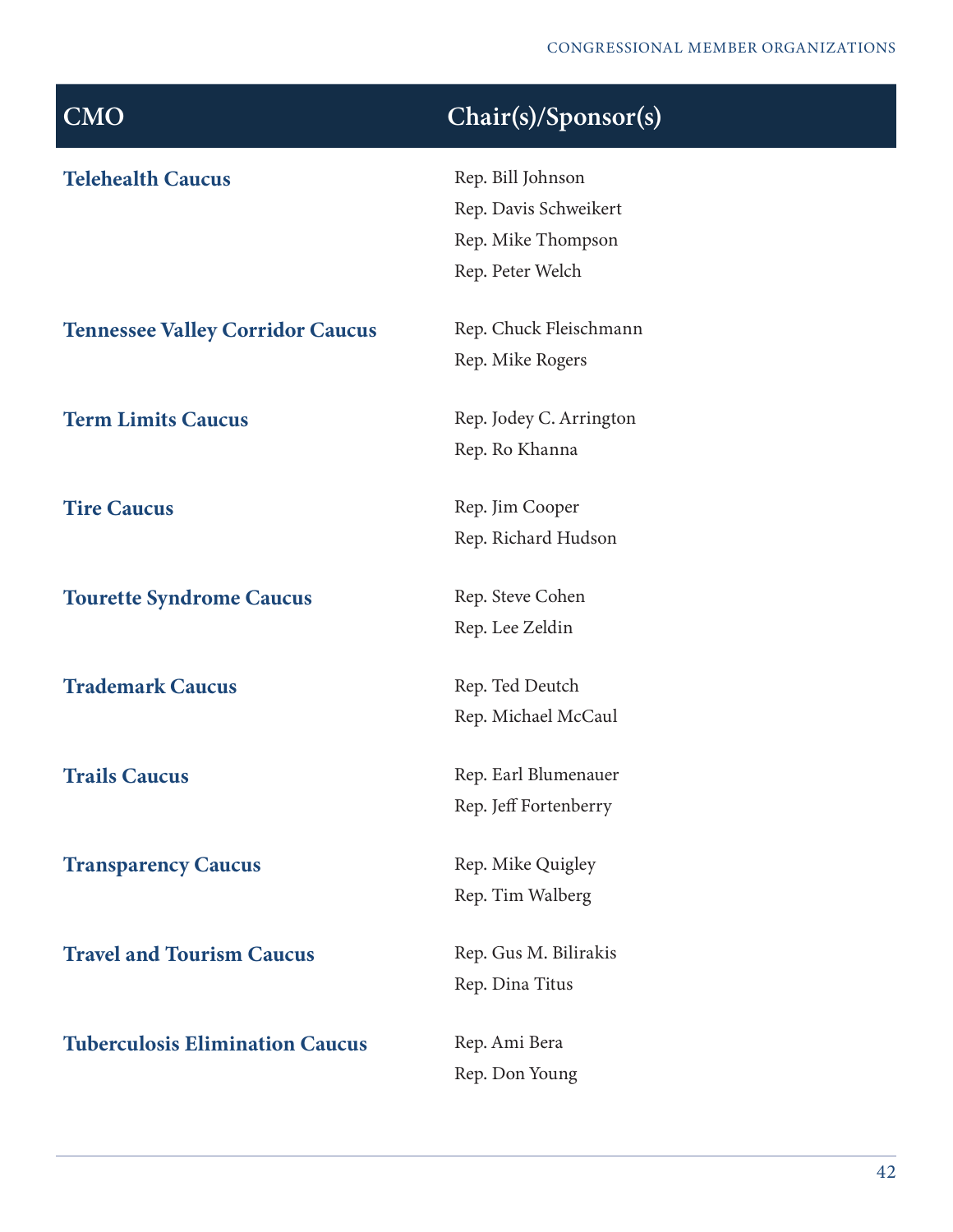| $\overline{\text{CMO}}$                 | Chair(s)/Sponsor(s)       |
|-----------------------------------------|---------------------------|
| <b>Tunisia Caucus</b>                   | Rep. Alcee Hastings       |
|                                         | Rep. David Schweikert     |
| <b>Ukraine Caucus</b>                   | Rep. Brian Fitzpatrick    |
|                                         | Rep. Andy Harris          |
|                                         | Rep. Marcy Kaptur         |
|                                         | Rep. Mike Quigley         |
| <b>Unexploded Ordnance Caucus</b>       | Rep. Bill Johnson         |
|                                         | Rep. Jackie Speier        |
| <b>United States Coast Guard Caucus</b> | Rep. Salud O. Carbajal    |
|                                         | Rep. Joe Courtney         |
|                                         | Rep. John Garamendi       |
|                                         | Rep. Bobb Gibbs           |
|                                         | Rep. Rick Larsen          |
|                                         | Rep. Sean Patrick Maloney |
|                                         | Rep. Brian Mast           |
|                                         | Rep. Don Young            |
| <b>U.S.-Bermuda Friendship Caucus</b>   | Rep. G.K. Butterfield     |
| <b>U.S.-Japan Caucus</b>                | Rep. Joaquin Castro       |
|                                         | Rep. Adrian Smith         |
| <b>U.S.-Lebanon Friendship Caucus</b>   | Rep. Charlie Crist        |
|                                         | Rep. Debbie Dingell       |
|                                         | Rep. Darrell Issa         |
|                                         | Rep. Darin LaHood         |
| <b>US-China Working Group</b>           | Rep. Darin LaHood         |
|                                         | Rep. Rick Larsen          |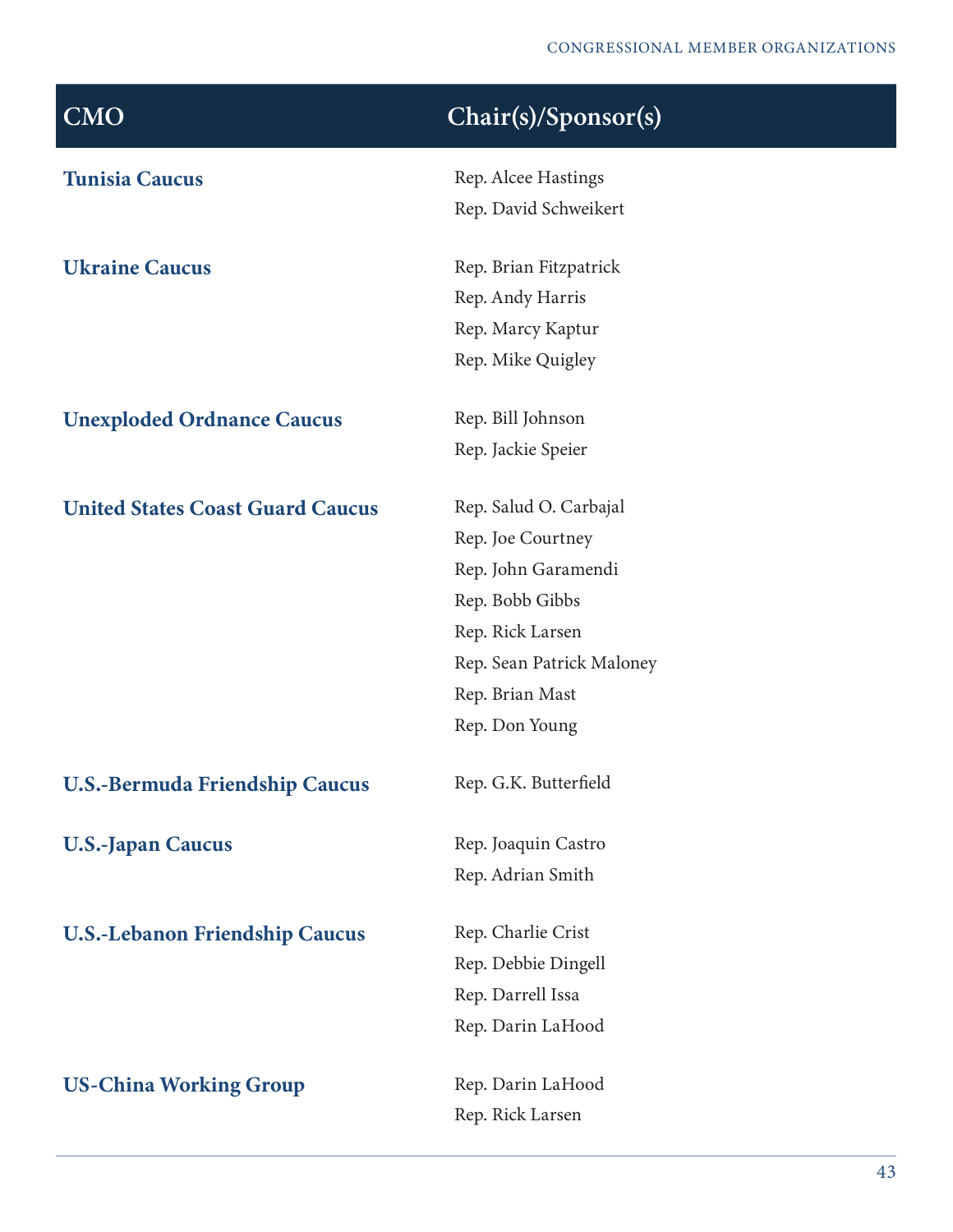| <b>CMO</b>                           | Chair(s)/Sponsor(s)           |
|--------------------------------------|-------------------------------|
| <b>USO Caucus</b>                    | Rep. Mike Rogers              |
|                                      | Rep. Adam Smith               |
| <b>Uzbekistan Caucus</b>             | Rep. Vincente Gonzalez        |
|                                      | Rep. Trent Kelly              |
| <b>Valley Fever Task Force</b>       | Rep. Kevin McCarthy           |
|                                      | Rep. David Schweikert         |
| <b>Values Action Team</b>            | Rep. Vicky Hartzler           |
| <b>Venezuela Democracy Caucus</b>    | Rep. Mario Diaz-Balart        |
|                                      | Rep. Debbie Wasserman Schultz |
| <b>Veterinary Medicine Caucus</b>    | Rep. Dusty Johnson            |
|                                      | Rep. Kurt Schrader            |
| <b>Video Game and Esports Caucus</b> | Rep. James P. McGovern        |
|                                      | Rep. Cathy McMorris Rodgers   |
|                                      | Rep. Stephanie Murphy         |
|                                      | Rep. Van Taylor               |
| <b>Vietnam Caucus</b>                | Rep. Zoe Lofgren              |
|                                      | Rep. Alan Lowenthal           |
|                                      | Rep. Christopher H. Smith     |
| <b>Vision Caucus</b>                 | Rep. David E. Price           |
|                                      | Rep. Steve Stivers            |
|                                      | Rep. Gus M. Bilirakis         |
| <b>Volleyball Caucus</b>             | Rep. Kaiali'i Kahele          |
|                                      | Rep. Lori Trahan              |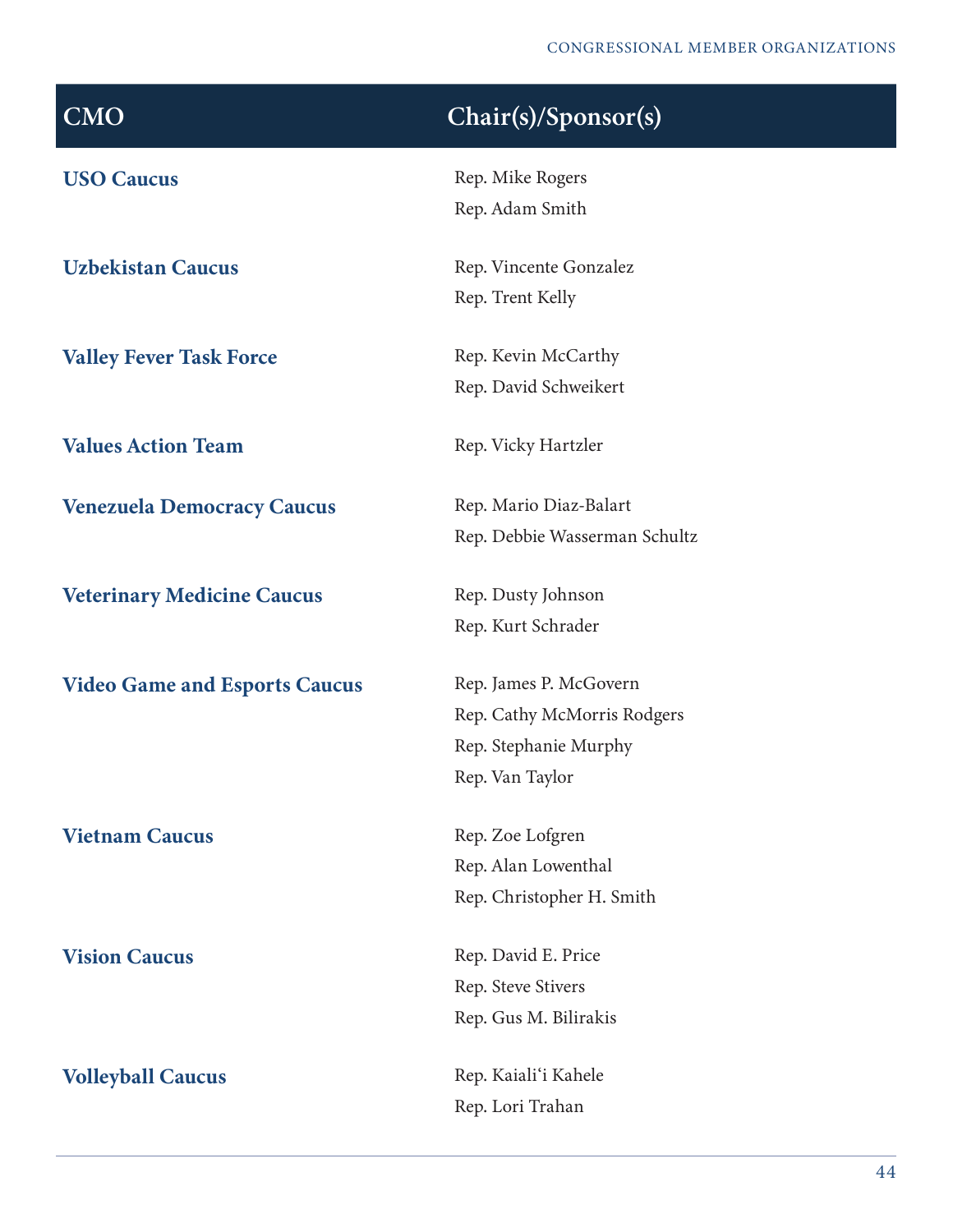| <b>Water and Sanitation Caucus</b>       | Rep. Earl Blumenauer                           |
|------------------------------------------|------------------------------------------------|
|                                          | Rep. Darin LaHood                              |
|                                          | Rep. Grace Meng                                |
|                                          | Rep. Jackie Walorski                           |
| <b>Western Caucus</b>                    | Rep. Dan Newhouse                              |
| <b>Wildfire Caucus</b>                   | Rep. John R. Curtis                            |
|                                          | Rep. Joe Neguse                                |
| <b>Wild Salmon Caucus</b>                | Rep. Jared Huffman                             |
|                                          | Rep. Don Young                                 |
| <b>Wine Caucus</b>                       | Rep. Dan Newhouse                              |
|                                          | Rep. Mike Thompson                             |
| <b>Women in STEM Caucus</b>              | Rep. Chrissy Houlahan                          |
|                                          | Rep. Debbie Lesko                              |
|                                          | Rep. Haley M. Stevens                          |
|                                          | Rep. Jackie Walorski                           |
| <b>Women, Peace, and Security Caucus</b> | Rep. Lois Frankel                              |
|                                          | Rep. Michael Waltz                             |
| <b>Women's Caucus</b>                    | Rep. Madeleine Dean                            |
|                                          | Resident Commissioner Jenniffer González-Colón |
| <b>Working Forest Caucus</b>             | Rep. Sanford Bishop                            |
|                                          | Rep. Jaime Herrera Beutler                     |
|                                          | Rep. Derek Kilmer                              |
|                                          | Rep. Bruce Westerman                           |